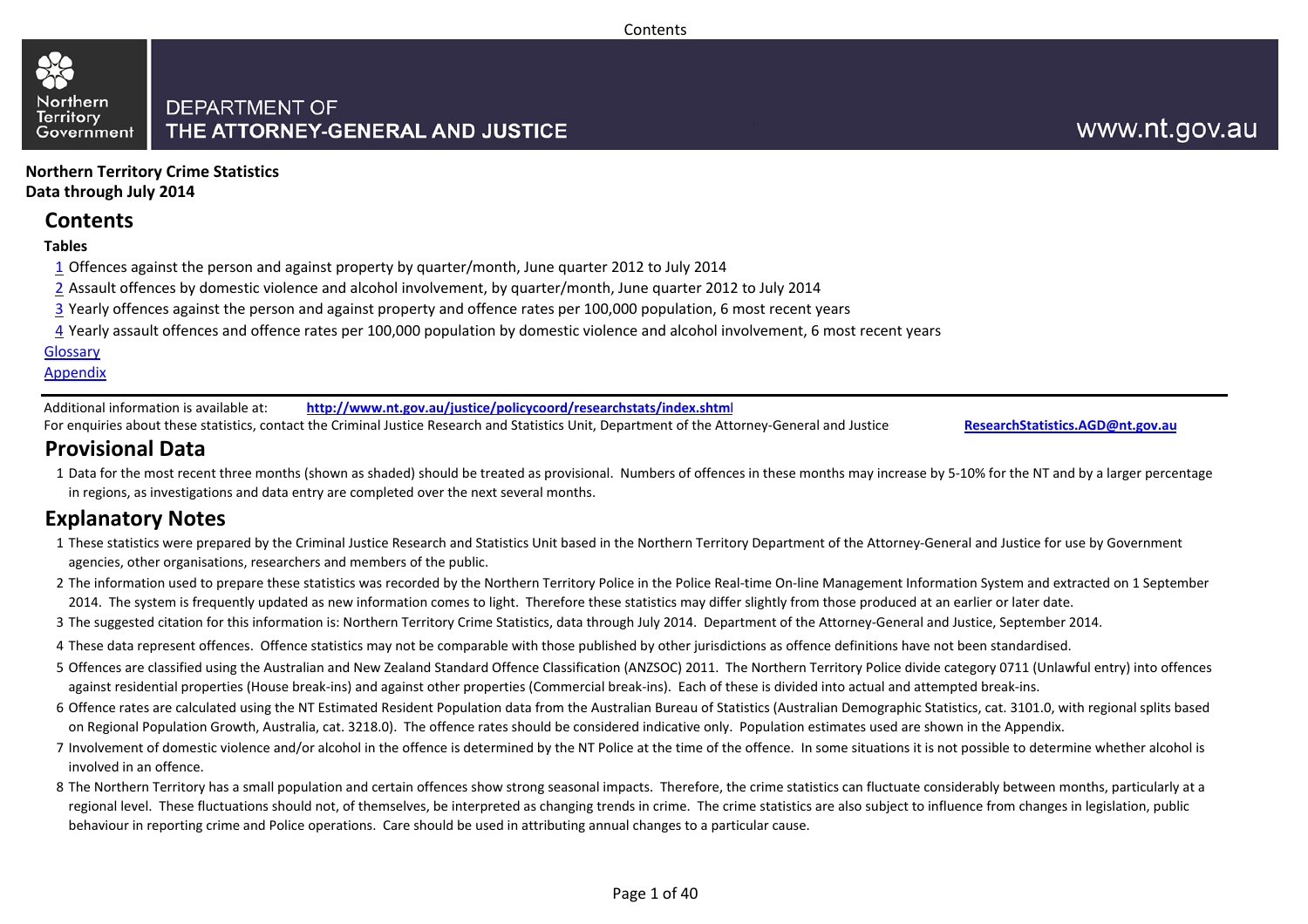



## www.nt.gov.au

**Northern Territory Crime Statistics**

**Data through July 2014**

|                                                           | Jun Q 2012 | Sep Q 2012 |       | Dec Q 2012   Mar Q 2013 |                 | Jun Q 2013   Sep Q 2013 |               |              | Dec Q 2013     |                         |
|-----------------------------------------------------------|------------|------------|-------|-------------------------|-----------------|-------------------------|---------------|--------------|----------------|-------------------------|
| Number of offences                                        |            |            |       |                         |                 | $Jul-13$                | <b>Aug-13</b> | $Sep-13$     | Oct-13         | <b>Nov-13</b>           |
| 0111 Murder                                               |            |            |       |                         |                 |                         |               |              |                |                         |
| 0121 Attempted Murder                                     |            |            |       |                         |                 |                         |               |              |                |                         |
| 0131 Manslaughter                                         |            |            |       |                         |                 |                         |               |              |                |                         |
| 0132 Driving causing death                                |            |            |       |                         |                 |                         |               |              |                |                         |
| 01 Homicide and related offences                          |            |            |       |                         |                 | 3                       | 4             | <sup>0</sup> | 3              | $\overline{2}$          |
| 021 Assault                                               | 1,671      | 1,624      | 1,822 | 2,005                   | 1,886           | 652                     | 698           | 643          | 660            | 613                     |
| 029 Acts intended to cause injury - other                 |            |            |       |                         |                 | 2                       |               |              | $\mathcal{P}$  | 5                       |
| 02 Acts intended to cause injury                          | 1,679      | 1,631      | 1,828 | 2,011                   | 1,893           | 654                     | 701           | 647          | 662            | 618                     |
| 031 Sexual assault                                        | 63         | 92         | 97    | 90                      | 77              | 48                      | 27            | 30           | 33             | 46                      |
| 032 Non-assaultive sexual offences                        |            | 14         |       | 13                      | 13              | 6                       |               |              |                | 8                       |
| 03 Sexual assault and related offences                    | 72         | 106        | 106   | 103                     | 90              | 54                      | 30            | 35           | 33             | 54                      |
| 049 Other dangerous or negligent acts endangering persons | 27         | 23         | 34    | 52                      | 36              | 11                      | 14            |              | 10             | 11                      |
| 0511 Abduction and kidnapping                             |            |            |       |                         |                 | $\Omega$                | $\Omega$      |              |                | $\Omega$                |
| 0521 Deprivation of liberty/false imprisonment            | 18         | 15         | 19    | 11                      | 14              |                         |               |              |                |                         |
| 0531 Harassment and private nuisance                      | 11         | 17         |       | 15                      | 17              |                         |               |              |                |                         |
| 0532 Threatening behaviour                                | 67         | 63         | 85    | 84                      | 80              | 33                      | 18            | 40           | 29             | 32                      |
| 05 Abduction, harassment and other offences               | 97         | 95         | 112   | 110                     | 112             | 37                      | 25            | 50           | 36             | 36                      |
| 061 Robbery                                               | 37         | 18         | 20    | 24                      | 23              | Δ                       |               |              |                | 7                       |
| 0621 Blackmail and extortion                              |            |            |       |                         |                 |                         |               |              |                | $\mathbf 0$             |
| 06 Robbery, extortion and related offences                | 37         | 19         | 20    | 24                      | $\overline{23}$ | 4                       | 6             |              | $\overline{7}$ | $\overline{\mathbf{z}}$ |
| Total offences against the person                         | 1,919      | 1,881      | 2,104 | 2,304                   | 2,159           | 763                     | 780           | 741          | 751            | 728                     |
| House break-ins, actual                                   | 548        | 430        | 477   | 423                     | 348             | 120                     | 83            | 73           | 97             | 118                     |
| House break-ins, attempted                                | 97         | 48         | 59    | 69                      | 34              | 16                      | 11            |              | 11             | 9                       |
| 0711 House break-ins                                      | 645        | 478        | 536   | 492                     | 382             | 136                     | 94            | 80           | 108            | 127                     |
| Commercial break-ins, actual                              | 430        | 333        | 470   | 464                     | 410             | 129                     | 88            | 72           | 102            | 125                     |
| Commercial break-ins, attempted                           | 77         | 47         | 69    | 60                      | 37              | 6                       | 8             | 6            |                | 10                      |
| 0711 Commercial break-ins                                 | 507        | 380        | 539   | 524                     | 447             | 135                     | 96            | 78           | 107            | 135                     |
| 0812 Illegal use of a motor vehicle                       | 284        | 236        | 257   | $\overline{207}$        | 214             | 96                      | 87            | 76           | 83             | 70                      |
| 0813 Theft of motor vehicle parts or contents             | 373        | 270        | 258   | 296                     | 265             | 100                     | 82            | 83           | 79             | 81                      |
| 081 Motor vehicle theft and related offences              | 657        | 506        | 515   | 503                     | 479             | 196                     | 169           | 159          | 162            | 151                     |
| 08* Theft and related offences (other than MV)            | 1,849      | 1,617      | 1,863 | 1,791                   | 1,791           | 561                     | 434           | 426          | 424            | 518                     |
| 12 Property damage offences                               | 1,900      | 1,644      | 1,854 | 1,724                   | 1,576           | 583                     | 447           | 428          | 430            | 516                     |
| <b>Total property offences</b>                            | 5,558      | 4,625      | 5,307 | 5,034                   | 4,675           | 1,611                   | 1,240         | 1,171        | 1,231          | 1,447                   |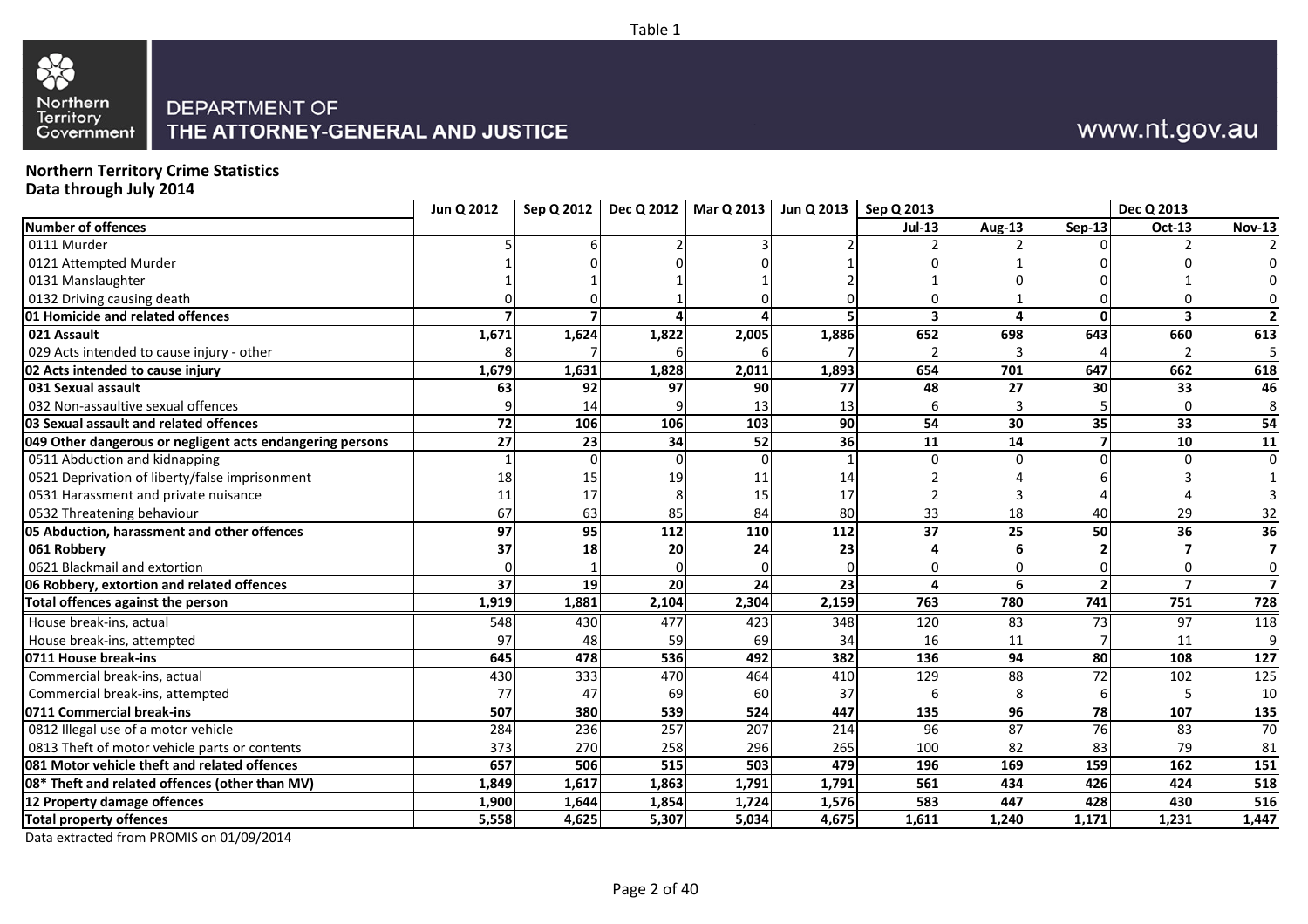



## www.nt.gov.au

#### **Northern Territory Crime StatisticsData through July 2014**

|                                                           |                         | Mar Q 2014      |          |                  | Jun Q 2014     |                                                 |                  | Sep Q 2014      |
|-----------------------------------------------------------|-------------------------|-----------------|----------|------------------|----------------|-------------------------------------------------|------------------|-----------------|
| Number of offences                                        | <b>Dec-13</b>           | Jan-14          | Feb-14   | $Mar-14$         | Apr-14         | May-14                                          | <b>Jun-14</b>    | <b>Jul-14</b>   |
| 0111 Murder                                               |                         |                 | 0        |                  | 2              |                                                 |                  | $\Omega$        |
| 0121 Attempted Murder                                     |                         |                 | ŋ        |                  |                | U                                               |                  |                 |
| 0131 Manslaughter                                         |                         |                 | ŋ        |                  |                |                                                 |                  |                 |
| 0132 Driving causing death                                |                         | 0               | 0        |                  | $\Omega$       |                                                 |                  |                 |
| 01 Homicide and related offences                          |                         | $\mathbf{1}$    | 0        | $\mathbf{0}$     | $\overline{2}$ | $\mathbf{1}$                                    | <sup>0</sup>     |                 |
| 021 Assault                                               | 678                     | 587             | 509      | 576              | 609            | 591                                             | 487              | 565             |
| 029 Acts intended to cause injury - other                 |                         |                 | 4        |                  | 0              | 7                                               |                  | 3               |
| 02 Acts intended to cause injury                          | 680                     | 588             | 513      | $\overline{578}$ | 609            | 598                                             | 488              | 568             |
| 031 Sexual assault                                        | 20                      | 19              | 29       | 27               | 29             | 29                                              | 19               | 24              |
| 032 Non-assaultive sexual offences                        |                         | 4               | 9        |                  | 5              | $\overline{4}$                                  |                  | $\mathbf{1}$    |
| 03 Sexual assault and related offences                    | 21                      | 23              | 38       | 34               | 34             | 33                                              | 20               | 25              |
| 049 Other dangerous or negligent acts endangering persons | $\overline{\mathbf{z}}$ | $\overline{14}$ | 8        | $\overline{7}$   | 10             | $\overline{12}$                                 | 5                | $\overline{11}$ |
| 0511 Abduction and kidnapping                             |                         | $\Omega$        | $\Omega$ | $\Omega$         | $\Omega$       | $\Omega$                                        | በ                | $\mathbf 0$     |
| 0521 Deprivation of liberty/false imprisonment            |                         |                 |          |                  |                |                                                 |                  | 3               |
| 0531 Harassment and private nuisance                      |                         |                 |          |                  | 2              |                                                 |                  | 6               |
| 0532 Threatening behaviour                                | 20                      | 39              | 27       | 25               | 18             | 35                                              | 26               | 24              |
| 05 Abduction, harassment and other offences               | 29                      | 50              | 35       | 31               | 20             | 44                                              | 34               | 33              |
| 061 Robbery                                               |                         | 5               | 8        | 6                | 4              | 11                                              | 10               | 9               |
| 0621 Blackmail and extortion                              |                         | 0               | 0        |                  |                | $\Omega$                                        |                  | $\mathbf{1}$    |
| 06 Robbery, extortion and related offences                | q                       | 5               | 8        | 6                | 5              | 11                                              | 10               | 10              |
| Total offences against the person                         | 749                     | 681             | 602      | 656              | 680            | 699                                             | $\overline{557}$ | 648             |
| House break-ins, actual                                   | 113                     | 136             | 91       | 146              | 153            | 138                                             | 171              | 144             |
| House break-ins, attempted                                | 15                      | 15              | 15       |                  | 12             | 10                                              | 15               | 8               |
| 0711 House break-ins                                      | 128                     | 151             | 106      | 155              | 165            | 148                                             | 186              | 152             |
| Commercial break-ins, actual                              | 112                     | 162             | 102      | 161              | 162            | 123                                             | 132              | 93              |
| Commercial break-ins, attempted                           | 8                       | 14              | 13       | 11               | 13             | 17                                              | 13               | 18              |
| 0711 Commercial break-ins                                 | 120                     | 176             | 115      | 172              | 175            | 140                                             | 145              | 111             |
| 0812 Illegal use of a motor vehicle                       | 74                      | 67              | 79       | 113              | 95             | 91                                              | 105              | 83              |
| 0813 Theft of motor vehicle parts or contents             | 64                      | 73              | 75       | 102              | 72             | 102                                             | 91               | 128             |
| 081 Motor vehicle theft and related offences              | 138                     | 140             | 154      | 215              | 167            | 193                                             | 196              | 211             |
| 08* Theft and related offences (other than MV)            | 530                     | 558             | 482      | 627              | 635            | 600                                             | 609              | 606             |
| 12 Property damage offences                               | 468                     | 583             | 490      | 601              | 577            | 519                                             | 609              | 553             |
| <b>Total property offences</b>                            | 1,384                   | 1,608           | 1,347    | 1,770            | 1,719          | 1,600                                           | 1,745            | 1,633           |
| Data extracted from PROMIS on 01/09/2014                  |                         |                 |          |                  |                | Shaded months should be treated as provisional. |                  |                 |

Page 3 of 40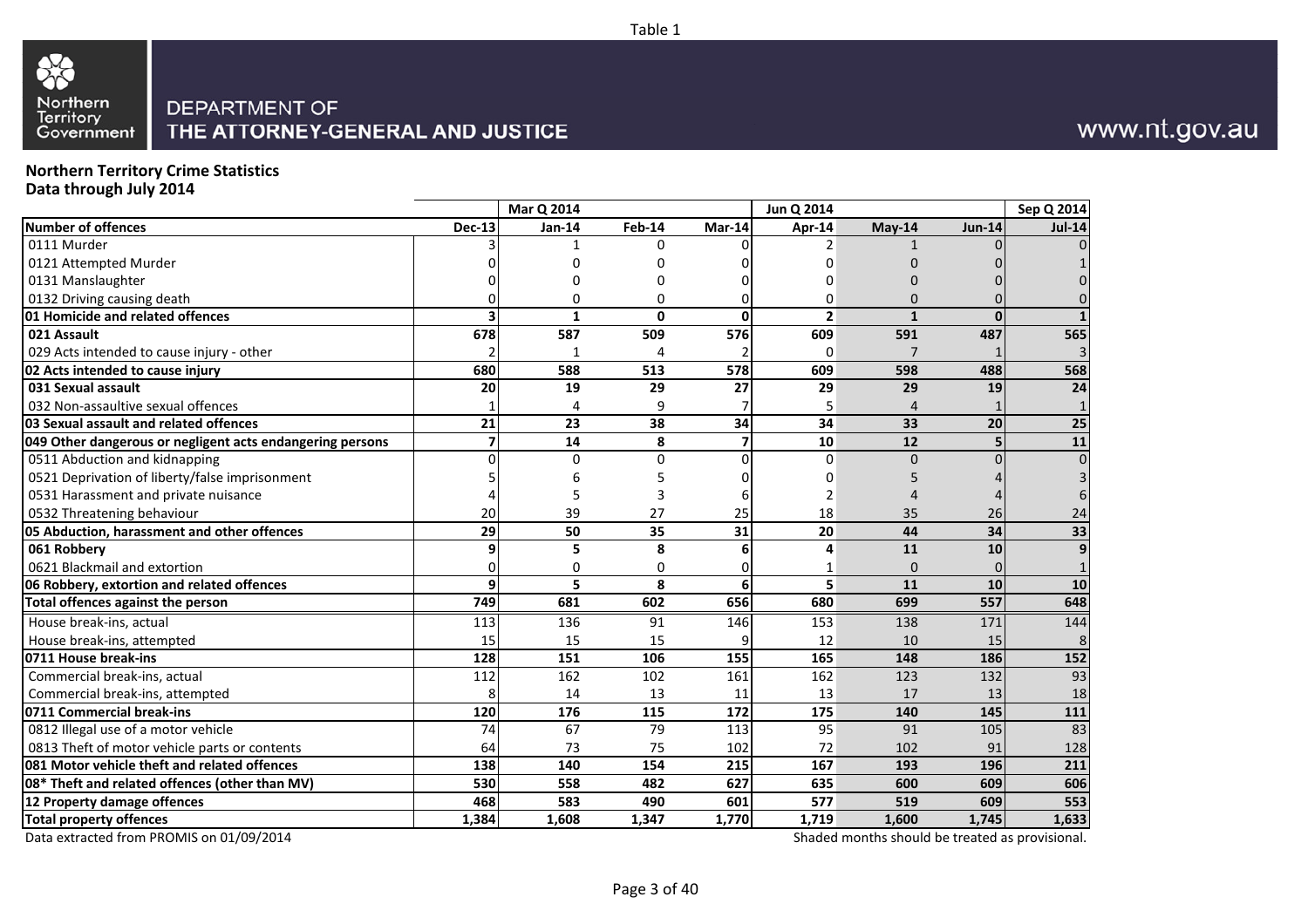



## www.nt.gov.au

### **Darwin Crime Statistics**

**Data through July 2014**

|                                                           | Jun Q 2012 | Sep Q 2012 |                 | Dec Q 2012   Mar Q 2013 | Jun Q 2013   Sep Q 2013 |                         |                 |                 | Dec Q 2013      |                 |
|-----------------------------------------------------------|------------|------------|-----------------|-------------------------|-------------------------|-------------------------|-----------------|-----------------|-----------------|-----------------|
| Number of offences                                        |            |            |                 |                         |                         | <b>Jul-13</b>           | <b>Aug-13</b>   | Sep-13          | Oct-13          | <b>Nov-13</b>   |
| 0111 Murder                                               |            |            |                 |                         |                         |                         |                 |                 |                 |                 |
| 0121 Attempted Murder                                     |            |            |                 |                         |                         |                         |                 |                 |                 |                 |
| 0131 Manslaughter                                         |            |            |                 |                         |                         |                         |                 |                 |                 |                 |
| 0132 Driving causing death                                |            |            |                 |                         |                         |                         |                 |                 |                 |                 |
| 01 Homicide and related offences                          |            |            | n               |                         | $\mathbf{0}$            | $\mathbf{0}$            | $\overline{2}$  | n               | 3               |                 |
| 021 Assault                                               | 386        | 371        | 378             | 434                     | 453                     | 134                     | 160             | 134             | 146             | 125             |
| 029 Acts intended to cause injury - other                 |            |            |                 |                         |                         |                         | 2               |                 | 0               | $\mathbf 0$     |
| 02 Acts intended to cause injury                          | 390        | 372        | 380             | 436                     | 454                     | 135                     | 162             | 134             | 146             | 125             |
| 031 Sexual assault                                        | 23         | 34         | 28              | 30                      | 32                      | 18                      | 12              |                 | 11              | 13              |
| 032 Non-assaultive sexual offences                        |            |            |                 |                         |                         |                         |                 |                 | 0               |                 |
| 03 Sexual assault and related offences                    | 26         | 40         | 30 <sup>1</sup> | 34                      | 40                      | 21                      | 13              |                 | 11              | 14              |
| 049 Other dangerous or negligent acts endangering persons |            |            |                 | 10                      | 8                       | $\overline{2}$          | 5               |                 |                 | 3               |
| 0511 Abduction and kidnapping                             |            |            |                 |                         |                         | $\Omega$                | $\Omega$        |                 | n               | $\Omega$        |
| 0521 Deprivation of liberty/false imprisonment            |            |            |                 |                         |                         |                         |                 |                 |                 |                 |
| 0531 Harassment and private nuisance                      |            |            |                 |                         | 10                      |                         |                 |                 |                 |                 |
| 0532 Threatening behaviour                                | 23         | 17         | 22              |                         | 22                      |                         |                 | 10              |                 |                 |
| 05 Abduction, harassment and other offences               | 32         | 30         | 28              | 31                      | 34                      | $\overline{\mathbf{z}}$ | $\overline{2}$  | 10              | 6               |                 |
| 061 Robbery                                               | 20         | 10         | 12              | 15                      | 15                      | 1                       | 5               |                 | $\overline{2}$  |                 |
| 0621 Blackmail and extortion                              |            |            |                 |                         |                         | Ω                       |                 |                 | U               | 0               |
| 06 Robbery, extortion and related offences                | 20         | 10         | 12              | 15                      | 15                      | $\mathbf{1}$            | 5               |                 | $\overline{2}$  |                 |
| Total offences against the person                         | 479        | 458        | 458             | $\overline{526}$        | $\overline{551}$        | 166                     | 189             | 159             | 169             | 153             |
| House break-ins, actual                                   | 183        | 164        | 158             | 108                     | 103                     | 45                      | 26              | 22              | 30              | 43              |
| House break-ins, attempted                                | 34         | 12         | 13              | 18                      |                         | З                       | $\Omega$        |                 | 3               | $\Omega$        |
| 0711 House break-ins                                      | 217        | 176        | 171             | 126                     | 111                     | 48                      | 26              | 23              | 33              | 43              |
| Commercial break-ins, actual                              | 126        | 136        | 158             | 113                     | 146                     | 33                      | 27              | 15              | 27              | 45              |
| Commercial break-ins, attempted                           | 27         |            | 26              | 14                      |                         |                         |                 |                 |                 | 3               |
| 0711 Commercial break-ins                                 | 153        | 145        | 184             | 127                     | 150                     | 34                      | $\overline{29}$ | 17              | 28              | 48              |
| 0812 Illegal use of a motor vehicle                       | 97         | 94         | 83              | 66                      | 82                      | 35                      | $\overline{38}$ | $\overline{37}$ | $\overline{38}$ | $\overline{32}$ |
| 0813 Theft of motor vehicle parts or contents             | 193        | 145        | 132             | 154                     | 128                     | 61                      | 39              | 50              | 32              | 32              |
| 081 Motor vehicle theft and related offences              | 290        | 239        | 215             | $\overline{220}$        | 210                     | 96                      | $\overline{77}$ | 87              | 70              | 64              |
| 08* Theft and related offences (other than MV)            | 808        | 786        | 815             | 770                     | 815                     | 243                     | 210             | 218             | 190             | 212             |
| 12 Property damage offences                               | 668        | 627        | 606             | 594                     | 550                     | 210                     | 160             | 179             | 122             | 163             |
| <b>Total property offences</b>                            | 2,136      | 1,973      | 1,991           | 1,837                   | 1,836                   | 631                     | 502             | 524             | 443             | 530             |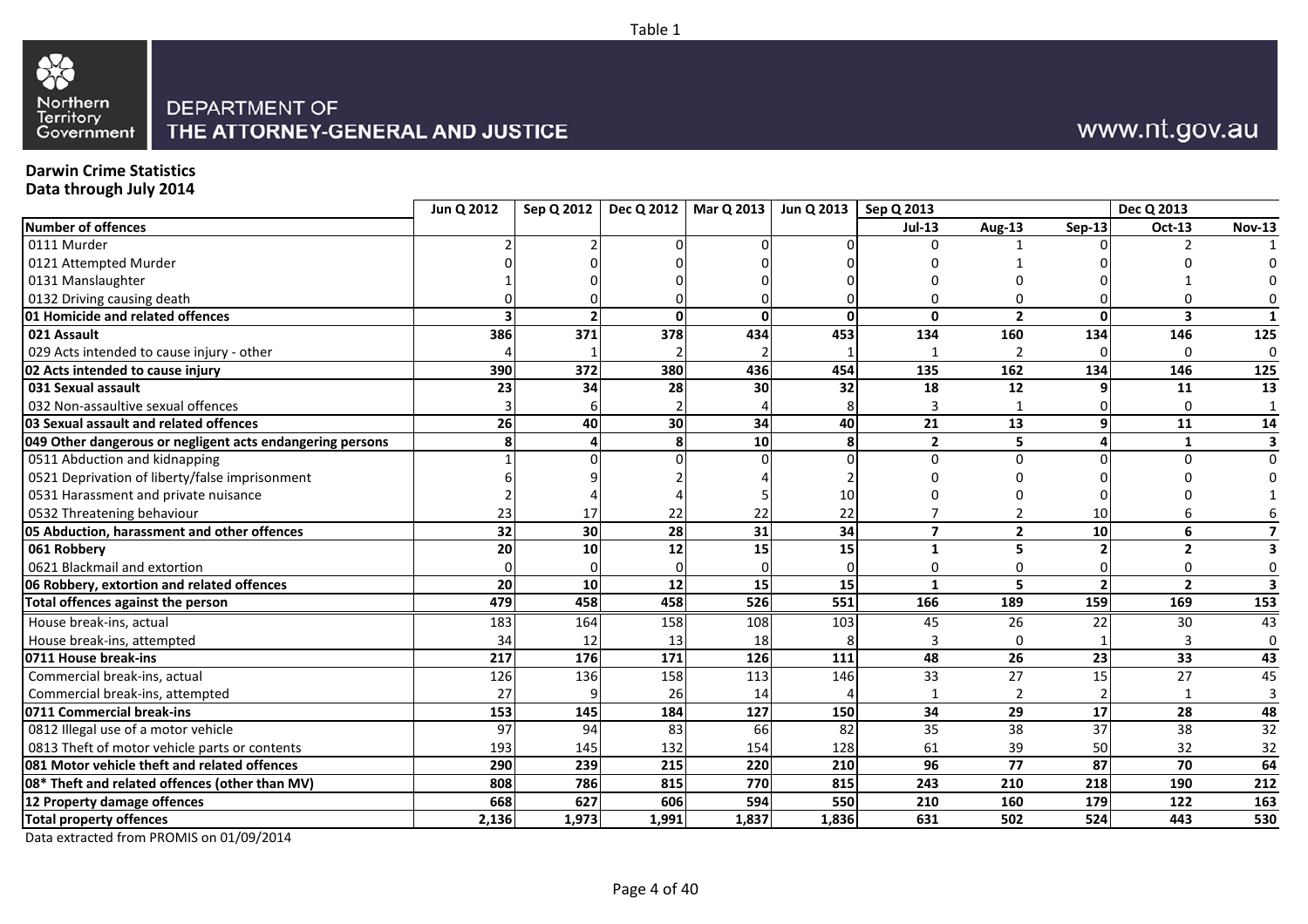



## www.nt.gov.au

## **Darwin Crime Statistics**

**Data through July 2014**

|                                                           |               | Mar Q 2014     |                 |                         | Jun Q 2014 |                 |               | Sep Q 2014      |
|-----------------------------------------------------------|---------------|----------------|-----------------|-------------------------|------------|-----------------|---------------|-----------------|
| Number of offences                                        | <b>Dec-13</b> | Jan-14         | Feb-14          | Mar-14                  | Apr-14     | May-14          | <b>Jun-14</b> | <b>Jul-14</b>   |
| 0111 Murder                                               |               | 0              | 0               |                         | 0          |                 |               |                 |
| 0121 Attempted Murder                                     |               |                |                 |                         |            |                 |               |                 |
| 0131 Manslaughter                                         |               |                |                 |                         |            |                 |               |                 |
| 0132 Driving causing death                                |               | ŋ              | 0               |                         | 0          | Ω               |               |                 |
| 01 Homicide and related offences                          | U             | $\Omega$       | $\Omega$        | $\Omega$                | 0          | $\mathbf{1}$    | $\Omega$      | n               |
| 021 Assault                                               | 168           | 135            | 137             | 174                     | 162        | 164             | 129           | 170             |
| 029 Acts intended to cause injury - other                 |               | $\Omega$       | $\overline{2}$  |                         | 0          | $\overline{2}$  |               | $\Omega$        |
| 02 Acts intended to cause injury                          | 170           | 135            | 139             | 176                     | 162        | 166             | 129           | 170             |
| 031 Sexual assault                                        |               | 6              | 11              | 11                      | 8          | 9               |               | 10              |
| 032 Non-assaultive sexual offences                        |               | 2              | 8               |                         | 2          | $\mathbf{0}$    |               | $\Omega$        |
| 03 Sexual assault and related offences                    |               | 8              | 19              | 14                      | 10         | 9               | 9             | 10              |
| 049 Other dangerous or negligent acts endangering persons | 2             | $\overline{2}$ | $\mathbf{1}$    | $\overline{2}$          | 3          | $\mathbf{1}$    |               |                 |
| 0511 Abduction and kidnapping                             |               | $\Omega$       | $\Omega$        | $\Omega$                | 0          | $\Omega$        |               |                 |
| 0521 Deprivation of liberty/false imprisonment            |               |                |                 |                         |            |                 |               |                 |
| 0531 Harassment and private nuisance                      |               |                |                 |                         | 0          |                 |               |                 |
| 0532 Threatening behaviour                                |               | 12             | 13              | 15                      | 10         | 11              |               |                 |
| 05 Abduction, harassment and other offences               | 11            | 13             | 14              | $\overline{17}$         | 10         | 13              |               | 10              |
| 061 Robbery                                               |               | 4              | 3               |                         | 3          | 5               |               |                 |
| 0621 Blackmail and extortion                              |               | $\Omega$       | 0               |                         | 1          | 0               |               | O               |
| 06 Robbery, extortion and related offences                | 5             | 4              | 3               | $\overline{\mathbf{3}}$ | 4          | 5               | 6             |                 |
| Total offences against the person                         | 195           | 162            | 176             | 212                     | 189        | 195             | 151           | 199             |
| House break-ins, actual                                   | 50            | 34             | 41              | 47                      | 57         | 47              | 77            | 80              |
| House break-ins, attempted                                |               |                | 3               |                         | 4          | 3               |               |                 |
| 0711 House break-ins                                      | 50            | 35             | 44              | 49                      | 61         | 50              | 81            | 82              |
| Commercial break-ins, actual                              | 35            | 34             | 25              | 40                      | 31         | $\overline{31}$ | 31            | $\overline{27}$ |
| Commercial break-ins, attempted                           | 0             | 3              | 3               |                         | 1          | $\overline{0}$  |               |                 |
| 0711 Commercial break-ins                                 | 35            | 37             | 28              | 43                      | 32         | 31              | 34            | 29              |
| 0812 Illegal use of a motor vehicle                       | 28            | 26             | 34              | $\overline{38}$         | 43         | 31              | 48            | $\overline{35}$ |
| 0813 Theft of motor vehicle parts or contents             | 27            | 40             | 36              | 55                      | 29         | 51              | 49            | 64              |
| 081 Motor vehicle theft and related offences              | 55            | 66             | $\overline{70}$ | $\overline{93}$         | 72         | 82              | 97            | 99              |
| 08* Theft and related offences (other than MV)            | 230           | 225            | 211             | 243                     | 275        | 266             | 283           | 303             |
| 12 Property damage offences                               | 134           | 183            | 174             | 221                     | 196        | 207             | 258           | 234             |
| <b>Total property offences</b>                            | 504           | 546            | 527             | 649                     | 636        | 636             | 753           | 747             |

Data extracted from PROMIS on 01/09/2014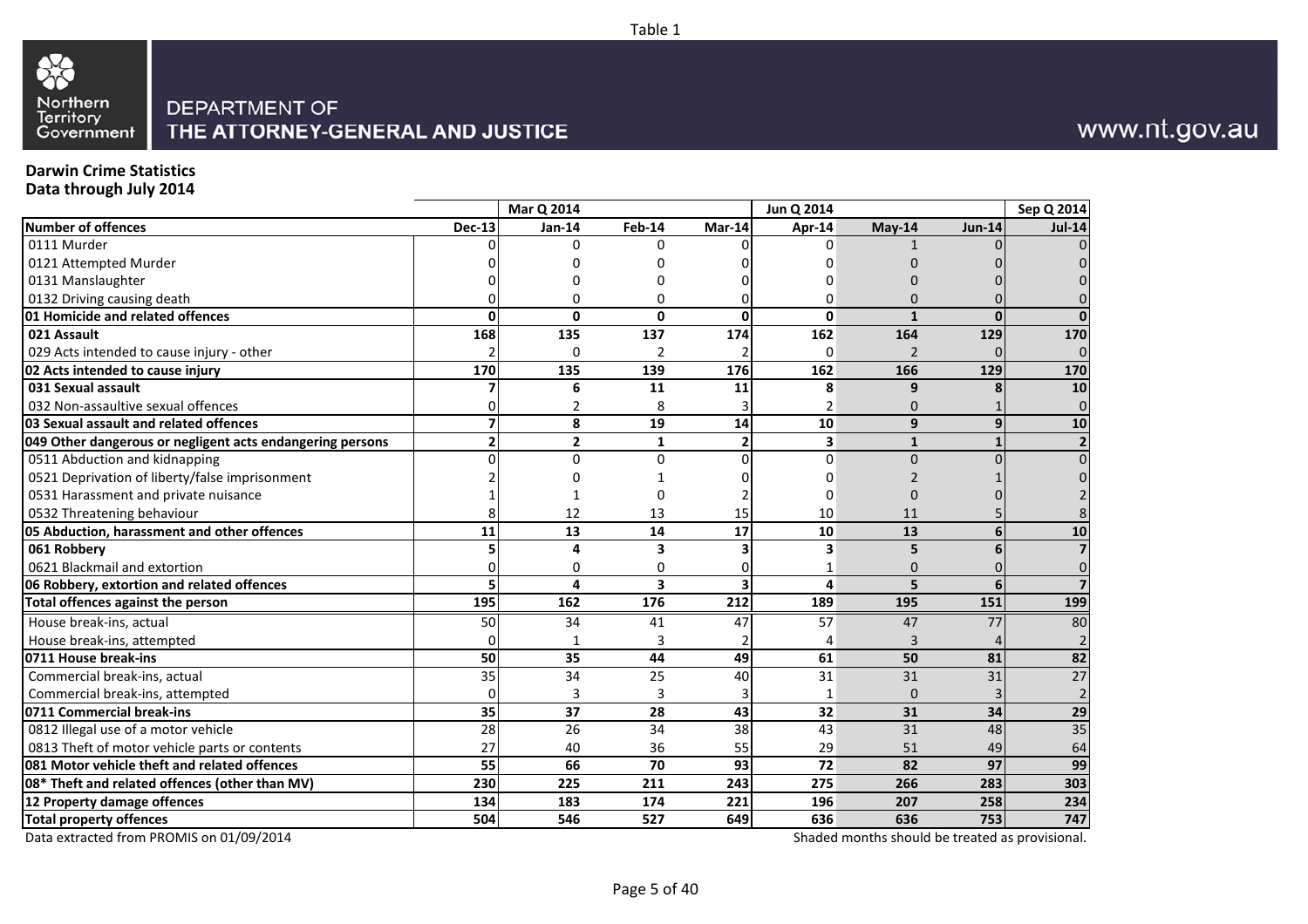



## www.nt.gov.au

## **Palmerston Crime Statistics**

**Data through July 2014**

|                                                           | Jun Q 2012 |     |     | Sep Q 2012   Dec Q 2012   Mar Q 2013   Jun Q 2013   Sep Q 2013 |     |                 |                         |               | Dec Q 2013     |               |
|-----------------------------------------------------------|------------|-----|-----|----------------------------------------------------------------|-----|-----------------|-------------------------|---------------|----------------|---------------|
| Number of offences                                        |            |     |     |                                                                |     | $Jul-13$        | Aug-13                  | <b>Sep-13</b> | Oct-13         | <b>Nov-13</b> |
| 0111 Murder                                               |            |     |     |                                                                |     |                 | U                       |               | U              |               |
| 0121 Attempted Murder                                     |            |     |     |                                                                |     |                 |                         |               |                |               |
| 0131 Manslaughter                                         |            |     |     |                                                                |     |                 |                         |               |                |               |
| 0132 Driving causing death                                |            |     |     |                                                                |     |                 |                         |               |                |               |
| 01 Homicide and related offences                          |            |     | ΩI  |                                                                | ŋ   | $\mathbf{0}$    | $\mathbf{0}$            | <sup>0</sup>  | 0              | O             |
| 021 Assault                                               | 128        | 113 | 117 | 133                                                            | 117 | 46              | 37                      | 34            | 41             | 52            |
| 029 Acts intended to cause injury - other                 |            |     |     |                                                                |     | $\mathbf 0$     | $\Omega$                |               | $\Omega$       |               |
| 02 Acts intended to cause injury                          | 128        | 113 | 118 | 133                                                            | 118 | 46              | 37                      | 36            | 41             | 55            |
| 031 Sexual assault                                        |            |     | 12  |                                                                |     | 4               | $\overline{2}$          |               | $\mathbf{1}$   | 18            |
| 032 Non-assaultive sexual offences                        |            |     |     |                                                                |     | 0               |                         |               |                |               |
| 03 Sexual assault and related offences                    |            |     | 13  | 8                                                              |     | 4               | 3                       |               | 1              | 21            |
| 049 Other dangerous or negligent acts endangering persons |            |     |     |                                                                |     | 1               | $\overline{2}$          | ŋ             | 0              | $\mathbf{0}$  |
| 0511 Abduction and kidnapping                             |            |     |     |                                                                |     | U               | $\Omega$                |               | n              | $\Omega$      |
| 0521 Deprivation of liberty/false imprisonment            |            |     |     |                                                                |     |                 |                         |               |                |               |
| 0531 Harassment and private nuisance                      |            |     |     |                                                                |     |                 |                         |               |                |               |
| 0532 Threatening behaviour                                |            |     |     | 10                                                             |     |                 |                         |               |                |               |
| 05 Abduction, harassment and other offences               |            | 10  | 13  | 11                                                             |     | 5               | $\overline{\mathbf{3}}$ |               | $\overline{2}$ |               |
| 061 Robbery                                               |            |     |     |                                                                |     | $\mathbf{0}$    | U                       |               | $\overline{2}$ |               |
| 0621 Blackmail and extortion                              |            |     |     |                                                                |     | 0               | O                       |               | 0              |               |
| 06 Robbery, extortion and related offences                |            |     |     |                                                                |     | $\mathbf{0}$    | $\mathbf{0}$            | 0             | $\overline{2}$ | 0             |
| Total offences against the person                         | 143        | 139 | 148 | $\frac{158}{158}$                                              | 134 | $\overline{56}$ | 45                      | 41            | 46             | 80            |
| House break-ins, actual                                   | 86         | 32  | 53  | 47                                                             | 41  | 10              | 10                      | 16            | 11             | q             |
| House break-ins, attempted                                | 21         |     | 11  |                                                                |     |                 | 3                       |               |                |               |
| 0711 House break-ins                                      | 107        | 41  | 64  | 56                                                             | 44  | 11              | 13                      | 17            | 13             | 10            |
| Commercial break-ins, actual                              | 19         | 20  | 24  | 15                                                             | 30  | 9               | $\mathbf{a}$            |               |                |               |
| Commercial break-ins, attempted                           | 10         |     |     |                                                                |     |                 |                         |               | 0              |               |
| 0711 Commercial break-ins                                 | 29         | 28  | 29  | 20                                                             | 33  | 10              | 5                       |               | $\mathbf{1}$   |               |
| 0812 Illegal use of a motor vehicle                       | 61         | 25  | 48  | 28                                                             | 25  | 11              | $\overline{19}$         | 16            | 10             | 13            |
| 0813 Theft of motor vehicle parts or contents             | 51         |     | 31  | 60                                                             | 58  | 11              | 17                      | 19            | 22             |               |
| 081 Motor vehicle theft and related offences              | 112        | 46  | 79  | 88                                                             | 83  | $\overline{22}$ | $\overline{36}$         | 35            | 32             | 20            |
| 08* Theft and related offences (other than MV)            | 229        | 193 | 203 | 179                                                            | 235 | 65              | 44                      | 58            | 52             | 78            |
| 12 Property damage offences                               | 214        | 135 | 142 | 168                                                            | 194 | 57              | 54                      | 49            | 50             | 45            |
| <b>Total property offences</b>                            | 691        | 443 | 517 | 511                                                            | 589 | 165             | 152                     | 164           | 148            | 156           |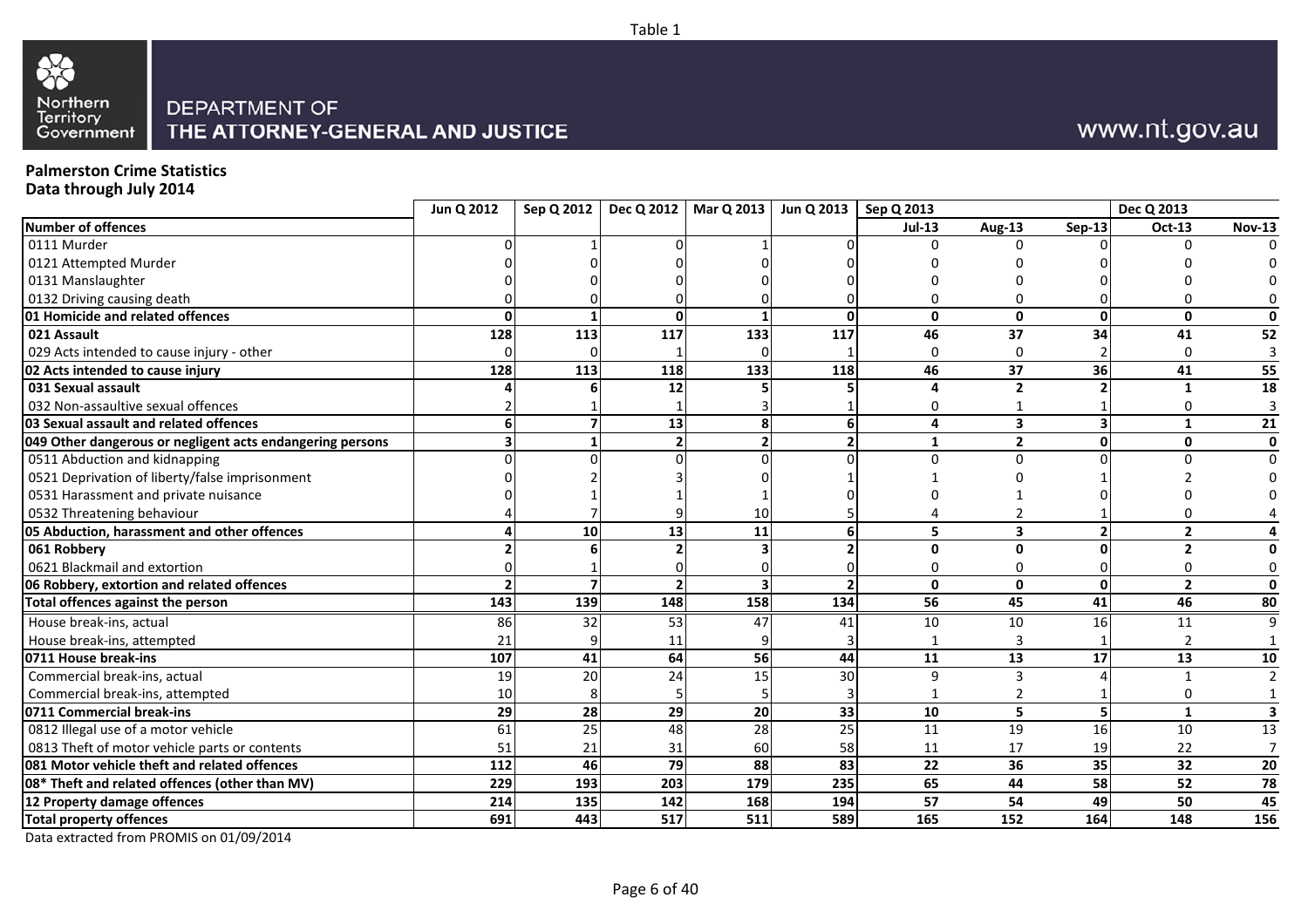



## www.nt.gov.au

## **Palmerston Crime Statistics**

**Data through July 2014**

|                                                           |               | <b>Mar Q 2014</b>       |                |                 | Jun Q 2014   |                         |                 | Sep Q 2014      |
|-----------------------------------------------------------|---------------|-------------------------|----------------|-----------------|--------------|-------------------------|-----------------|-----------------|
| <b>Number of offences</b>                                 | <b>Dec-13</b> | Jan-14                  | <b>Feb-14</b>  | $Mar-14$        | Apr-14       | May-14                  | <b>Jun-14</b>   | <b>Jul-14</b>   |
| 0111 Murder                                               |               | ∩                       | U              |                 | ∩            | $\Omega$                |                 |                 |
| 0121 Attempted Murder                                     |               |                         |                |                 |              |                         |                 |                 |
| 0131 Manslaughter                                         |               |                         |                |                 |              |                         |                 |                 |
| 0132 Driving causing death                                |               |                         | n              |                 |              |                         |                 |                 |
| 01 Homicide and related offences                          | U             | 0                       | 0              | $\mathbf{0}$    | $\mathbf 0$  | $\mathbf{0}$            | ŋ               |                 |
| 021 Assault                                               | 31            | 35                      | 41             | 44              | 34           | 41                      | 31              | 27              |
| 029 Acts intended to cause injury - other                 |               | $\Omega$                | 0              |                 | 0            | $\mathbf{1}$            |                 |                 |
| 02 Acts intended to cause injury                          | 31            | 35                      | 41             | 44              | 34           | $\overline{42}$         | $\overline{31}$ | 28              |
| 031 Sexual assault                                        |               | 0                       | 5              |                 | 3            | 4                       |                 |                 |
| 032 Non-assaultive sexual offences                        |               | <sup>0</sup>            | 0              |                 | 2            | 0                       |                 |                 |
| 03 Sexual assault and related offences                    |               | 0                       | 5              | 6               | 5            | $\overline{a}$          |                 |                 |
| 049 Other dangerous or negligent acts endangering persons |               | $\Omega$                | $\overline{2}$ | $\mathbf{0}$    | $\mathbf{1}$ | $\overline{2}$          | ŋ               |                 |
| 0511 Abduction and kidnapping                             |               | $\Omega$                | $\Omega$       | n               | $\Omega$     | $\Omega$                |                 |                 |
| 0521 Deprivation of liberty/false imprisonment            |               |                         |                |                 |              |                         |                 |                 |
| 0531 Harassment and private nuisance                      |               |                         |                |                 |              |                         |                 |                 |
| 0532 Threatening behaviour                                |               |                         |                |                 | 0            |                         |                 |                 |
| 05 Abduction, harassment and other offences               |               | 6                       | 5              | $\overline{2}$  | $\mathbf{1}$ | 3                       |                 |                 |
| 061 Robbery                                               |               | $\Omega$                | $\mathbf{1}$   |                 | 0            | 3                       |                 |                 |
| 0621 Blackmail and extortion                              |               | $\Omega$                | 0              |                 | 0            | 0                       |                 |                 |
| 06 Robbery, extortion and related offences                |               | 0                       | $\mathbf{1}$   | 1               | $\mathbf 0$  | $\overline{\mathbf{3}}$ | $\Omega$        |                 |
| Total offences against the person                         | 34            | 41                      | 54             | $\overline{53}$ | 41           | 54                      | $\overline{38}$ | 33              |
| House break-ins, actual                                   |               | 11                      | 12             | 29              | 21           | 13                      | 19              | 12              |
| House break-ins, attempted                                |               |                         |                | 0               | 1            | 0                       |                 |                 |
| 0711 House break-ins                                      | 11            | 12                      | 13             | 29              | 22           | 13                      | 22              | 13              |
| Commercial break-ins, actual                              |               | $\overline{7}$          | 8              | 10              | 6            | 6                       | 13              | $\overline{22}$ |
| Commercial break-ins, attempted                           |               | $\Omega$                | 1              | $\Omega$        | 0            |                         | $\Omega$        | $\Omega$        |
| 0711 Commercial break-ins                                 |               | $\overline{\mathbf{z}}$ | 9              | 10              | 6            | $\overline{7}$          | 13              | 22              |
| 0812 Illegal use of a motor vehicle                       | 19            | 11                      | 12             | 38              | 16           | 20                      | 25              | $\overline{20}$ |
| 0813 Theft of motor vehicle parts or contents             | 8             | 16                      | 18             | 24              | 14           | 22                      | 17              | 39              |
| 081 Motor vehicle theft and related offences              | 27            | 27                      | 30             | 62              | 30           | 42                      | 42              | 59              |
| 08* Theft and related offences (other than MV)            | 84            | 75                      | 76             | 90              | 78           | 72                      | 79              | 104             |
| 12 Property damage offences                               | 48            | 42                      | 64             | 69              | 47           | 52                      | 77              | 85              |
| <b>Total property offences</b>                            | 173           | 163                     | 192            | 260             | 183          | 186                     | 233             | 283             |

Data extracted from PROMIS on 01/09/2014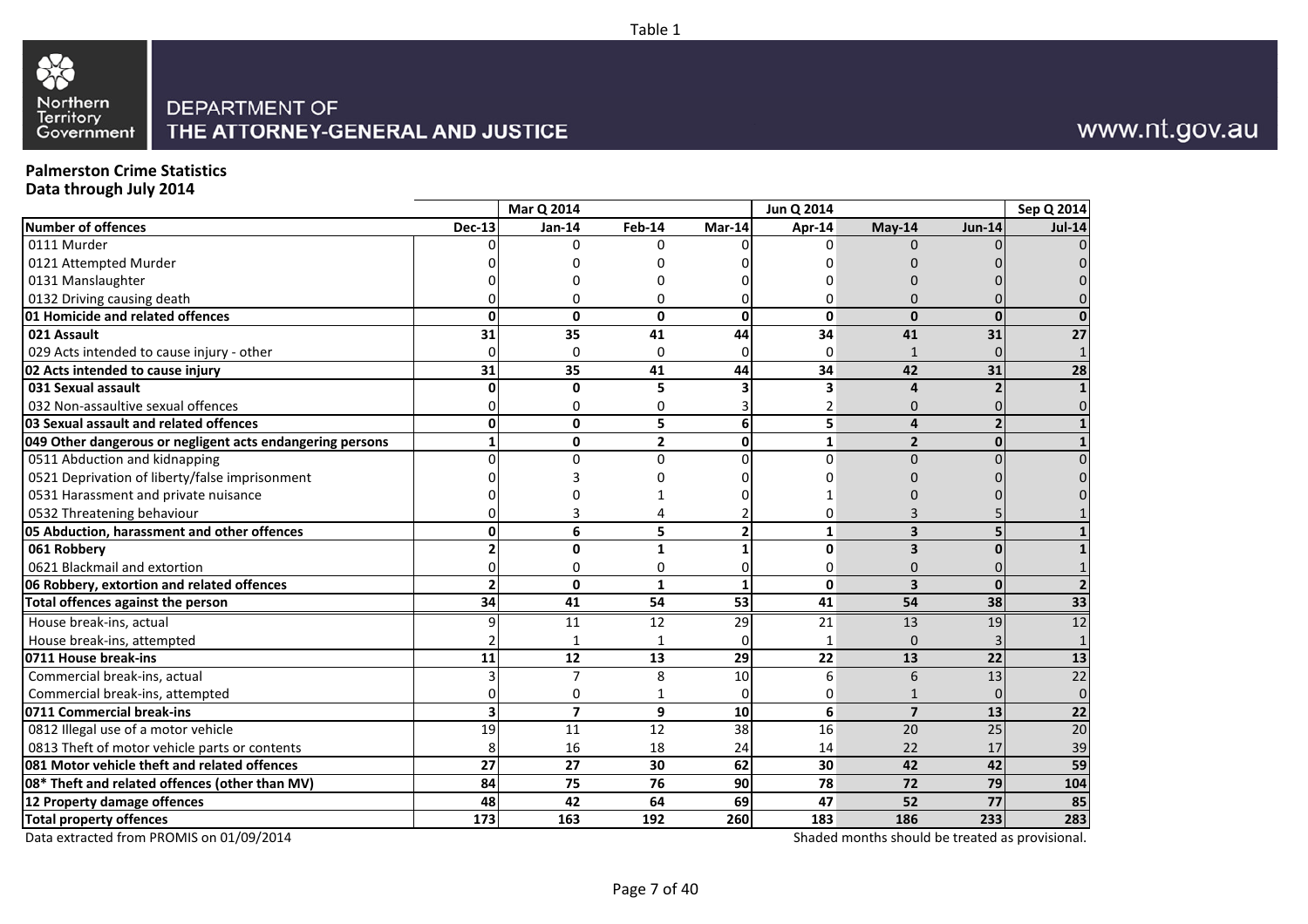



## **Alice Springs Crime Statistics**

**Data through July 2014**

|                                                           | Jun Q 2012 | Sep Q 2012 |           | Dec Q 2012   Mar Q 2013 | Jun Q 2013   Sep Q 2013 |                 |                 |               | Dec Q 2013      |                |
|-----------------------------------------------------------|------------|------------|-----------|-------------------------|-------------------------|-----------------|-----------------|---------------|-----------------|----------------|
| Number of offences                                        |            |            |           |                         |                         | $Jul-13$        | <b>Aug-13</b>   | <b>Sep-13</b> | Oct-13          | <b>Nov-13</b>  |
| 0111 Murder                                               |            |            |           |                         |                         |                 |                 |               | U               |                |
| 0121 Attempted Murder                                     |            |            |           |                         |                         |                 |                 |               |                 |                |
| 0131 Manslaughter                                         |            |            |           |                         |                         |                 |                 |               |                 |                |
| 0132 Driving causing death                                |            |            |           |                         |                         |                 |                 |               |                 |                |
| 01 Homicide and related offences                          |            |            |           |                         |                         | -1              |                 | ŋ             | 0               | 0              |
| 021 Assault                                               | 413        | 434        | 436       | 515                     | 414                     | 193             | 180             | 172           | 151             | 143            |
| 029 Acts intended to cause injury - other                 |            |            |           |                         |                         |                 |                 |               |                 | -1             |
| 02 Acts intended to cause injury                          | 415        | 434        | 437       | 517                     | 415                     | 194             | 181             | 174           | 153             | 144            |
| 031 Sexual assault                                        | 15         | 23         | <b>20</b> | 22                      | 13                      | 7               | 3               | 11            |                 | q              |
| 032 Non-assaultive sexual offences                        |            |            |           |                         |                         |                 |                 |               |                 |                |
| 03 Sexual assault and related offences                    | 16         | 25         | 24        | 26                      | 13                      | 8               | 3               | 11            | 4               | 12             |
| 049 Other dangerous or negligent acts endangering persons |            |            | 10        | 18                      | 14                      | 1               |                 |               | 6               | $\overline{2}$ |
| 0511 Abduction and kidnapping                             |            |            |           |                         |                         | $\Omega$        | $\Omega$        |               | U               | $\Omega$       |
| 0521 Deprivation of liberty/false imprisonment            |            |            |           |                         |                         |                 |                 |               |                 |                |
| 0531 Harassment and private nuisance                      |            |            |           |                         |                         |                 |                 |               |                 |                |
| 0532 Threatening behaviour                                |            | 19         | 20        | 15                      | 11                      |                 |                 |               | 13              |                |
| 05 Abduction, harassment and other offences               | 17         | 25         | 25        | 19                      | 14                      | 8               | 10              |               | 13              |                |
| 061 Robbery                                               | 10         |            |           |                         |                         | $\overline{2}$  |                 |               | $\overline{2}$  |                |
| 0621 Blackmail and extortion                              |            |            |           |                         |                         | 0               | 0               |               | 0               | 0              |
| 06 Robbery, extortion and related offences                | 10         |            |           |                         | 3                       | $\overline{2}$  |                 | U             | $\overline{2}$  | $\mathbf{0}$   |
| Total offences against the person                         | 464        | 490        | 501       | 587                     | 460                     | 214             | 197             | 196           | 178             | 164            |
| House break-ins, actual                                   | 184        | 159        | 146       | 141                     | 115                     | 34              | 22              | 13            | 23              | 31             |
| House break-ins, attempted                                | 21         | 17         | 21        | 20                      | 10                      | 6               |                 |               | 3               |                |
| 0711 House break-ins                                      | 205        | 176        | 167       | 161                     | 125                     | 40              | 24              | 17            | $\overline{26}$ | 36             |
| Commercial break-ins, actual                              | 109        | 62         | 81        | 85                      | 57                      | 33              | 17              | 10            | 16              | 24             |
| Commercial break-ins, attempted                           | 19         | 14         |           |                         |                         | 0               | 0               |               |                 | $\overline{3}$ |
| 0711 Commercial break-ins                                 | 128        | 76         | 88        | 94                      | 65                      | 33              | 17              | 10            | 18              | 27             |
| 0812 Illegal use of a motor vehicle                       | 71         | 69         | 55        | 48                      | 48                      | $\overline{18}$ | 9               |               | 10              | 13             |
| 0813 Theft of motor vehicle parts or contents             | 65         | 56         | 54        | 48                      | 31                      | 17              | 14              |               | 10              | 19             |
| 081 Motor vehicle theft and related offences              | 136        | 125        | 109       | 96                      | 79                      | 35              | 23              | 8             | 20              | 32             |
| 08* Theft and related offences (other than MV)            | 413        | 300        | 396       | 392                     | 294                     | 121             | $\overline{73}$ | 59            | 67              | 98             |
| 12 Property damage offences                               | 546        | 465        | 549       | 443                     | 384                     | 144             | 74              | 64            | 98              | 141            |
| <b>Total property offences</b>                            | 1,428      | 1,142      | 1,309     | 1,186                   | 947                     | 373             | 211             | 158           | 229             | 334            |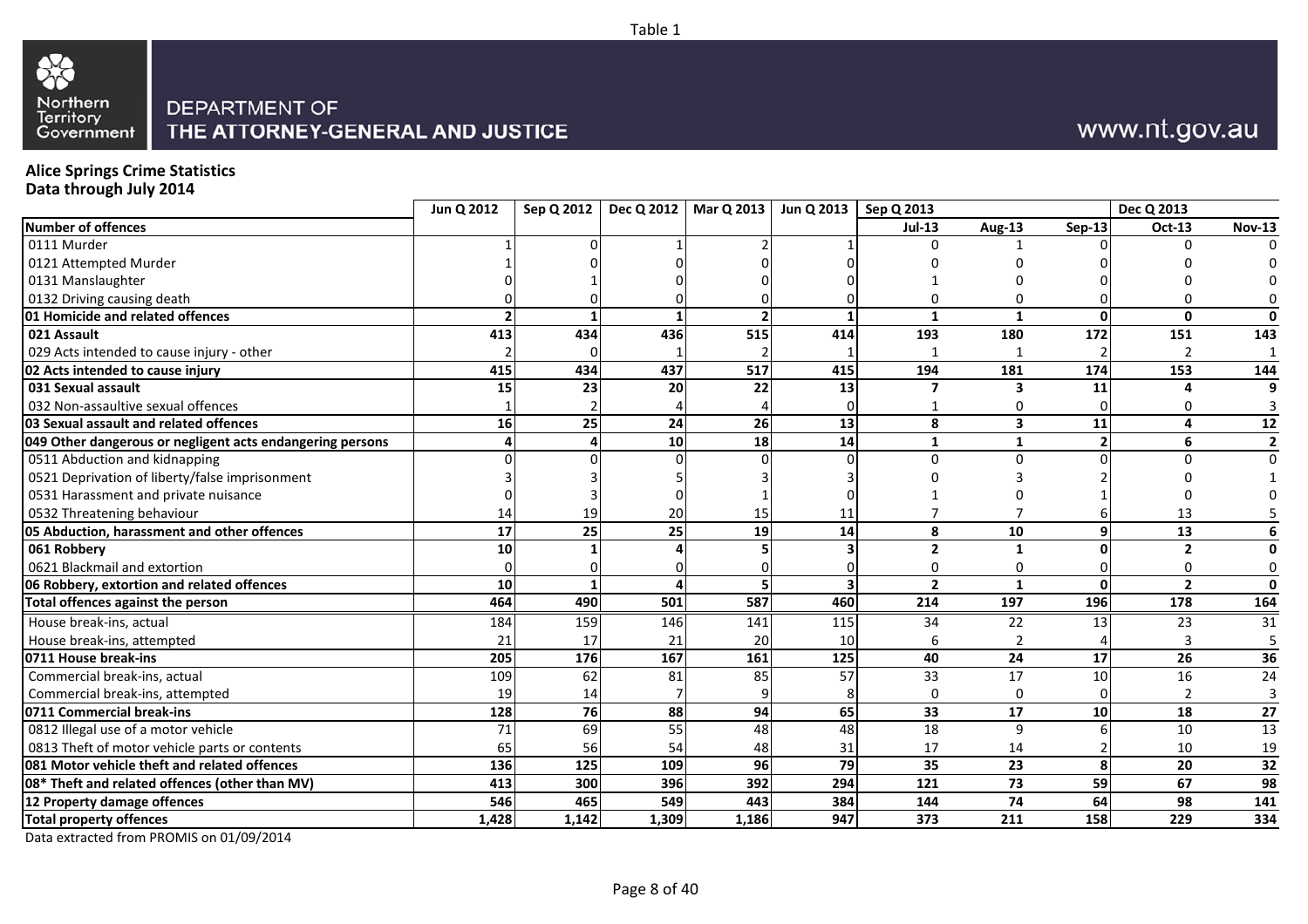



## www.nt.gov.au

## **Alice Springs Crime Statistics**

**Data through July 2014**

|                                                           |               | Mar Q 2014   |               |              | Jun Q 2014              |                |          | Sep Q 2014      |
|-----------------------------------------------------------|---------------|--------------|---------------|--------------|-------------------------|----------------|----------|-----------------|
| Number of offences                                        | <b>Dec-13</b> | $Jan-14$     | Feb-14        | Mar-14       | Apr-14                  | $May-14$       | $Jun-14$ | <b>Jul-14</b>   |
| 0111 Murder                                               |               |              | ∩             |              | $\Omega$                | $\Omega$       |          | $\Omega$        |
| 0121 Attempted Murder                                     |               |              |               |              |                         |                |          |                 |
| 0131 Manslaughter                                         |               |              |               |              |                         |                |          | $\Omega$        |
| 0132 Driving causing death                                |               | U            |               |              | 0                       | O              |          | $\Omega$        |
| 01 Homicide and related offences                          |               | 1            | <sup>0</sup>  | $\mathbf{0}$ | $\mathbf{0}$            | $\Omega$       | $\bf{0}$ | $\mathbf{0}$    |
| 021 Assault                                               | 169           | 147          | 114           | 99           | 145                     | 121            | 97       | 110             |
| 029 Acts intended to cause injury - other                 |               | 0            | $\mathcal{P}$ |              | 0                       | $\overline{2}$ |          | $\overline{0}$  |
| 02 Acts intended to cause injury                          | 169           | 147          | 116           | 99           | 145                     | 123            | 97       | 110             |
| 031 Sexual assault                                        |               | 3            | 6             |              | 7                       | 6              |          |                 |
| 032 Non-assaultive sexual offences                        |               | 0            | 0             |              | 0                       | $\overline{2}$ |          | $\Omega$        |
| 03 Sexual assault and related offences                    |               | 3            | 6             | 3            | $\overline{\mathbf{z}}$ | 8              | $\bf{0}$ | $\mathbf{1}$    |
| 049 Other dangerous or negligent acts endangering persons |               | 3            | $\mathbf{2}$  | 3            | $\overline{2}$          | $\mathbf{1}$   |          | 3               |
| 0511 Abduction and kidnapping                             |               | $\Omega$     | $\Omega$      |              | $\Omega$                | $\Omega$       |          | $\Omega$        |
| 0521 Deprivation of liberty/false imprisonment            |               |              |               |              |                         |                |          | $\Omega$        |
| 0531 Harassment and private nuisance                      |               |              |               |              |                         |                |          |                 |
| 0532 Threatening behaviour                                |               | q            |               |              |                         | q              |          |                 |
| 05 Abduction, harassment and other offences               |               | 11           | 4             | л            | $\overline{\mathbf{3}}$ | 11             |          | 4               |
| 061 Robbery                                               |               | 0            | Δ             |              | $\Omega$                | $\mathbf{0}$   |          |                 |
| 0621 Blackmail and extortion                              |               | 0            | U             |              | 0                       | 0              |          | $\overline{0}$  |
| 06 Robbery, extortion and related offences                |               | $\mathbf{0}$ | 4             |              | $\Omega$                | $\mathbf{0}$   |          | $\mathbf{1}$    |
| Total offences against the person                         | 175           | 165          | 132           | 110          | 157                     | 143            | 105      | 119             |
| House break-ins, actual                                   | 23            | 38           | 22            | 40           | 47                      | 46             | 37       | 31              |
| House break-ins, attempted                                |               | 5            |               |              | 3                       | 4              |          |                 |
| 0711 House break-ins                                      | 31            | 43           | 27            | 43           | 50                      | 50             | 40       | 33              |
| Commercial break-ins, actual                              | 16            | 17           | 14            | 31           | 31                      | 22             | 27       | $\overline{23}$ |
| Commercial break-ins, attempted                           |               | 3            | 2             |              | 3                       | 8              |          | 14              |
| 0711 Commercial break-ins                                 | 17            | 20           | 16            | 34           | 34                      | 30             | 32       | 37              |
| 0812 Illegal use of a motor vehicle                       | 14            | 16           | 18            | 19           | 17                      | 16             | 10       | $\overline{7}$  |
| 0813 Theft of motor vehicle parts or contents             | 15            | 8            | 12            |              | 17                      | 9              | 11       | 13              |
| 081 Motor vehicle theft and related offences              | 29            | 24           | 30            | 28           | 34                      | 25             | 21       | 20              |
| 08* Theft and related offences (other than MV)            | 85            | 103          | 82            | 135          | 132                     | 104            | 108      | 113             |
| 12 Property damage offences                               | 137           | 147          | 114           | 144          | 187                     | 115            | 120      | 133             |
| <b>Total property offences</b>                            | 299           | 337          | 269           | 384          | 437                     | 324            | 321      | 336             |

Data extracted from PROMIS on 01/09/2014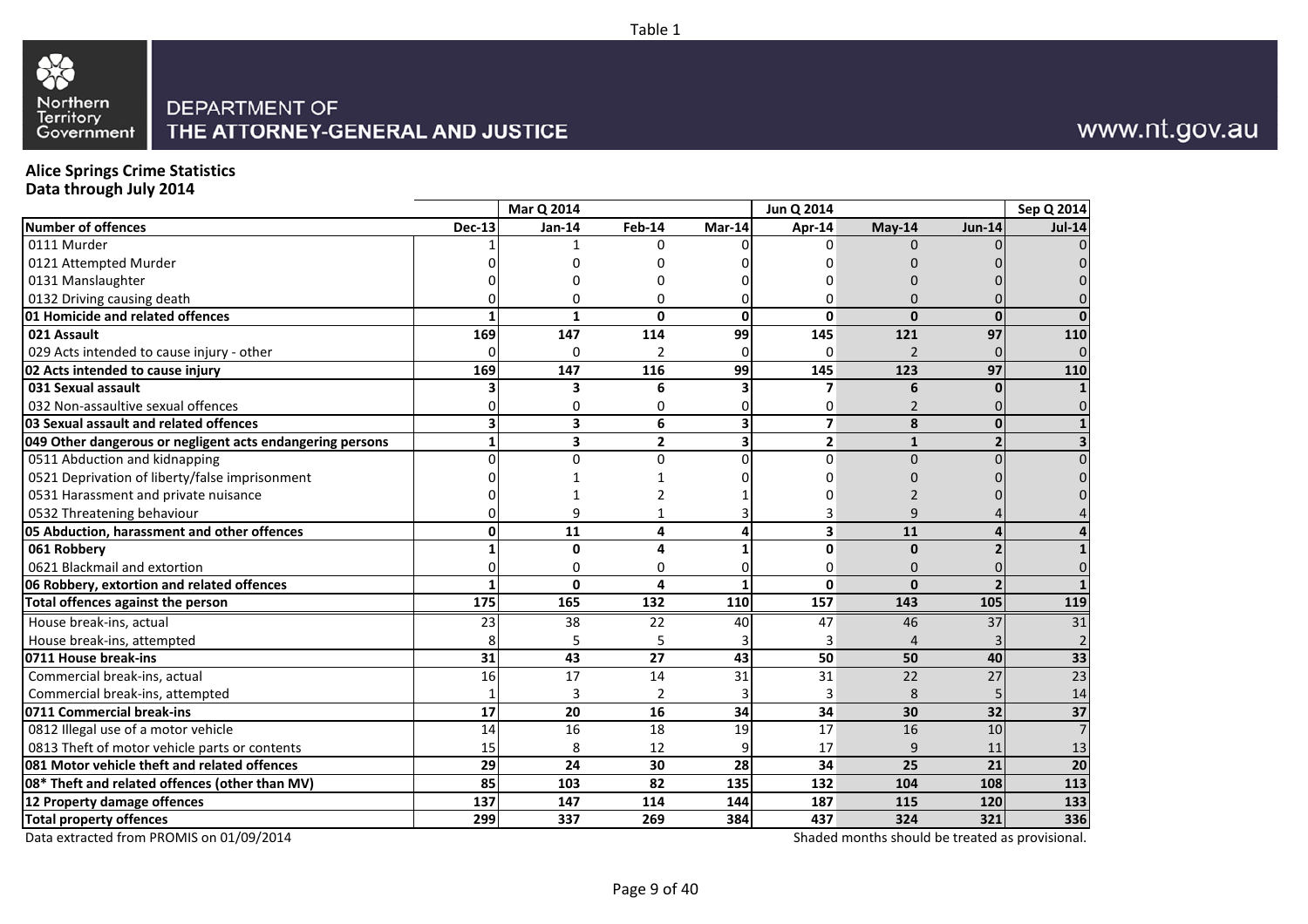



## www.nt.gov.au

## **Katherine Crime Statistics**

**Data through July 2014**

|                                                           | Jun Q 2012      |     |                 | Sep Q 2012   Dec Q 2012   Mar Q 2013   Jun Q 2013   Sep Q 2013 |                 |                         |                |               | Dec Q 2013  |               |
|-----------------------------------------------------------|-----------------|-----|-----------------|----------------------------------------------------------------|-----------------|-------------------------|----------------|---------------|-------------|---------------|
| Number of offences                                        |                 |     |                 |                                                                |                 | $Jul-13$                | Aug-13         | <b>Sep-13</b> | Oct-13      | <b>Nov-13</b> |
| 0111 Murder                                               |                 |     |                 |                                                                |                 |                         | U              |               | U           |               |
| 0121 Attempted Murder                                     |                 |     |                 |                                                                |                 |                         |                |               |             |               |
| 0131 Manslaughter                                         |                 |     |                 |                                                                |                 |                         |                |               |             |               |
| 0132 Driving causing death                                |                 |     |                 |                                                                |                 |                         |                |               |             |               |
| 01 Homicide and related offences                          |                 |     | ΩI              |                                                                | ŋ               | $\mathbf{0}$            | 0              | <sup>0</sup>  | 0           | O             |
| 021 Assault                                               | 166             | 183 | 204             | 160                                                            | 148             | 60                      | 75             | 69            | 59          | 30            |
| 029 Acts intended to cause injury - other                 |                 |     |                 |                                                                |                 | $\mathbf 0$             | O              |               | $\Omega$    | $\Omega$      |
| 02 Acts intended to cause injury                          | 167             | 183 | 204             | 162                                                            | 149             | 60                      | 75             | 69            | 59          | 30            |
| 031 Sexual assault                                        |                 |     |                 |                                                                |                 | 3                       | $\overline{2}$ |               |             |               |
| 032 Non-assaultive sexual offences                        |                 |     |                 |                                                                |                 |                         |                |               |             |               |
| 03 Sexual assault and related offences                    |                 |     |                 |                                                                |                 | 3                       | $\overline{2}$ |               |             |               |
| 049 Other dangerous or negligent acts endangering persons |                 |     |                 |                                                                |                 | -1                      |                | ŋ             | 0           | 0             |
| 0511 Abduction and kidnapping                             |                 |     |                 |                                                                |                 | U                       | U              |               |             |               |
| 0521 Deprivation of liberty/false imprisonment            |                 |     |                 |                                                                |                 |                         |                |               |             |               |
| 0531 Harassment and private nuisance                      |                 |     |                 |                                                                |                 |                         |                |               |             |               |
| 0532 Threatening behaviour                                |                 |     |                 |                                                                |                 |                         |                |               |             |               |
| 05 Abduction, harassment and other offences               |                 |     |                 |                                                                |                 | $\overline{\mathbf{3}}$ |                |               | 4           |               |
| 061 Robbery                                               |                 |     |                 |                                                                |                 | $\mathbf{0}$            | ŋ              |               | n           |               |
| 0621 Blackmail and extortion                              |                 |     |                 |                                                                |                 | 0                       | O              |               | 0           |               |
| 06 Robbery, extortion and related offences                |                 |     | ΩI              | $\Omega$                                                       |                 | $\mathbf{0}$            | $\mathbf{0}$   | 0             | $\Omega$    |               |
| Total offences against the person                         | 181             | 199 | 217             | 184                                                            | $\frac{163}{ }$ | 67                      | 79             | 74            | 67          | 39            |
| House break-ins, actual                                   | 15              | 13  | 15 <sup>1</sup> | 19                                                             | 20              |                         |                |               |             |               |
| House break-ins, attempted                                |                 |     |                 |                                                                |                 |                         |                |               |             |               |
| 0711 House break-ins                                      | 20              | 16  | 16              | 22                                                             | 25              | 8                       | $\overline{2}$ |               | $\mathbf 1$ |               |
| Commercial break-ins, actual                              | 11              | 15  | 25              | 26                                                             | 12              | 8                       |                |               | 12          |               |
| Commercial break-ins, attempted                           |                 |     |                 |                                                                |                 | $\overline{2}$          |                |               | 0           |               |
| 0711 Commercial break-ins                                 | 16              | 18  | 29              | 31                                                             | 18              | 10                      | $\overline{2}$ | 10            | 12          | 8             |
| 0812 Illegal use of a motor vehicle                       |                 | 10  |                 |                                                                | 13              | з                       |                |               | 6           |               |
| 0813 Theft of motor vehicle parts or contents             |                 | 10  |                 |                                                                |                 |                         |                |               |             | 14            |
| 081 Motor vehicle theft and related offences              | 13              | 20  | 15              | 16                                                             | 19              | 5                       | 9              | 6             | 11          | 16            |
| 08* Theft and related offences (other than MV)            | $\overline{72}$ | 82  | 101             | 91                                                             | 91              | 25                      | 21             | 29            | 27          | 30            |
| 12 Property damage offences                               | 68              | 76  | 97              | 86                                                             | 65              | 31                      | 28             | 27            | 40          | $30\,$        |
| <b>Total property offences</b>                            | 189             | 212 | 258             | 246                                                            | 218             | 79                      | 62             | 78            | 91          | 91            |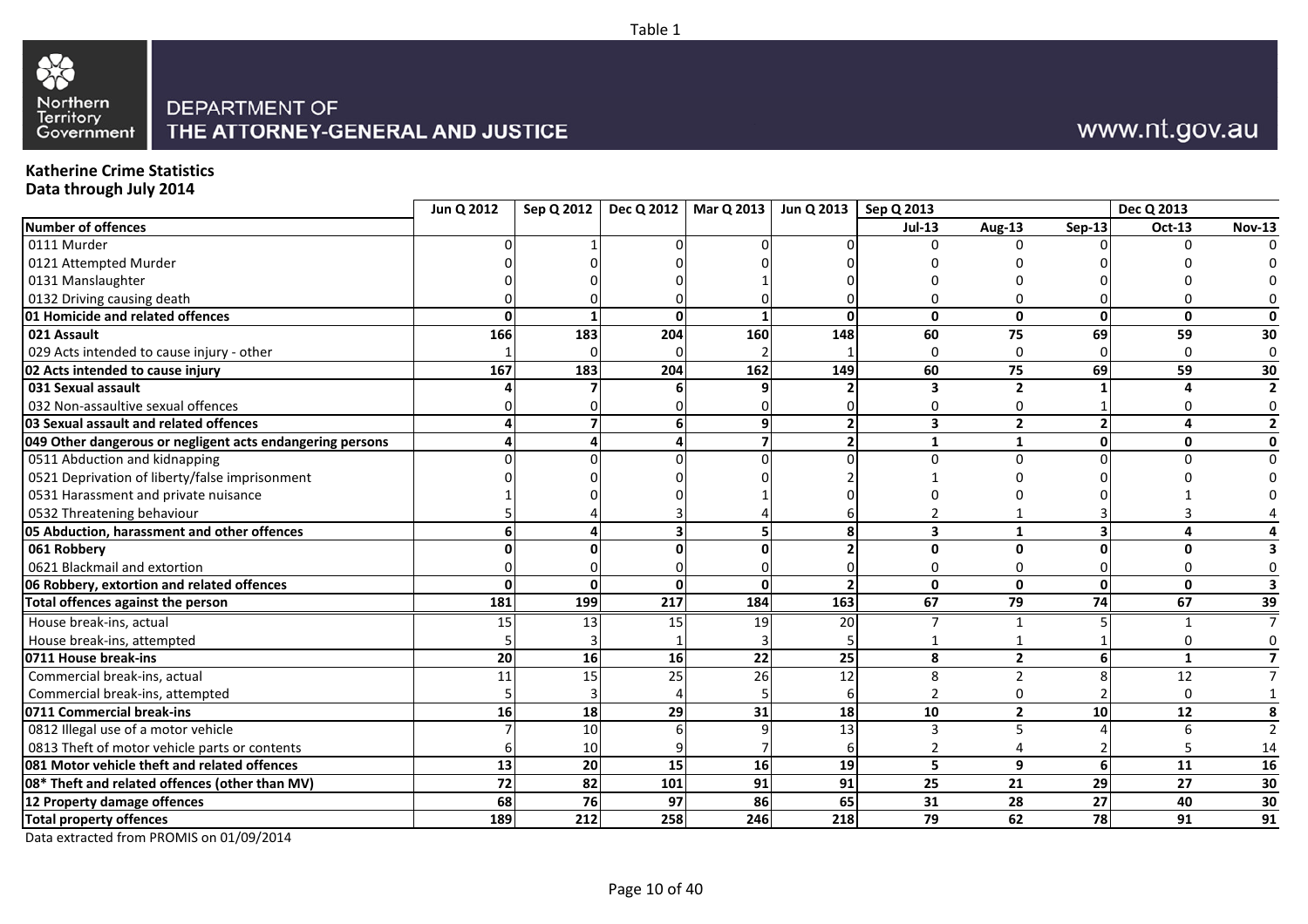



## www.nt.gov.au

## **Katherine Crime Statistics**

**Data through July 2014**

|                                                           |                 | Mar Q 2014     |                 |                 | Jun Q 2014     |                |                 | Sep Q 2014    |
|-----------------------------------------------------------|-----------------|----------------|-----------------|-----------------|----------------|----------------|-----------------|---------------|
| <b>Number of offences</b>                                 | <b>Dec-13</b>   | Jan-14         | <b>Feb-14</b>   | Mar-14          | Apr-14         | May-14         | <b>Jun-14</b>   | <b>Jul-14</b> |
| 0111 Murder                                               |                 | n              | U               |                 |                | $\Omega$       |                 |               |
| 0121 Attempted Murder                                     |                 |                |                 |                 |                |                |                 |               |
| 0131 Manslaughter                                         |                 |                |                 |                 |                |                |                 |               |
| 0132 Driving causing death                                |                 |                | n               |                 | O              | n              |                 |               |
| 01 Homicide and related offences                          |                 | 0              | 0               | 0               | 1              | $\mathbf{0}$   |                 |               |
| 021 Assault                                               | 57              | 51             | 32              | 51              | 60             | 45             | 37              | 60            |
| 029 Acts intended to cause injury - other                 |                 | $\Omega$       | $\Omega$        |                 | 0              | $\mathbf{0}$   |                 |               |
| 02 Acts intended to cause injury                          | $\overline{57}$ | 51             | $\overline{32}$ | 51              | 60             | 45             | $\overline{37}$ | 61            |
| 031 Sexual assault                                        |                 | 1              | 1               |                 | 3              | $\mathbf{0}$   |                 |               |
| 032 Non-assaultive sexual offences                        |                 | ŋ              | 0               |                 | 0              | 0              |                 |               |
| 03 Sexual assault and related offences                    |                 | 1              | 1               | 2               | 3              | $\mathbf{0}$   |                 |               |
| 049 Other dangerous or negligent acts endangering persons |                 | 4              | 1               |                 | $\mathbf{0}$   | $\mathbf{1}$   |                 |               |
| 0511 Abduction and kidnapping                             |                 | U              | $\Omega$        |                 | $\Omega$       | $\Omega$       |                 |               |
| 0521 Deprivation of liberty/false imprisonment            |                 |                |                 |                 |                |                |                 |               |
| 0531 Harassment and private nuisance                      |                 |                |                 |                 |                |                |                 |               |
| 0532 Threatening behaviour                                |                 |                |                 |                 |                |                |                 |               |
| 05 Abduction, harassment and other offences               |                 | 3              | $\overline{2}$  |                 | $\mathbf{1}$   | $\overline{2}$ |                 |               |
| 061 Robbery                                               |                 | 1              | $\Omega$        | O               | $\mathbf{1}$   | $\mathbf{1}$   |                 |               |
| 0621 Blackmail and extortion                              |                 | U              | 0               |                 | 0              | 0              |                 |               |
| 06 Robbery, extortion and related offences                |                 | 1              | $\mathbf{0}$    | $\mathbf 0$     | $\mathbf{1}$   | $\mathbf{1}$   |                 |               |
| Total offences against the person                         | 64              | 60             | 36              | $\overline{55}$ | 66             | 49             | 43              | 66            |
| House break-ins, actual                                   |                 | Δ              | 8               |                 | 5              | 8              |                 |               |
| House break-ins, attempted                                |                 | ŋ              | 0               |                 | 0              | 0              |                 |               |
| 0711 House break-ins                                      | 6               | 4              | 8               | 6               | 5              | 8              |                 |               |
| Commercial break-ins, actual                              | 10              | 15             | 7               | 15              | 15             | $\overline{3}$ |                 |               |
| Commercial break-ins, attempted                           |                 | 3              | 3               |                 |                |                |                 |               |
| 0711 Commercial break-ins                                 | 11              | 18             | 10              | 16              | 16             | 4              |                 |               |
| 0812 Illegal use of a motor vehicle                       |                 | $\overline{2}$ | $\mathfrak{p}$  |                 | 4              | 5              |                 |               |
| 0813 Theft of motor vehicle parts or contents             |                 | O              |                 |                 | 3              |                |                 |               |
| 081 Motor vehicle theft and related offences              | $6 \mid$        | $\overline{2}$ | 5               | 6               | $\overline{7}$ | 9              |                 |               |
| 08* Theft and related offences (other than MV)            | 23              | 27             | 29              | 34              | 44             | 28             | 27              | 15            |
| 12 Property damage offences                               | 39              | 29             | 33              | 39              | 32             | 21             | 28              | 27            |
| <b>Total property offences</b>                            | 85              | 80             | 85              | 101             | 104            | 70             | 72              | 55            |

Data extracted from PROMIS on 01/09/2014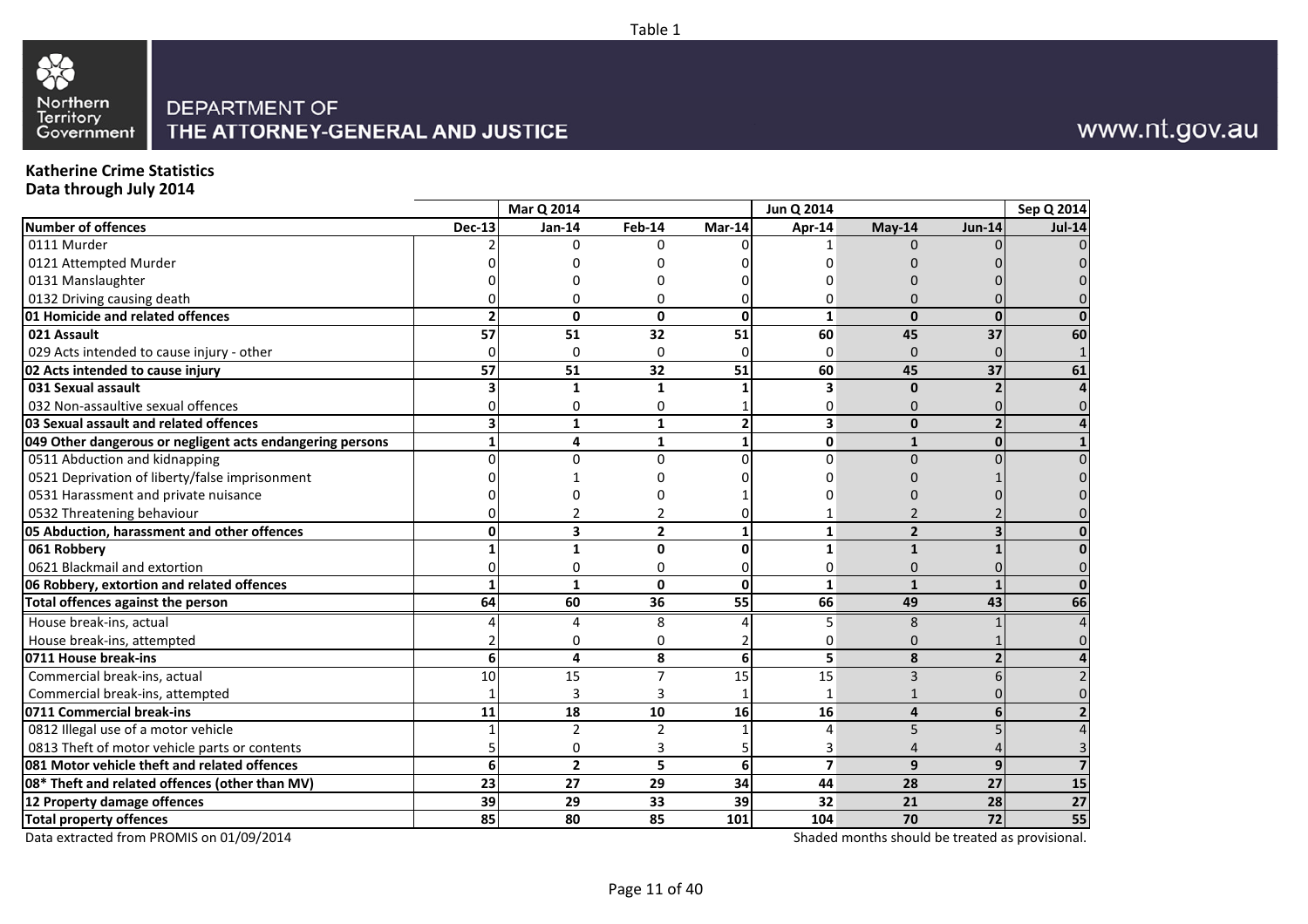



## www.nt.gov.au

## **Tennant Creek Crime Statistics**

**Data through July 2014**

|                                                           | Jun Q 2012 |     |     | Sep Q 2012   Dec Q 2012   Mar Q 2013   Jun Q 2013   Sep Q 2013 |     |                |                |                 | Dec Q 2013     |                         |
|-----------------------------------------------------------|------------|-----|-----|----------------------------------------------------------------|-----|----------------|----------------|-----------------|----------------|-------------------------|
| Number of offences                                        |            |     |     |                                                                |     | <b>Jul-13</b>  | Aug-13         | <b>Sep-13</b>   | Oct-13         | <b>Nov-13</b>           |
| 0111 Murder                                               |            |     |     |                                                                |     |                | U              |                 | $\Omega$       |                         |
| 0121 Attempted Murder                                     |            |     |     |                                                                |     |                |                |                 |                |                         |
| 0131 Manslaughter                                         |            |     |     |                                                                |     |                |                |                 |                |                         |
| 0132 Driving causing death                                |            |     |     |                                                                |     |                |                |                 |                |                         |
| 01 Homicide and related offences                          |            |     |     | ŋ                                                              | ŋ   | 0              | 0              | <sup>0</sup>    | 0              |                         |
| 021 Assault                                               | 108        | 85  | 125 | 198                                                            | 181 | 57             | 58             | 39              | 65             | 46                      |
| 029 Acts intended to cause injury - other                 |            |     |     |                                                                |     | 0              | $\Omega$       |                 | <sup>0</sup>   |                         |
| 02 Acts intended to cause injury                          | 108        | 85  | 125 | 198                                                            | 181 | 57             | 58             | 39              | 65             | 46                      |
| 031 Sexual assault                                        |            |     |     |                                                                |     | 0              |                |                 | n              |                         |
| 032 Non-assaultive sexual offences                        |            |     |     |                                                                |     | 0              | 0              |                 |                |                         |
| 03 Sexual assault and related offences                    |            |     |     |                                                                |     | 0              | $\mathbf{1}$   |                 | $\mathbf{0}$   |                         |
| 049 Other dangerous or negligent acts endangering persons |            |     |     |                                                                |     | 1              | $\mathbf{1}$   | 0               | 0              |                         |
| 0511 Abduction and kidnapping                             |            |     |     |                                                                |     | $\Omega$       | $\Omega$       |                 |                |                         |
| 0521 Deprivation of liberty/false imprisonment            |            |     |     |                                                                |     |                |                |                 |                |                         |
| 0531 Harassment and private nuisance                      |            |     |     |                                                                |     |                |                |                 |                |                         |
| 0532 Threatening behaviour                                |            |     |     |                                                                |     |                |                |                 |                |                         |
| 05 Abduction, harassment and other offences               |            |     |     |                                                                |     | $\mathbf{0}$   |                | ΩI              | $\mathbf{0}$   |                         |
| 061 Robbery                                               |            |     |     |                                                                |     | 0              | O              |                 | ŋ              |                         |
| 0621 Blackmail and extortion                              |            |     |     |                                                                |     | 0              | 0              |                 |                |                         |
| 06 Robbery, extortion and related offences                |            |     | ŋ   | $\Omega$                                                       | ŋ   | $\mathbf{0}$   | $\mathbf{0}$   | ΩI              | $\mathbf{0}$   | $\Omega$                |
| Total offences against the person                         | 113        | 94  | 136 | 209                                                            | 189 | 58             | 61             | 44              | 65             | 48                      |
| House break-ins, actual                                   |            |     |     |                                                                | 18  | 5              |                |                 |                |                         |
| House break-ins, attempted                                |            |     |     |                                                                |     |                | 0              |                 |                |                         |
| 0711 House break-ins                                      |            |     | 10  |                                                                | 18  | 5              | $\overline{2}$ | ΩI              | $\overline{2}$ |                         |
| Commercial break-ins, actual                              | 14         | 14  | 20  | 15                                                             | 29  | 8              | 1              |                 |                |                         |
| Commercial break-ins, attempted                           |            |     |     |                                                                |     | 0              | 0              |                 | <sup>0</sup>   |                         |
| 0711 Commercial break-ins                                 | 14         | 16  | 20  | 15                                                             | 32  | 8              | $\mathbf{1}$   |                 | $\overline{2}$ |                         |
| 0812 Illegal use of a motor vehicle                       |            |     |     |                                                                |     | $\mathbf{1}$   | $\Omega$       |                 |                |                         |
| 0813 Theft of motor vehicle parts or contents             |            |     |     |                                                                |     |                |                |                 |                |                         |
| 081 Motor vehicle theft and related offences              |            |     | 10  | q                                                              | 8   | $\overline{2}$ | $\mathbf{0}$   |                 | $\overline{2}$ |                         |
| 08* Theft and related offences (other than MV)            | 21         | 28  | 29  | 38                                                             | 62  | 19             | 9              | 9               | 10             | 10                      |
| 12 Property damage offences                               | 39         | 53  | 61  | 40                                                             | 84  | 27             | 23             | 12 <sup>1</sup> | 10             | $\overline{\mathbf{z}}$ |
| <b>Total property offences</b>                            | 86         | 111 | 130 | 109                                                            | 204 | 61             | 35             | 27              | 26             | 21                      |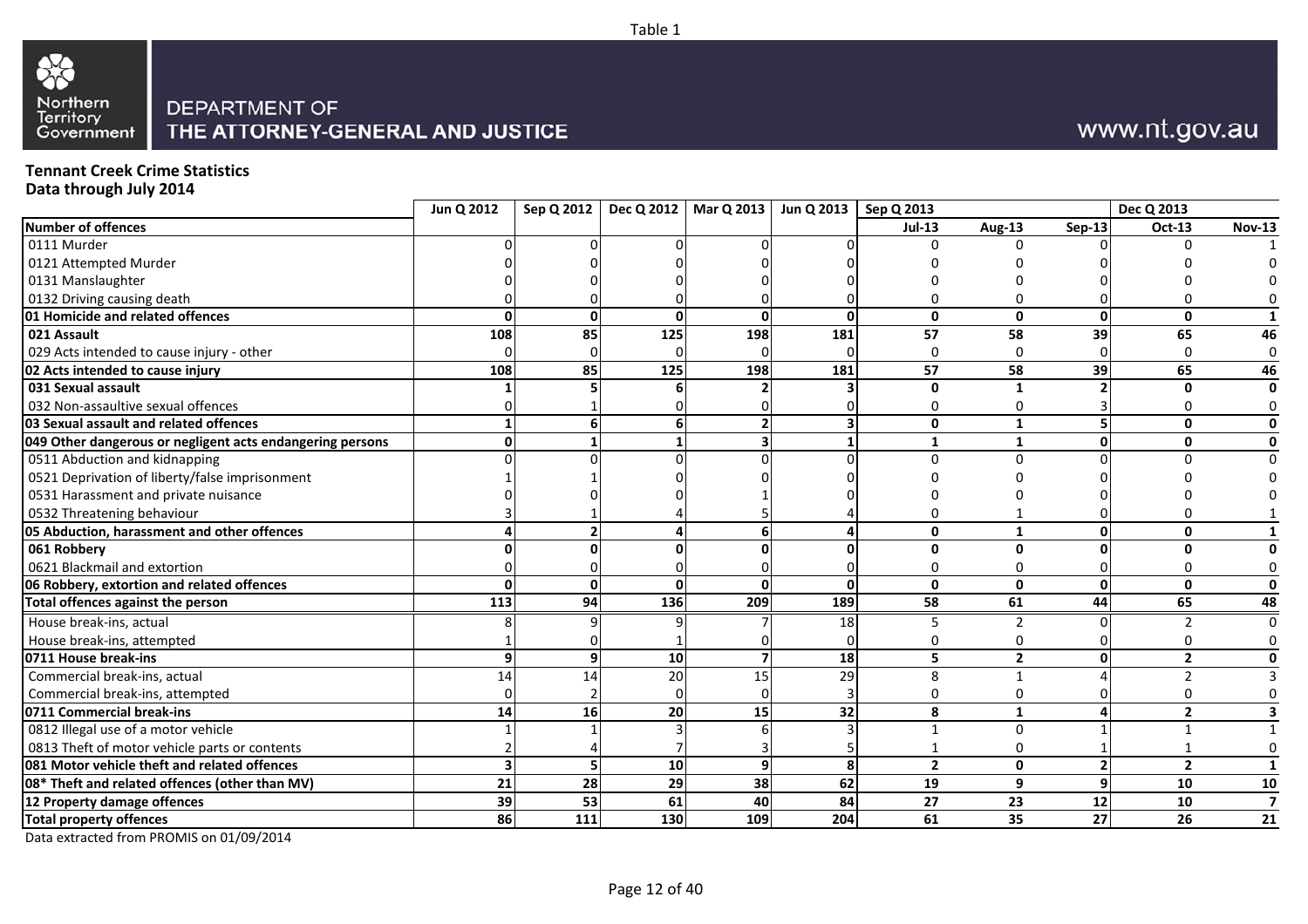



## www.nt.gov.au

## **Tennant Creek Crime Statistics**

**Data through July 2014**

|                                                           |               | <b>Mar Q 2014</b> |              |                 | Jun Q 2014              |                |               | Sep Q 2014    |
|-----------------------------------------------------------|---------------|-------------------|--------------|-----------------|-------------------------|----------------|---------------|---------------|
| <b>Number of offences</b>                                 | <b>Dec-13</b> | $Jan-14$          | Feb-14       | Mar-14          | Apr-14                  | May-14         | <b>Jun-14</b> | <b>Jul-14</b> |
| 0111 Murder                                               |               | U                 | $\Omega$     |                 | O                       | 0              |               |               |
| 0121 Attempted Murder                                     |               |                   |              |                 |                         |                |               |               |
| 0131 Manslaughter                                         |               |                   |              |                 |                         |                |               |               |
| 0132 Driving causing death                                |               |                   |              |                 | 0                       | ŋ              |               |               |
| 01 Homicide and related offences                          | U             | 0                 | 0            | $\mathbf{0}$    | 0                       | $\mathbf{0}$   | <sup>0</sup>  |               |
| 021 Assault                                               | 56            | 51                | 27           | 44              | 22                      | 33             | 22            | 29            |
| 029 Acts intended to cause injury - other                 |               | $\Omega$          | $\Omega$     |                 | 0                       | $\mathbf{0}$   | $\Omega$      | $\Omega$      |
| 02 Acts intended to cause injury                          | 56            | 51                | 27           | 44              | 22                      | 33             | 22            | 29            |
| 031 Sexual assault                                        |               | $\Omega$          | $\mathbf{0}$ | O               | 0                       | $\mathbf{0}$   |               |               |
| 032 Non-assaultive sexual offences                        |               |                   | 0            |                 | 0                       | $\Omega$       |               |               |
| 03 Sexual assault and related offences                    |               | $\Omega$          | $\mathbf{0}$ | $\mathbf 0$     | 0                       | $\mathbf{0}$   |               |               |
| 049 Other dangerous or negligent acts endangering persons |               | 0                 | 0            |                 | 1                       | $\mathbf{0}$   |               | $\Omega$      |
| 0511 Abduction and kidnapping                             |               | ∩                 | $\Omega$     |                 | $\Omega$                | $\Omega$       |               |               |
| 0521 Deprivation of liberty/false imprisonment            |               |                   |              |                 |                         |                |               |               |
| 0531 Harassment and private nuisance                      |               |                   |              |                 |                         |                |               |               |
| 0532 Threatening behaviour                                |               |                   |              |                 | 0                       |                |               |               |
| 05 Abduction, harassment and other offences               |               | $\Omega$          | $\Omega$     |                 | $\Omega$                | $\mathbf{1}$   |               |               |
| 061 Robbery                                               |               | n                 | 0            | ŋ               | 0                       | $\mathbf{0}$   |               |               |
| 0621 Blackmail and extortion                              |               | <sup>0</sup>      | 0            |                 | 0                       | $\Omega$       |               |               |
| 06 Robbery, extortion and related offences                | U             | $\Omega$          | $\mathbf{0}$ | $\Omega$        | 0                       | $\Omega$       | ŋ             |               |
| Total offences against the person                         | 56            | 51                | 27           | $\overline{47}$ | 23                      | 34             | 23            | 31            |
| House break-ins, actual                                   |               |                   | 0            |                 | 2                       | $\mathbf 0$    |               |               |
| House break-ins, attempted                                |               |                   | 0            |                 | 0                       | $\Omega$       |               |               |
| 0711 House break-ins                                      |               | 3                 | 0            | $\overline{2}$  | $\mathbf{2}$            | $\mathbf{0}$   |               |               |
| Commercial break-ins, actual                              |               | 9                 | 3            | 6               | 6                       | 11             |               |               |
| Commercial break-ins, attempted                           |               |                   |              |                 |                         | $\Omega$       |               |               |
| 0711 Commercial break-ins                                 |               | 10                | 4            | 6               | $\overline{\mathbf{z}}$ | 11             |               |               |
| 0812 Illegal use of a motor vehicle                       |               | $\Omega$          | $\Omega$     |                 | $\Omega$                | $\Omega$       |               |               |
| 0813 Theft of motor vehicle parts or contents             |               | $\Omega$          | 0            |                 |                         |                |               |               |
| 081 Motor vehicle theft and related offences              | U             | $\Omega$          | $\mathbf{0}$ | $\overline{2}$  | $\mathbf{1}$            | $\overline{2}$ |               |               |
| 08* Theft and related offences (other than MV)            |               | 18                | 6            | 13              | 5                       | 15             |               |               |
| 12 Property damage offences                               | 6             | 17                | 19           | 11              | 9                       | 8              | 12            | 8             |
| <b>Total property offences</b>                            | 18            | 48                | 29           | 34              | 24                      | 36             | 27            | 19            |

Data extracted from PROMIS on 01/09/2014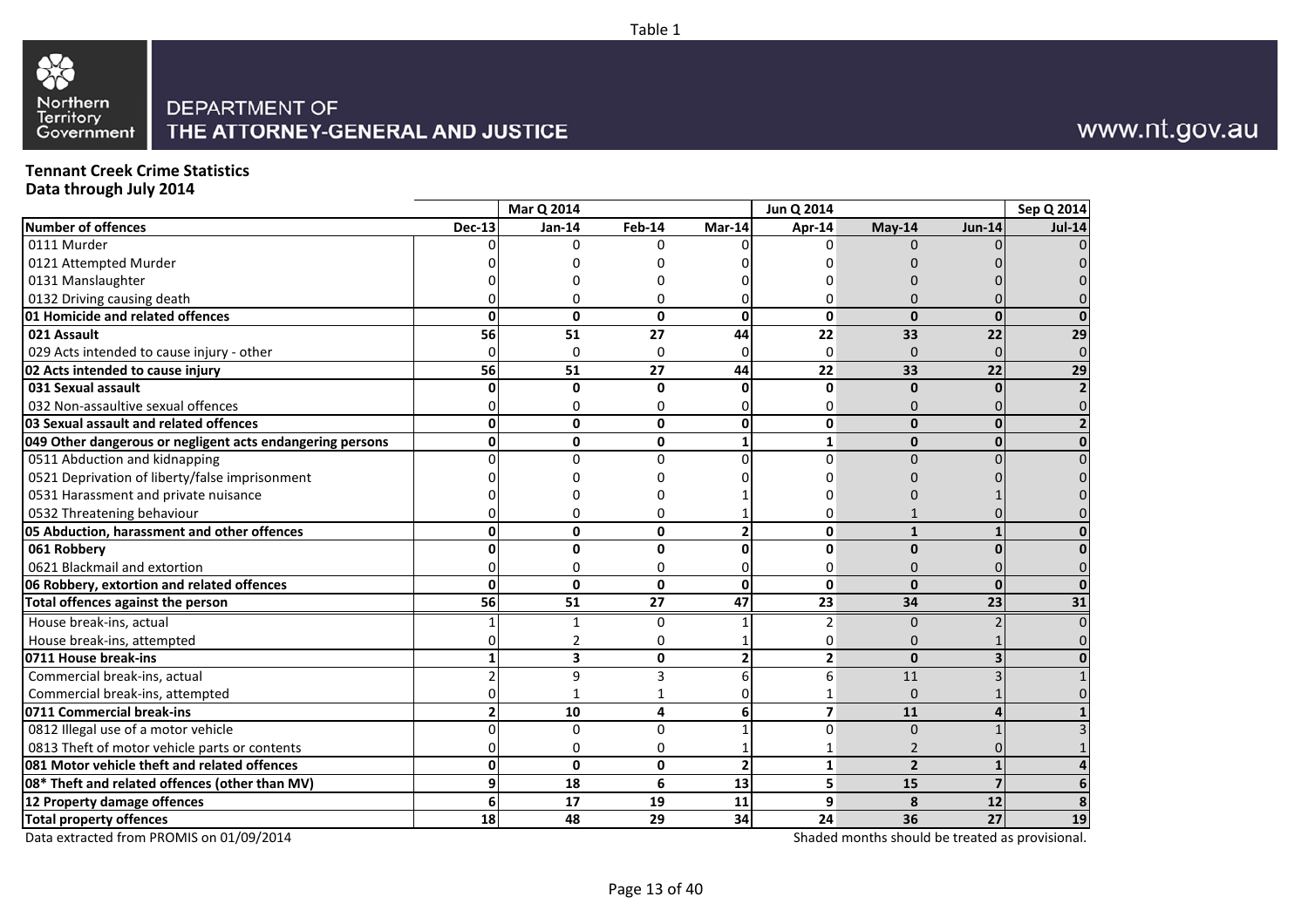



## www.nt.gov.au

## **Nhulunbuy Crime Statistics**

**Data through July 2014**

|                                                           | Jun Q 2012 |    |           | Sep Q 2012   Dec Q 2012   Mar Q 2013   Jun Q 2013   Sep Q 2013 |          |                |                          |               | Dec Q 2013   |               |
|-----------------------------------------------------------|------------|----|-----------|----------------------------------------------------------------|----------|----------------|--------------------------|---------------|--------------|---------------|
| <b>Number of offences</b>                                 |            |    |           |                                                                |          | $Jul-13$       | <b>Aug-13</b>            | <b>Sep-13</b> | Oct-13       | <b>Nov-13</b> |
| 0111 Murder                                               |            |    |           |                                                                |          |                | ∩                        |               |              |               |
| 0121 Attempted Murder                                     |            |    |           |                                                                |          |                |                          |               |              |               |
| 0131 Manslaughter                                         |            |    |           |                                                                |          |                |                          |               |              |               |
| 0132 Driving causing death                                |            |    |           |                                                                |          |                |                          |               |              |               |
| 01 Homicide and related offences                          |            |    | ŋ         |                                                                | O        | $\mathbf 0$    | 0                        | ŋ             | 0            | O             |
| 021 Assault                                               | 28         | 14 | 21        | 25                                                             | 25       | 8              | ጸ                        | 10            | q            | 10            |
| 029 Acts intended to cause injury - other                 |            |    |           |                                                                |          | 0              | O                        |               |              |               |
| 02 Acts intended to cause injury                          | 29         | 14 | 21        | 25                                                             | 25       | 8              | 8                        | 10            | 9            | 11            |
| 031 Sexual assault                                        |            |    |           |                                                                |          | 0              | U                        |               | U            |               |
| 032 Non-assaultive sexual offences                        |            |    |           |                                                                |          | U              |                          |               |              |               |
| 03 Sexual assault and related offences                    |            |    |           |                                                                |          | 0              | $\mathbf{0}$             | O             | $\mathbf{0}$ |               |
| 049 Other dangerous or negligent acts endangering persons |            |    |           |                                                                | ŋ        | $\overline{2}$ | 0                        | O             | 0            | 0             |
| 0511 Abduction and kidnapping                             |            |    |           |                                                                |          | O              | U                        |               |              |               |
| 0521 Deprivation of liberty/false imprisonment            |            |    |           |                                                                |          |                |                          |               |              |               |
| 0531 Harassment and private nuisance                      |            |    |           |                                                                |          |                |                          |               |              |               |
| 0532 Threatening behaviour                                |            |    |           |                                                                |          |                |                          |               |              |               |
| 05 Abduction, harassment and other offences               |            |    |           |                                                                |          | $\mathbf{1}$   | 0                        |               | 0            |               |
| 061 Robbery                                               |            |    |           |                                                                |          | 0              | ŋ                        |               | ŋ            |               |
| 0621 Blackmail and extortion                              |            |    |           |                                                                |          | 0              |                          |               |              |               |
| 06 Robbery, extortion and related offences                |            | U  | U         | $\Omega$                                                       | $\Omega$ | $\mathbf 0$    | $\mathbf{0}$             | <sup>0</sup>  | $\mathbf{0}$ | $\mathbf{0}$  |
| Total offences against the person                         | 29         | 16 | 24        | 29                                                             | 26       | 11             | 8                        | 11            | 9            | 14            |
| House break-ins, actual                                   |            |    |           |                                                                |          | 5              |                          |               | U            |               |
| House break-ins, attempted                                |            |    |           |                                                                |          |                |                          |               |              |               |
| 0711 House break-ins                                      |            |    |           |                                                                |          | 5              |                          |               | 0            |               |
| Commercial break-ins, actual                              |            |    |           |                                                                |          |                | 8                        |               | n            |               |
| Commercial break-ins, attempted                           |            |    |           |                                                                |          | 0              |                          |               |              |               |
| 0711 Commercial break-ins                                 |            |    |           | 10                                                             |          | 5              | 9                        |               | 0            |               |
| 0812 Illegal use of a motor vehicle                       |            |    |           |                                                                |          |                | $\overline{\phantom{a}}$ |               | U            |               |
| 0813 Theft of motor vehicle parts or contents             |            |    |           |                                                                |          |                |                          |               |              |               |
| 081 Motor vehicle theft and related offences              |            |    |           |                                                                |          | 4              | 3                        |               | $\mathbf{0}$ |               |
| 08* Theft and related offences (other than MV)            | 28         | 14 | 23        | 21                                                             | 22       | 15             | 3                        |               | 6            |               |
| 12 Property damage offences                               | 16         | 13 | <b>20</b> | 19                                                             | 12       | 15             | 8                        | Ω             | 3            |               |
| <b>Total property offences</b>                            | 55         | 46 | 59        | 56                                                             | 52       | 44             | 24                       | 8             | 9            | 16            |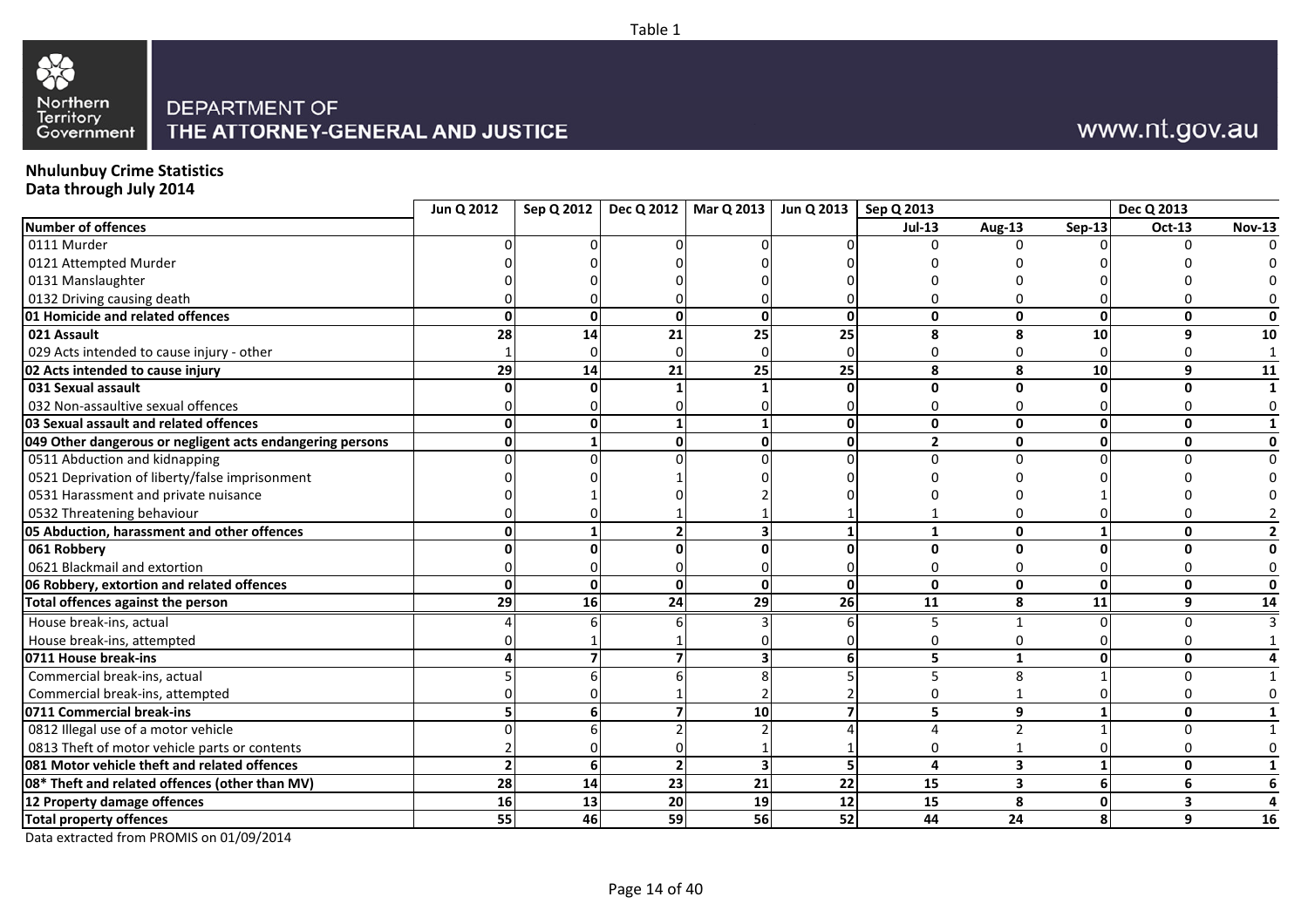



## www.nt.gov.au

## **Nhulunbuy Crime Statistics**

**Data through July 2014**

|                                                           |               | Mar Q 2014     |                         |              | Jun Q 2014   |                |               | Sep Q 2014    |
|-----------------------------------------------------------|---------------|----------------|-------------------------|--------------|--------------|----------------|---------------|---------------|
| <b>Number of offences</b>                                 | <b>Dec-13</b> | Jan-14         | Feb-14                  | Mar-14       | Apr-14       | May-14         | <b>Jun-14</b> | <b>Jul-14</b> |
| 0111 Murder                                               |               | <sup>n</sup>   | <sup>0</sup>            |              | $\Omega$     | 0              |               |               |
| 0121 Attempted Murder                                     |               |                |                         |              |              |                |               |               |
| 0131 Manslaughter                                         |               |                |                         |              |              |                |               |               |
| 0132 Driving causing death                                |               |                | n                       |              | ŋ            | n              |               |               |
| 01 Homicide and related offences                          | U             | 0              | 0                       | $\Omega$     | 0            | $\mathbf{0}$   | <sup>0</sup>  |               |
| 021 Assault                                               | 11            | 10             | 12                      |              | 11           | 12             | 14            | 15            |
| 029 Acts intended to cause injury - other                 |               | $\Omega$       | $\Omega$                |              | 0            | $\mathbf{0}$   |               |               |
| 02 Acts intended to cause injury                          | 11            | 10             | 12                      | 5            | 11           | 12             | 14            | 15            |
| 031 Sexual assault                                        |               | $\Omega$       | $\mathbf{0}$            | ŋ            | 0            | $\mathbf{0}$   |               |               |
| 032 Non-assaultive sexual offences                        |               |                | 0                       |              | $\Omega$     | 0              |               |               |
| 03 Sexual assault and related offences                    |               | $\Omega$       | $\mathbf{0}$            | $\mathbf 0$  | 0            | $\mathbf{0}$   |               |               |
| 049 Other dangerous or negligent acts endangering persons |               | 0              | 0                       | 0            | 0            | $\mathbf 0$    |               |               |
| 0511 Abduction and kidnapping                             |               | $\Omega$       | $\Omega$                |              | $\Omega$     | $\Omega$       |               |               |
| 0521 Deprivation of liberty/false imprisonment            |               |                |                         |              |              |                |               |               |
| 0531 Harassment and private nuisance                      |               |                |                         |              |              |                |               |               |
| 0532 Threatening behaviour                                |               |                |                         |              | ŋ            | ი              |               |               |
| 05 Abduction, harassment and other offences               |               | 1              | 1                       |              | 0            | $\Omega$       |               |               |
| 061 Robbery                                               |               | <sup>0</sup>   | $\mathbf{0}$            |              | 0            | $\mathbf{1}$   |               |               |
| 0621 Blackmail and extortion                              |               | O              | 0                       |              | 0            | 0              |               |               |
| 06 Robbery, extortion and related offences                | U             | $\Omega$       | $\mathbf{0}$            | $\Omega$     | 0            | $\mathbf{1}$   |               |               |
| Total offences against the person                         | 13            | 11             | 13                      | 6            | 11           | 13             | 15            | 17            |
| House break-ins, actual                                   |               | $\overline{2}$ | 0                       | 6            | 2            | $\mathbf 0$    |               |               |
| House break-ins, attempted                                |               |                | 0                       |              | 0            | 0              |               |               |
| 0711 House break-ins                                      |               | $\overline{2}$ | $\mathbf 0$             | 6            | $\mathbf{2}$ | $\mathbf{0}$   |               |               |
| Commercial break-ins, actual                              |               | 5              | $\overline{2}$          |              | $\Omega$     | $\Omega$       |               |               |
| Commercial break-ins, attempted                           |               | $\Omega$       | 0                       |              | 0            | 0              |               |               |
| 0711 Commercial break-ins                                 |               | 5              | $\overline{2}$          |              | 0            | $\mathbf{0}$   |               |               |
| 0812 Illegal use of a motor vehicle                       |               | 1              | 1                       |              | 1            | $\mathbf{1}$   |               |               |
| 0813 Theft of motor vehicle parts or contents             |               |                |                         |              | 0            | 0              |               |               |
| 081 Motor vehicle theft and related offences              | ሰ             | $\overline{2}$ | $\overline{2}$          | $\mathbf{1}$ | $\mathbf{1}$ | $\mathbf{1}$   | $\Omega$      |               |
| 08* Theft and related offences (other than MV)            |               | 8              | $\overline{\mathbf{z}}$ | 15           | 5            | 8              |               |               |
| 12 Property damage offences                               |               | 4              | $\mathbf{1}$            | 5            | 3            | $\overline{2}$ |               |               |
| <b>Total property offences</b>                            | 13            | 21             | 12                      | 29           | 11           | 11             | 21            | 14            |

Data extracted from PROMIS on 01/09/2014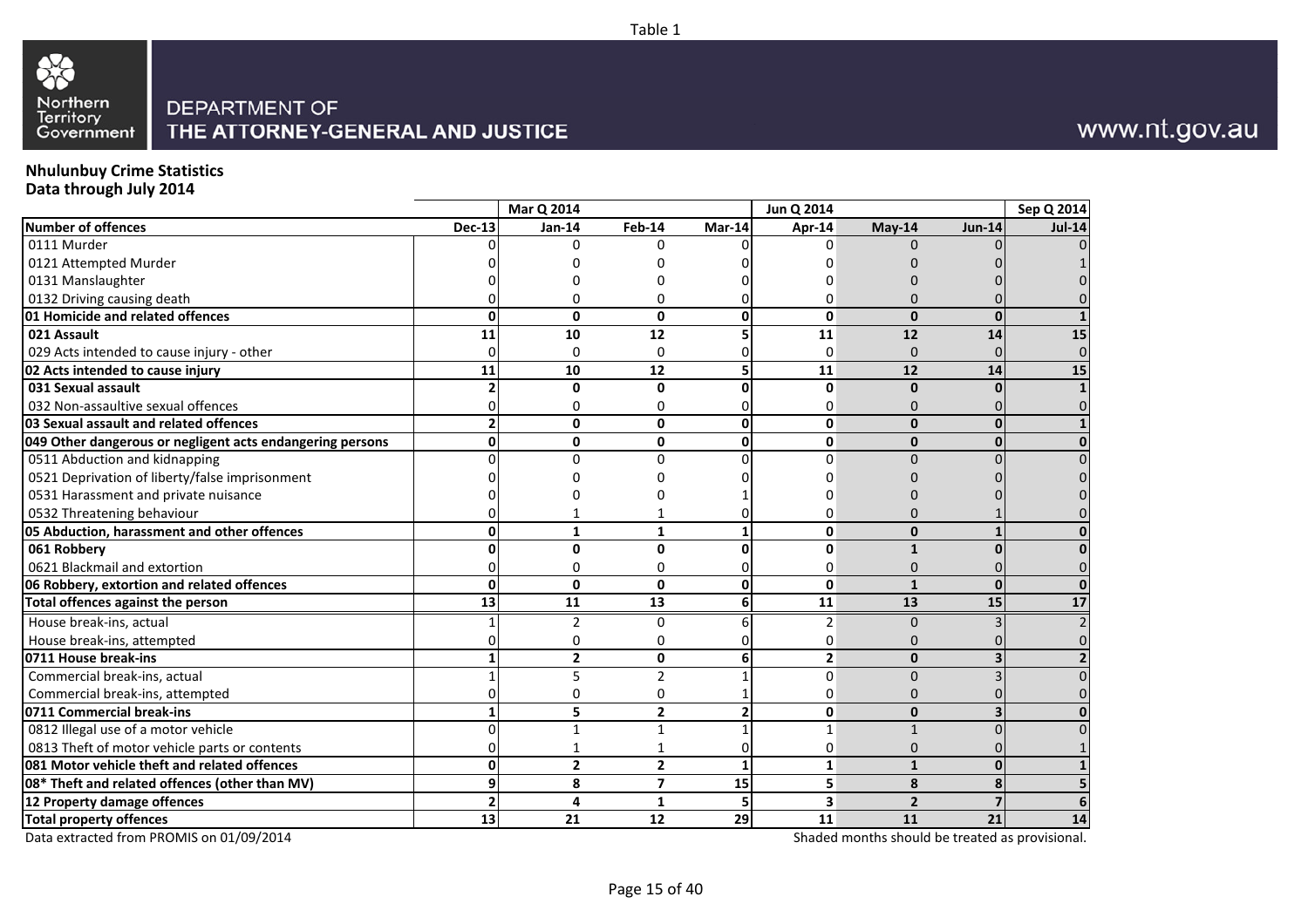



## www.nt.gov.au

## **NT Balance Crime Statistics**

**Data through July 2014**

|                                                           | Jun Q 2012 |     |           | Sep Q 2012   Dec Q 2012   Mar Q 2013 | Jun Q 2013   Sep Q 2013 |                         |               |                 | Dec Q 2013              |                       |
|-----------------------------------------------------------|------------|-----|-----------|--------------------------------------|-------------------------|-------------------------|---------------|-----------------|-------------------------|-----------------------|
| <b>Number of offences</b>                                 |            |     |           |                                      |                         | <b>Jul-13</b>           | <b>Aug-13</b> | <b>Sep-13</b>   | Oct-13                  | <b>Nov-13</b>         |
| 0111 Murder                                               |            |     |           |                                      |                         |                         | $\Omega$      |                 | <sup>0</sup>            |                       |
| 0121 Attempted Murder                                     |            |     |           |                                      |                         |                         |               |                 |                         |                       |
| 0131 Manslaughter                                         |            |     |           |                                      |                         |                         |               |                 |                         |                       |
| 0132 Driving causing death                                |            |     |           |                                      |                         |                         |               |                 |                         |                       |
| 01 Homicide and related offences                          |            |     |           |                                      |                         | $\overline{2}$          |               | ŋ               | $\mathbf{0}$            | O                     |
| 021 Assault                                               | 442        | 424 | 541       | 540                                  | 548                     | 154                     | 180           | 185             | 189                     | 207                   |
| 029 Acts intended to cause injury - other                 |            |     |           |                                      |                         | 0                       | $\Omega$      |                 | 0                       | $\mathbf 0$           |
| 02 Acts intended to cause injury                          | 442        | 430 | 543       | 540                                  | 551                     | 154                     | 180           | 185             | 189                     | 207                   |
| 031 Sexual assault                                        | 16         | 17  | 24        | 21                                   | 22                      | $\overline{16}$         |               |                 | 13                      |                       |
| 032 Non-assaultive sexual offences                        |            |     |           |                                      |                         | 2                       |               |                 | O                       |                       |
| <b>03 Sexual assault and related offences</b>             | 19         | 21  | <b>26</b> | 23                                   | 26                      | 18                      | 8             |                 | 13                      |                       |
| 049 Other dangerous or negligent acts endangering persons |            |     | q         | 12                                   | q                       | $\overline{\mathbf{3}}$ | 4             |                 | $\overline{\mathbf{3}}$ | 6                     |
| 0511 Abduction and kidnapping                             |            |     |           |                                      |                         | $\Omega$                | $\Omega$      |                 |                         |                       |
| 0521 Deprivation of liberty/false imprisonment            |            |     |           |                                      |                         |                         |               |                 |                         |                       |
| 0531 Harassment and private nuisance                      |            |     |           |                                      |                         |                         |               |                 |                         |                       |
| 0532 Threatening behaviour                                | 18         | 15  | 26        | 27                                   | 31                      | 12                      |               | 20              |                         |                       |
| 05 Abduction, harassment and other offences               | 34         | 23  | 37        | 35                                   | 45                      | 13                      | 8             | 25              | 11                      | 12                    |
| 061 Robbery                                               |            |     |           |                                      |                         | 1                       | ŋ             |                 |                         |                       |
| 0621 Blackmail and extortion                              |            |     |           |                                      |                         | Ω                       |               |                 |                         | ŋ                     |
| 06 Robbery, extortion and related offences                |            |     |           |                                      |                         | $\mathbf{1}$            | $\mathbf{0}$  | <sup>0</sup>    |                         |                       |
| Total offences against the person                         | 510        | 485 | 620       | 611                                  | 636                     | 191                     | 201           | 216             | 217                     | 230                   |
| House break-ins, actual                                   | 68         | 47  | 90        | 98                                   | 45                      | 14                      | 21            | 17              | 30                      | 25                    |
| House break-ins, attempted                                | 15         |     | 11        | 19                                   |                         | 5                       | 5             |                 | 3                       |                       |
| 0711 House break-ins                                      | 83         | 53  | 101       | 117                                  | 53                      | 19                      | 26            | 17              | 33                      | 27                    |
| Commercial break-ins, actual                              | 146        | 80  | 156       | 202                                  | 131                     | 33                      | 30            | 30              | 44                      | 43                    |
| Commercial break-ins, attempted                           | 16         | 11  | 26        | 25                                   | 11                      | $\overline{2}$          | 3             |                 |                         |                       |
| 0711 Commercial break-ins                                 | 162        | 91  | 182       | 227                                  | 142                     | 35                      | 33            | 31              | 46                      | 45                    |
| 0812 Illegal use of a motor vehicle                       | 47         | 31  | 60        | 48                                   | 39                      | 24                      | 14            | 11              | 18                      | $\mathsf{\mathsf{R}}$ |
| 0813 Theft of motor vehicle parts or contents             | 54         | 34  | 25        | 23                                   | 36                      | 8                       |               |                 | 9                       |                       |
| 081 Motor vehicle theft and related offences              | 101        | 65  | 85        | $\overline{71}$                      | $\overline{75}$         | 32                      | 21            | $\overline{20}$ | $\overline{27}$         | $\overline{17}$       |
| 08* Theft and related offences (other than MV)            | 278        | 214 | 296       | 300                                  | 272                     | 73                      | 74            | 47              | 72                      | 84                    |
| 12 Property damage offences                               | 349        | 275 | 379       | 374                                  | 287                     | 99                      | 100           | 97              | 107                     | 126                   |
| <b>Total property offences</b>                            | 973        | 698 | 1,043     | 1,089                                | 829                     | 258                     | 254           | 212             | 285                     | 299                   |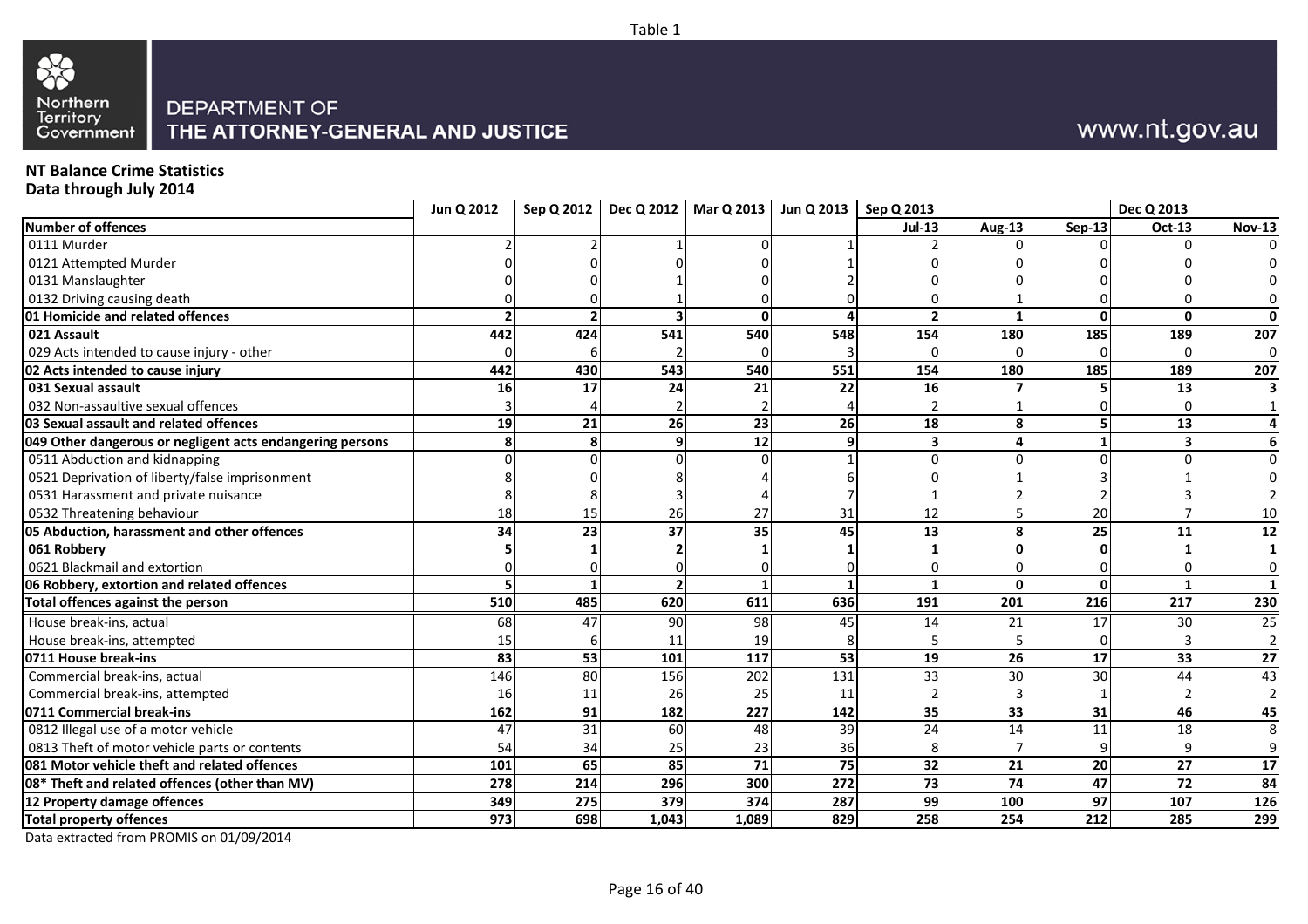



## www.nt.gov.au

## **NT Balance Crime Statistics**

**Data through July 2014**

|                                                           |                 | Mar Q 2014      |                         |                 | Jun Q 2014              |                 |                | Sep Q 2014      |
|-----------------------------------------------------------|-----------------|-----------------|-------------------------|-----------------|-------------------------|-----------------|----------------|-----------------|
| Number of offences                                        | <b>Dec-13</b>   | Jan-14          | <b>Feb-14</b>           | Mar-14          | Apr-14                  | May-14          | <b>Jun-14</b>  | <b>Jul-14</b>   |
| 0111 Murder                                               |                 | 0               | $\Omega$                |                 |                         | $\Omega$        |                | $\overline{0}$  |
| 0121 Attempted Murder                                     |                 |                 |                         |                 |                         |                 |                | $\overline{0}$  |
| 0131 Manslaughter                                         |                 |                 |                         |                 |                         |                 |                | $\overline{0}$  |
| 0132 Driving causing death                                |                 | 0               | $\Omega$                | ŋ               | 0                       | $\Omega$        |                | $\overline{0}$  |
| 01 Homicide and related offences                          | U               | $\Omega$        | $\Omega$                | $\Omega$        | $\mathbf{1}$            | $\Omega$        | $\Omega$       | $\Omega$        |
| 021 Assault                                               | 186             | 158             | 146                     | 159             | 175                     | 175             | 157            | 154             |
| 029 Acts intended to cause injury - other                 |                 |                 | <sup>0</sup>            |                 | $\Omega$                | $\overline{2}$  |                | $\mathbf{1}$    |
| 02 Acts intended to cause injury                          | 186             | 159             | 146                     | 159             | 175                     | 177             | 158            | 155             |
| 031 Sexual assault                                        |                 | 9               | 6                       |                 | 8                       | 10              |                | 5 <sup>1</sup>  |
| 032 Non-assaultive sexual offences                        |                 | 2               |                         |                 | 1                       | 2               |                |                 |
| 03 Sexual assault and related offences                    |                 | 11              | $\overline{\mathbf{z}}$ | 9               | 9                       | 12              |                | 6 <sup>1</sup>  |
| 049 Other dangerous or negligent acts endangering persons |                 | 5               | $\mathbf{2}$            | $\mathbf{0}$    | $\overline{\mathbf{3}}$ | $\overline{7}$  | $\overline{2}$ | $\overline{4}$  |
| 0511 Abduction and kidnapping                             |                 | <sup>o</sup>    | $\Omega$                | $\Omega$        | $\Omega$                | $\Omega$        |                | $\overline{0}$  |
| 0521 Deprivation of liberty/false imprisonment            |                 |                 |                         |                 |                         |                 |                | $\overline{3}$  |
| 0531 Harassment and private nuisance                      |                 |                 |                         |                 |                         |                 |                | 4               |
| 0532 Threatening behaviour                                | 12              | 12              | 6                       |                 |                         | 9               |                | $11\,$          |
| 05 Abduction, harassment and other offences               | 18              | 16              | 9                       | Δ               | 5                       | 14              | 14             | 18              |
| 061 Robbery                                               |                 | 0               | 0                       |                 | 0                       | $\mathbf{1}$    |                | $\mathbf{0}$    |
| 0621 Blackmail and extortion                              |                 | 0               | $\Omega$                | C               | 0                       | 0               |                | $\overline{0}$  |
| 06 Robbery, extortion and related offences                | O               | $\Omega$        | $\Omega$                |                 | $\Omega$                | $\mathbf{1}$    |                | $\Omega$        |
| Total offences against the person                         | 212             | 191             | 164                     | 173             | 193                     | 211             | 182            | 183             |
| House break-ins, actual                                   | 25              | 46              | 8                       | 19              | 19                      | 24              | 32             | 15              |
| House break-ins, attempted                                |                 | 6               | 6                       |                 | 4                       | 3               |                | $\overline{3}$  |
| 0711 House break-ins                                      | 28              | 52              | 14                      | 20              | 23                      | 27              | 35             | 18              |
| Commercial break-ins, actual                              | 45              | 75              | 43                      | 58              | 73                      | 50              | 49             | $18\,$          |
| Commercial break-ins, attempted                           | 6               | 4               | 3                       |                 | 7                       | $\overline{7}$  | $\Delta$       | $\overline{2}$  |
| 0711 Commercial break-ins                                 | 51              | 79              | 46                      | 61              | 80                      | 57              | 53             | 20              |
| 0812 Illegal use of a motor vehicle                       | 12              | 11              | 12                      | 15              | 14                      | 18              | 16             | 14              |
| 0813 Theft of motor vehicle parts or contents             |                 | 8               |                         |                 | 8                       | 14              | 10             | $\overline{7}$  |
| 081 Motor vehicle theft and related offences              | $\overline{21}$ | $\overline{19}$ | $\overline{17}$         | $\overline{23}$ | $\overline{22}$         | $\overline{32}$ | 26             | $\overline{21}$ |
| 08* Theft and related offences (other than MV)            | 90              | 102             | 71                      | 97              | 96                      | 107             | 97             | 60              |
| 12 Property damage offences                               | 102             | 161             | 85                      | 112             | 103                     | 114             | 107            | 60              |
| <b>Total property offences</b>                            | 292             | 413             | 233                     | 313             | 324                     | 337             | 318            | 179             |

Data extracted from PROMIS on 01/09/2014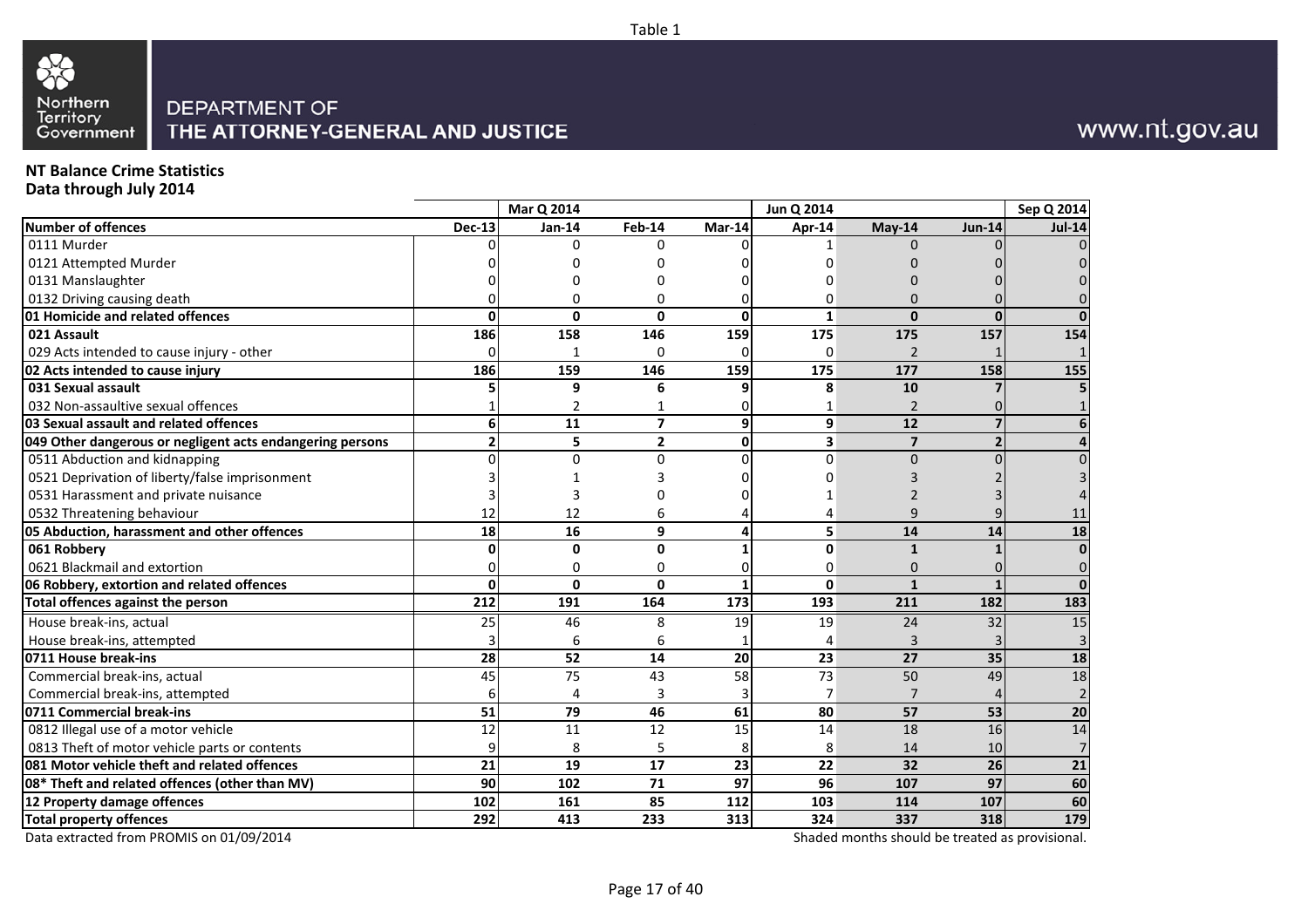



# THE ATTORNEY-GENERAL AND JUSTICE

#### **Northern Territory Assault StatisticsData through July 2014**

|                                        |                                                  | Jun Q 2012 | Sep Q 2012 | Dec Q 2012 | <b>Mar Q 2013</b> | Jun Q 2013 | Sep Q 2013    |        |          | Dec Q 2013    |          |               |
|----------------------------------------|--------------------------------------------------|------------|------------|------------|-------------------|------------|---------------|--------|----------|---------------|----------|---------------|
| Domestic violence                      | <b>Alcohol involvement</b>                       |            |            |            |                   |            | <b>Jul-13</b> | Aug-13 | $Sep-13$ | <b>Oct-13</b> | $Nov-13$ | <b>Dec-13</b> |
| DV involved                            | Alcohol involved                                 | 630        | 604        | 645        | 768               | 744        | 280           | 322    | 274      | 258           | 229      | 283           |
|                                        | No alcohol involved                              | 248        | 214        | 260        | 318               | 284        | 84            | 83     | 105      | 111           | 118      | 96            |
|                                        | Not known                                        | 103        | 106        | 114        | 139 <b>1</b>      | 115        | 35            | 39     | 31       | 47            | 32       | 37            |
| <b>DV</b> involved Total               |                                                  | 981        | 924        | 1,019      | 1,225             | 1,143      | 399           | 444    | 410      | 416           | 379      | 416           |
| DV not involved                        | Alcohol involved                                 | 373        | 381        | 427        | 416               | 397        | 130           | 123    | 130      | 130           | 117      | 153           |
|                                        | No alcohol involved                              | 144        | 155        | 185        | 182               | 168        | 54            | 65     | 55       | 49            | 65       | 54            |
|                                        | Not known                                        | 173        | 164        | 191        | 182               | 178        | 69            | 66     | 48       | 65            | 52       | 55            |
| <b>IDV</b> not involved Total          |                                                  | 690        | 700        | 803        | 780               | 743        | 253           | 254    | 233      | 244           | 234      | 262           |
| <b>Total assaults</b>                  |                                                  | 1,671      | 1,624      | 1,822      | 2,005             | 1,886      | 652           | 698    | 643      | 660           | 613      | 678           |
| Assaults with alcohol involved         |                                                  | 1,003      | 985        | 1,072      | 1,184             | 1,141      | 410           | 445    | 404      | 388           | 346      | 436           |
| Assaults with no alcohol involved      |                                                  | 392        | 369        | 445        | 500               | 452        | 138           | 148    | 160      | 160           | 183      | 150           |
|                                        | Assaults with alcohol involvement unknown        | 276        | 270        | 305        | 321               | 293        | 104           | 105    | 79       | 112           | 84       | 92            |
|                                        | 1% of assaults associated with domestic violence | 58.7%      | 56.9%      | 55.9%      | 61.1%             | 60.6%      | 61.2%         | 63.6%  | 63.8%    | 63.0%         | 61.8%    | 61.4%         |
| 1% of assaults associated with alcohol |                                                  | 60.0%      | 60.7%      | 58.8%      | 59.1%             | 60.5%      | 62.9%         | 63.8%  | 62.8%    | 58.8%         | 56.4%    | 64.3%         |

Data extracted from PROMIS on 01/09/2014

#### **Darwin Assault StatisticsData through July 2014**

|                                       |                                                  | Jun Q 2012 | Sep Q 2012 | Dec Q 2012 | Mar Q 2013 | Jun Q 2013 | Sep Q 2013 |        |          | Dec Q 2013    |               |               |
|---------------------------------------|--------------------------------------------------|------------|------------|------------|------------|------------|------------|--------|----------|---------------|---------------|---------------|
| Domestic violence                     | <b>Alcohol involvement</b>                       |            |            |            |            |            | $Jul-13$   | Aug-13 | $Sep-13$ | <b>Oct-13</b> | <b>Nov-13</b> | <b>Dec-13</b> |
| DV involved                           | Alcohol involved                                 | 106        | 68         | 83         | 118        | 117        | 35         | 53     | 38       | 41            | 28            | 50            |
|                                       | No alcohol involved                              |            | 331        | 30         | 33         | 28         |            |        | 13       | 12            | 21            | 11            |
|                                       | Not known                                        | 16         |            | 19         | 24         | 18         |            |        |          | 14            |               | 13            |
| <b>DV</b> involved Total              |                                                  | 145        | 113        | 132        | 175        | 163        | 46         | 71     | 55       | 67            | 52            | 74            |
| DV not involved                       | Alcohol involved                                 | 135        | 139        | 131        | 143        | 157        | 53         | 49     | 46       | 45            | 44            | 57            |
|                                       | No alcohol involved                              |            | 48         | 54         | 55         | 57         | 18         | 17     | 14       | 15            | 11            | 15            |
|                                       | Not known                                        | 741        | 71         | 61         | 61         | <b>76</b>  | 17         | 23     | 19       | 19            | 18            | 22            |
| <b>DV</b> not involved Total          |                                                  | 241        | 258        | 246        | 259        | 290        | 88         | 89     | 79       | 79            | 73            | 94            |
| Total assaults                        |                                                  | 386        | 371        | 378        | 434        | 453        | 134        | 160    | 134      | 146           | 125           | 168           |
| Assaults with alcohol involved        |                                                  | 241        | 207        | 214        | 261        | 274        | 88         | 102    | 84       | 86            | 72            | 107           |
| Assaults with no alcohol involved     |                                                  | 55         | 81         | 84         | 88         | 85         | 23         | 28     | 27       | 27            | 32            | 26            |
|                                       | Assaults with alcohol involvement unknown        | 90.        | 83         | 80         | 85         | 94         | 23         | 30     | 23       | 33            | 21            | 35            |
|                                       | l% of assaults associated with domestic violence | 37.6%      | 30.5%      | 34.9%      | 40.3%      | 36.0%      | 34.3%      | 44.4%  | 41.0%    | 45.9%         | 41.6%         | 44.0%         |
| % of assaults associated with alcohol |                                                  | 62.4%      | 55.8%      | 56.6%      | 60.1%      | 60.5%      | 65.7%      | 63.8%  | 62.7%    | 58.9%         | 57.6%         | 63.7%         |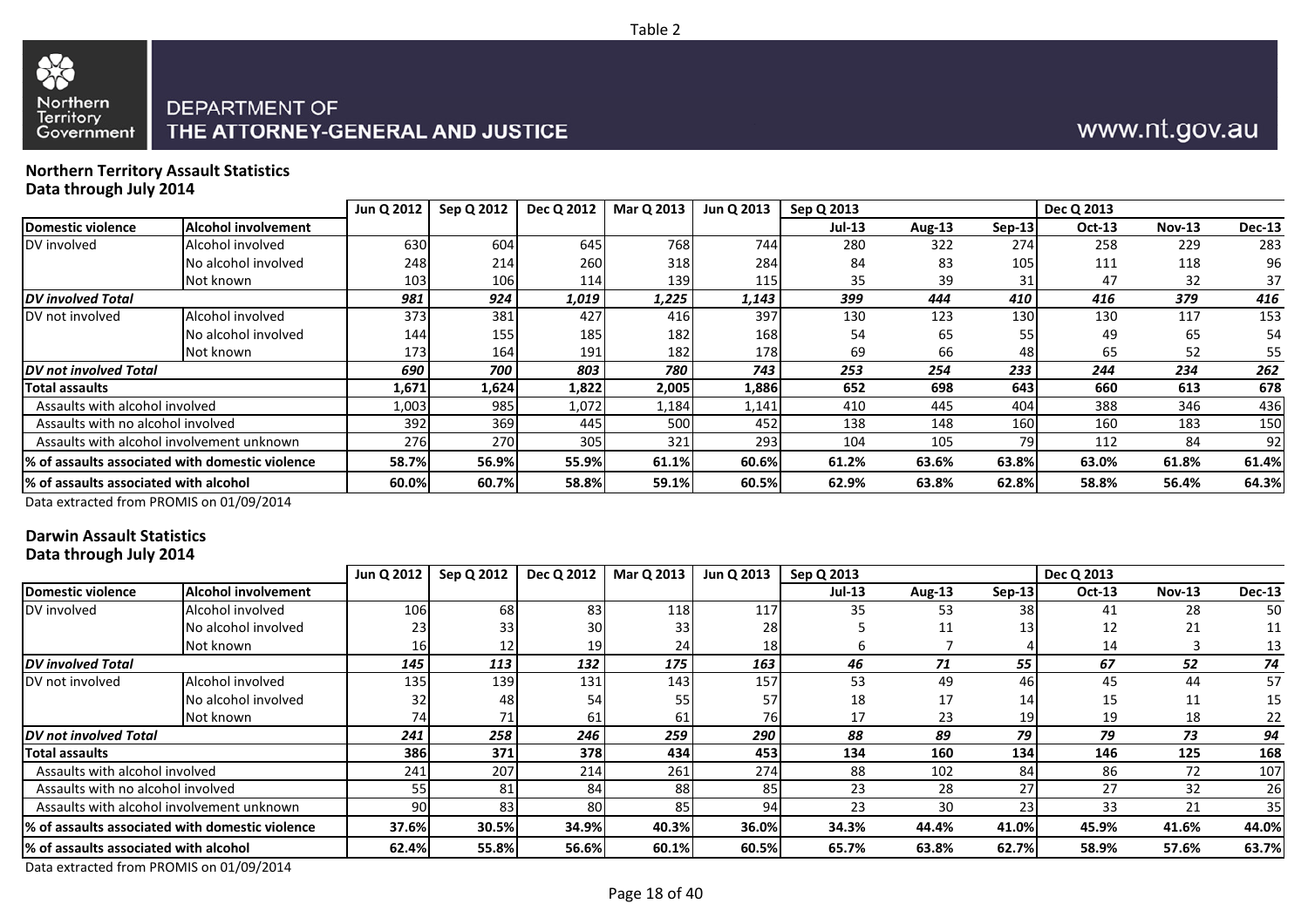

#### **Northern Territory Assault StatisticsData through July 2014**

|                                        |                                                  | Mar Q 2014 |        |        | Jun Q 2014 |          |               | Sep Q 2014    |
|----------------------------------------|--------------------------------------------------|------------|--------|--------|------------|----------|---------------|---------------|
| Domestic violence                      | <b>Alcohol involvement</b>                       | Jan-14     | Feb-14 | Mar-14 | Apr-14     | $May-14$ | <b>Jun-14</b> | <b>Jul-14</b> |
| DV involved                            | Alcohol involved                                 | 238        | 199    | 199    | 228        | 198      | 169           | 225           |
|                                        | No alcohol involved                              | 87         | 73     | 104    | 86         | 112      | 95            | 93            |
|                                        | Not known                                        | 39         | 36     | 33     | 32         | 40       | 31            | 34            |
| <b>DV</b> involved Total               |                                                  | 364        | 308    | 336    | 346        | 350      | 295           | 352           |
| DV not involved                        | Alcohol involved                                 | 121        | 101    | 106    | 148        | 116      | 91            | 115           |
|                                        | No alcohol involved                              | 52         | 56     | 65     | 54         | 70       | 59            | 51            |
|                                        | Not known                                        | 50         | 44     | 69     | 61         | 55       | 42            | 47            |
| <b>DV</b> not involved Total           |                                                  | 223        | 201    | 240    | 263        | 241      | 192           | 213           |
| <b>Total assaults</b>                  |                                                  | 587        | 509    | 576    | 609        | 591      | 487           | 565           |
| Assaults with alcohol involved         |                                                  | 359        | 300    | 305    | 376        | 314      | 260           | 340           |
| Assaults with no alcohol involved      |                                                  | 139        | 129    | 169    | 140        | 182      | 154           | 144           |
|                                        | Assaults with alcohol involvement unknown        | 89         | 80     | 102    | 93         | 95       | 73            | 81            |
|                                        | l% of assaults associated with domestic violence | 62.0%      | 60.5%  | 58.3%  | 56.8%      | 59.2%    | 60.6%         | 62.3%         |
| l% of assaults associated with alcohol |                                                  | 61.2%      | 58.9%  | 53.0%  | 61.7%      | 53.1%    | 53.4%         | 60.2%         |
|                                        |                                                  |            |        |        |            |          |               |               |

Data extracted from PROMIS on 01/09/2014

Shaded months should be treated as provisional.

#### **Darwin Assault StatisticsData through July 2014**

|                                        |                                                  | Mar Q 2014 |          |                 | Jun Q 2014 |          |                 | Sep Q 2014    |
|----------------------------------------|--------------------------------------------------|------------|----------|-----------------|------------|----------|-----------------|---------------|
| Domestic violence                      | <b>Alcohol involvement</b>                       | $Jan-14$   | $Feb-14$ | Mar-14          | Apr-14     | $May-14$ | <b>Jun-14</b>   | <b>Jul-14</b> |
| DV involved                            | Alcohol involved                                 | 40         | 39       | 42              | 50         | 26       | 36 <sup>l</sup> | 52            |
|                                        | No alcohol involved                              | 14         | 14       | 14              | 9          | 19       | 11              | 14            |
|                                        | Not known                                        | 6          | 9        |                 | 6          |          |                 |               |
| <b>DV</b> involved Total               |                                                  | 60         | 62       | 63              | 65         | 52       | 51              | 71            |
| DV not involved                        | Alcohol involved                                 | 40         | 44       | 56              | 47         | 64       | 41              | 52            |
|                                        | No alcohol involved                              | 19         | 15       | <b>16</b>       | 19         | 17       | 19              | 16            |
|                                        | Not known                                        | 16         | 16       | 39              | 31         | 31       | 18              | 31            |
| <b>DV</b> not involved Total           |                                                  | 75         | 75       | 111             | 97         | 112      | 78              | 99            |
| Total assaults                         |                                                  | 135        | 137      | <b>174</b>      | 162        | 164      | <b>129</b>      | 170           |
| Assaults with alcohol involved         |                                                  | 80         | 83       | 98              | 97         | 90       | 77              | 104           |
| Assaults with no alcohol involved      |                                                  | 33         | 29       | 30 <sup>1</sup> | 28         | 36       | 30 <sup>l</sup> | 30            |
|                                        | Assaults with alcohol involvement unknown        | 22         | 25       | 46              | 37         | 38       | 22              | 36            |
|                                        | 1% of assaults associated with domestic violence | 44.4%      | 45.3%    | 36.2%           | 40.1%      | 31.7%    | 39.5%           | 41.8%         |
| 1% of assaults associated with alcohol |                                                  | 59.3%      | 60.6%    | 56.3%           | 59.9%      | 54.9%    | 59.7%           | 61.2%         |

Data extracted from PROMIS on 01/09/2014

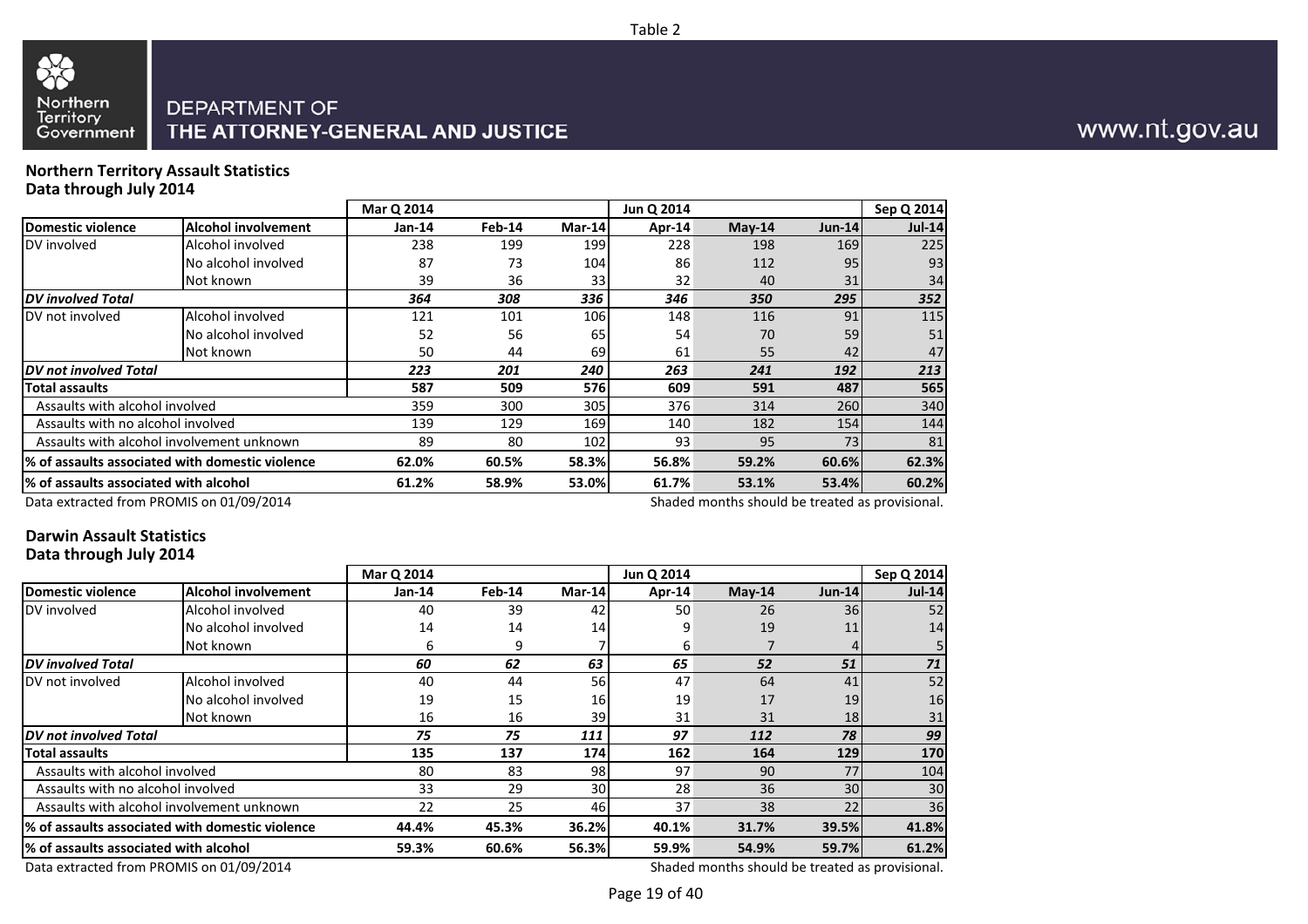



## www.nt.gov.au

#### **Palmerston Assault StatisticsData through July 2014**

|                                        |                                                  | Jun Q 2012 | Sep Q 2012 | Dec Q 2012 | Mar Q 2013 | Jun Q 2013      | Sep Q 2013 |               |          | Dec Q 2013 |          |               |
|----------------------------------------|--------------------------------------------------|------------|------------|------------|------------|-----------------|------------|---------------|----------|------------|----------|---------------|
| Domestic violence                      | <b>Alcohol involvement</b>                       |            |            |            |            |                 | $Jul-13$   | <b>Aug-13</b> | $Sep-13$ | Oct-13     | $Nov-13$ | <b>Dec-13</b> |
| DV involved                            | Alcohol involved                                 | 42         | 37         | 35         | 40         | 40              | 11         |               |          | 10         | 15       |               |
|                                        | No alcohol involved                              |            |            | 18         | 27         | 12 <sub>1</sub> | 10         |               |          |            | 10       |               |
|                                        | Not known                                        |            |            |            |            | 10 <sup>1</sup> |            |               |          |            |          |               |
| DV involved Total                      |                                                  | 66         | 57         | 62         | 72         | 62              | 28         | 25            | 21       | 20         | 28       | 17            |
| DV not involved                        | Alcohol involved                                 | 24         |            | 25         | 20         | 22              |            |               |          |            |          |               |
|                                        | No alcohol involved                              | 20         | 17         |            | 19         | 19 <sup>l</sup> |            |               |          |            |          |               |
|                                        | Not known                                        | 18         | 18         | 21         | 22         | 14 <sub>l</sub> |            |               |          |            |          |               |
| DV not involved Total                  |                                                  | 62         | 56         | 55         | 61         | 55              | 18         | 12            | 13       | 21         | 24       | 14            |
| <b>Total assaults</b>                  |                                                  | 128        | 113        | 117        | 133        | 117             | 46         | 37            | 34       | 41         | 52       | 31            |
| Assaults with alcohol involved         |                                                  | <b>66</b>  | 58         | 60I        | 60         | 62              | 14         | 19            | 14       | 18         | 26       | 18            |
| Assaults with no alcohol involved      |                                                  | 41         | 30         | 27         | 46         | 31              | 17         |               | 14.      | 14         | 15       | 10            |
|                                        | Assaults with alcohol involvement unknown        | 21         |            | 30         | 27         | 24              | 15         |               |          |            |          |               |
|                                        | 1% of assaults associated with domestic violence | 51.6%      | 50.4%      | 53.0%      | 54.1%      | 53.0%           | 60.9%      | 67.6%         | 61.8%    | 48.8%      | 53.8%    | 54.8%         |
| 1% of assaults associated with alcohol |                                                  | 51.6%      | 51.3%      | 51.3%      | 45.1%      | 53.0%           | 30.4%      | 51.4%         | 41.2%    | 43.9%      | 50.0%    | 58.1%         |

Data extracted from PROMIS on 01/09/2014

#### **Alice Springs Assault StatisticsData through July 2014**

|                                        |                                                 | Jun Q 2012 | Sep Q 2012 | Dec Q 2012 | Mar Q 2013     | Jun Q 2013 | Sep Q 2013 |        |                 | Dec Q 2013 |               |               |
|----------------------------------------|-------------------------------------------------|------------|------------|------------|----------------|------------|------------|--------|-----------------|------------|---------------|---------------|
| Domestic violence                      | <b>Alcohol involvement</b>                      |            |            |            |                |            | $Jul-13$   | Aug-13 | $Sep-13$        | $Oct-13$   | <b>Nov-13</b> | <b>Dec-13</b> |
| DV involved                            | Alcohol involved                                | 187        | 207        | 201        | 242            | 215        | 97         | 104    | 80              | 72         | 71            | 90            |
|                                        | No alcohol involved                             | 21         | 27         | 23         | 35 I           | 15         |            |        | 10              | 13         |               |               |
|                                        | Not known                                       | 36         | 37         | 30I        | 42             | 27         |            |        | 13              | 8          |               |               |
| <b>DV</b> involved Total               |                                                 | 244        | 271        | 254        | 319            | 257        | 112        | 118    | 103             | 93         | 79            | 101           |
| DV not involved                        | Alcohol involved                                | 97         | 100        | 111        | 120            | 90         | 33         | 26     | 42              | 35         | 36            | 32            |
|                                        | No alcohol involved                             | 24         | 29         | 24         | 27             |            |            | 16     |                 |            |               | 17            |
|                                        | Not known                                       | 48         | 34         | 47         | 49             | 46         | 31         | 20     | 15              | 17         | 11            | 19            |
| DV not involved Total                  |                                                 | 169        | 163        | 182        | 196            | 157        | 81         | 62     | 69              | 58         | 64            | 68            |
| Total assaults                         |                                                 | 413        | 434        | 436        | 515            | 414        | 193        | 180    | 172             | 151        | 143           | 169           |
| Assaults with alcohol involved         |                                                 | 284        | 307        | 312        | 362            | 305        | 130        | 130    | 122             | 107        | 107           | 122           |
| Assaults with no alcohol involved      |                                                 | 45         | 56         | 47         | 62             | 36         | 26         | 23     | 22 <sub>1</sub> | 19         | 23            | 22            |
|                                        | Assaults with alcohol involvement unknown       | 84         | 71         |            | Q <sub>1</sub> | 73         | 37         | 27     | 28              | 25         | 13            | 25            |
|                                        | % of assaults associated with domestic violence | 59.1%      | 62.4%      | 58.3%      | 61.9%          | 62.1%      | 58.0%      | 65.6%  | 59.9%           | 61.6%      | 55.2%         | 59.8%         |
| l% of assaults associated with alcohol |                                                 | 68.8%      | 70.7%      | 71.6%      | 70.3%          | 73.7%      | 67.4%      | 72.2%  | 70.9%           | 70.9%      | 74.8%         | 72.2%         |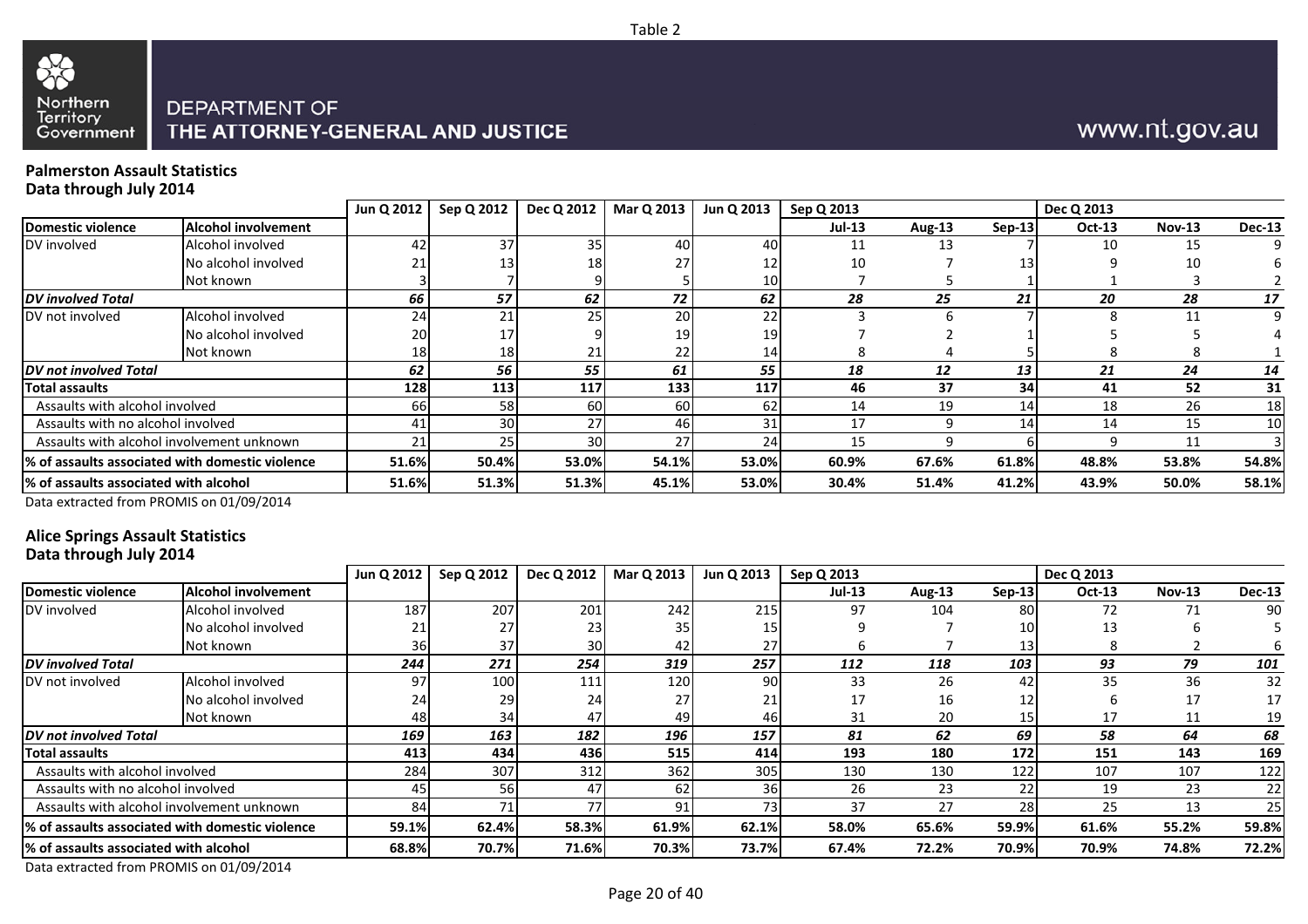



#### **Palmerston Assault StatisticsData through July 2014**

|                                        |                                                  | Mar Q 2014 |        |                 | Jun Q 2014 |          |                 |            |
|----------------------------------------|--------------------------------------------------|------------|--------|-----------------|------------|----------|-----------------|------------|
|                                        |                                                  |            |        |                 |            |          |                 | Sep Q 2014 |
| Domestic violence                      | Alcohol involvement                              | $Jan-14$   | Feb-14 | Mar-14          | Apr-14     | $May-14$ | $Jun-14$        | $Jul-14$   |
| DV involved                            | Alcohol involved                                 | 18         | 15     | 15 <sup>1</sup> | 16         | 14       | 14              | 9          |
|                                        | No alcohol involved                              |            |        |                 |            | 10       |                 |            |
|                                        | Not known                                        |            |        |                 | 4          | 4        |                 |            |
| <b>DV</b> involved Total               |                                                  | 26         | 23     | 25              | 23         | 28       | 22              | 15         |
| DV not involved                        | Alcohol involved                                 |            |        | Զ               |            |          |                 | 6          |
|                                        | No alcohol involved                              |            |        |                 |            |          |                 |            |
|                                        | Not known                                        |            | ь      |                 | 4          |          |                 |            |
| DV not involved Total                  |                                                  | 9          | 18     | 19              | 11         | 13       | 9               | 12         |
| <b>Total assaults</b>                  |                                                  | 35         | 41     | 44              | 34         | 41       | 31              | 27         |
| Assaults with alcohol involved         |                                                  | 21         | 22     | 23              | 23         | 17       | 20 <sup>1</sup> | 15         |
| Assaults with no alcohol involved      |                                                  |            | 11     |                 | 3          | 13       |                 | 9          |
|                                        | Assaults with alcohol involvement unknown        |            | 8      | 14              | 8          | 11       |                 |            |
|                                        | 1% of assaults associated with domestic violence | 74.3%      | 56.1%  | 56.8%           | 67.6%      | 68.3%    | 71.0%           | 55.6%      |
| 1% of assaults associated with alcohol |                                                  | 60.0%      | 53.7%  | 52.3%           | 67.6%      | 41.5%    | 64.5%           | 55.6%      |
|                                        |                                                  |            |        |                 |            |          |                 |            |

Data extracted from PROMIS on 01/09/2014

Shaded months should be treated as provisional.

#### **Alice Springs Assault StatisticsData through July 2014**

|                                        |                                                  | Mar Q 2014 |        |        | Jun Q 2014 |          |          | Sep Q 2014    |
|----------------------------------------|--------------------------------------------------|------------|--------|--------|------------|----------|----------|---------------|
| Domestic violence                      | <b>Alcohol involvement</b>                       | $Jan-14$   | Feb-14 | Mar-14 | Apr-14     | $May-14$ | $Jun-14$ | <b>Jul-14</b> |
| DV involved                            | Alcohol involved                                 | 69         | 53     | 47     | 57         | 59       | 47       | 51            |
|                                        | No alcohol involved                              |            | 8      | 10     | 6          | 11       |          | 10            |
|                                        | Not known                                        | 10         |        |        | 6          | 8        |          |               |
| <b>DV</b> involved Total               |                                                  | 86         | 68     | 64     | 69         | 78       | 57       | 69            |
| DV not involved                        | Alcohol involved                                 | 34         | 24     | 12     | 45         | 20       | 23       | 23            |
|                                        | No alcohol involved                              | 13         | 16     | 16     | 17         | 17       |          | 13            |
|                                        | Not known                                        | 14         | 6      |        | 14         | 6        |          |               |
| <b>DV</b> not involved Total           |                                                  | 61         | 46     | 35     | 76         | 43       | 40       | 41            |
| <b>Total assaults</b>                  |                                                  | 147        | 114    | 99     | 145        | 121      | 97       | 110           |
| Assaults with alcohol involved         |                                                  | 103        | 77     | 59     | 102        | 79       | 70       | 74            |
| Assaults with no alcohol involved      |                                                  | 20         | 24     | 26     | 23         | 28       | 14       | 23            |
|                                        | Assaults with alcohol involvement unknown        | 24         | 13     | 14     | 20         | 14       | 13       | 13            |
|                                        | l% of assaults associated with domestic violence | 58.5%      | 59.6%  | 64.6%  | 47.6%      | 64.5%    | 58.8%    | 62.7%         |
| 1% of assaults associated with alcohol |                                                  | 70.1%      | 67.5%  | 59.6%  | 70.3%      | 65.3%    | 72.2%    | 67.3%         |
|                                        |                                                  |            |        |        |            |          |          |               |

Data extracted from PROMIS on 01/09/2014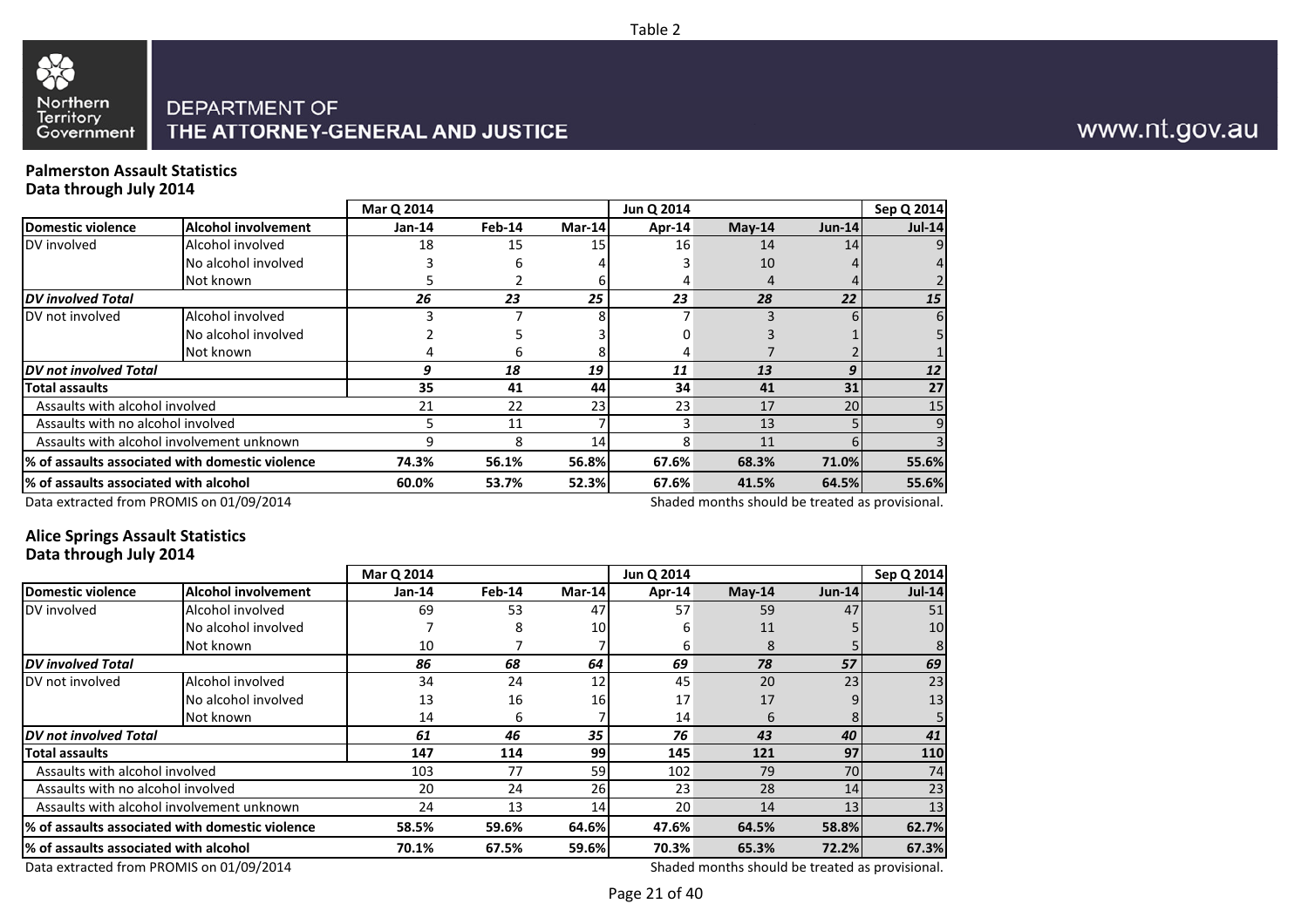

## www.nt.gov.au

#### **Katherine Assault StatisticsData through July 2014**

|                                        |                                                  | Jun Q 2012 | Sep Q 2012 | Dec Q 2012 | Mar Q 2013 | Jun Q 2013 | Sep Q 2013 |               |        | Dec Q 2013    |               |               |
|----------------------------------------|--------------------------------------------------|------------|------------|------------|------------|------------|------------|---------------|--------|---------------|---------------|---------------|
| Domestic violence                      | <b>Alcohol involvement</b>                       |            |            |            |            |            | $Jul-13$   | <b>Aug-13</b> | Sep-13 | <b>Oct-13</b> | <b>Nov-13</b> | <b>Dec-13</b> |
| DV involved                            | Alcohol involved                                 | 91         | 84         | 105        | 82         | 82         | 38         | 46            |        | 32            | 18            | 32            |
|                                        | No alcohol involved                              |            | 14         | 18         |            |            |            |               |        |               |               |               |
|                                        | Not known                                        |            |            | 11         |            |            |            |               |        |               |               |               |
| <b>DV</b> involved Total               |                                                  | 100        | 106        | 134        | 100        | 93         | 47         | 53            | 56     | 43            | 23            | 36            |
| <b>IDV</b> not involved                | Alcohol involved                                 | 44         | 50         | 51         | 43         | 46         |            | 15            |        |               |               | 15            |
|                                        | No alcohol involved                              |            |            |            |            |            |            |               |        |               |               |               |
|                                        | Not known                                        |            | 16         | 11         |            |            |            |               |        |               |               |               |
| <b>IDV</b> not involved Total          |                                                  | 66         | 77         | 70         | 60         | 55         | 13         | 22            | 13     | 16            |               | 21            |
| Total assaults                         |                                                  | 166        | 183        | 204        | 160        | 148        | 60         | 75            | 69     | 59            | 30            | 57            |
| Assaults with alcohol involved         |                                                  | 135        | 134        | 156        | 125        | 128        | 47         | 61            | 57     | 41            | 21            | 47            |
| Assaults with no alcohol involved      |                                                  |            |            | 261        |            |            |            |               |        |               |               |               |
|                                        | Assaults with alcohol involvement unknown        |            |            | 22         | 23         |            | 10         |               |        | 14            |               |               |
|                                        | 1% of assaults associated with domestic violence | 60.2%      | 57.9%      | 65.7%      | 62.5%      | 62.8%      | 78.3%      | 70.7%         | 81.2%  | 72.9%         | 76.7%         | 63.2%         |
| 1% of assaults associated with alcohol |                                                  | 81.3%      | 73.2%      | 76.5%      | 78.1%      | 86.5%      | 78.3%      | 81.3%         | 82.6%  | 69.5%         | 70.0%         | 82.5%         |

Table 2

Data extracted from PROMIS on 01/09/2014

#### **Tennant Creek Assault StatisticsData through July 2014**

|                                       |                                                  | Jun Q 2012 | Sep Q 2012 | <b>Dec Q 2012</b> | Mar Q 2013 | Jun Q 2013 | Sep Q 2013    |        |          | Dec Q 2013    |               |               |
|---------------------------------------|--------------------------------------------------|------------|------------|-------------------|------------|------------|---------------|--------|----------|---------------|---------------|---------------|
| Domestic violence                     | <b>Alcohol involvement</b>                       |            |            |                   |            |            | <b>Jul-13</b> | Aug-13 | $Sep-13$ | <b>Oct-13</b> | <b>Nov-13</b> | <b>Dec-13</b> |
| DV involved                           | Alcohol involved                                 | 631        | 58         | 69                | 124        | 115        | 40            | 43     | 30       | 38            | 29            | 28            |
|                                       | No alcohol involved                              |            |            |                   | 20         | 16         |               |        |          |               |               |               |
|                                       | Not known                                        |            |            |                   |            | 10         |               |        |          |               |               |               |
| DV involved Total                     |                                                  | 76         | 64         | 81                | 148        | 141        | 45            | 47     | 35       | 48            | 38            | 34            |
| DV not involved                       | Alcohol involved                                 |            |            | 30                | 37         | 28         |               |        |          | 10            |               | 20            |
|                                       | No alcohol involved                              |            |            |                   |            |            |               |        |          |               |               |               |
|                                       | Not known                                        |            |            |                   |            |            |               |        |          |               |               |               |
| DV not involved Total                 |                                                  | 32         | 21         | 44                | 50         | 40         | 12            | 11     |          | 17            |               | 22            |
| Total assaults                        |                                                  | 108        | 85         | 125               | 198        | 181        | 57            | 58     | 39       | 65            | 46            | 56            |
| Assaults with alcohol involved        |                                                  | 88         |            | 99                | 161        | 143        | 47            | 49     | 34       | 48            | 35            | 48            |
| Assaults with no alcohol involved     |                                                  |            |            | 14                | 261        | 24         |               |        |          | 11            |               | 6             |
|                                       | Assaults with alcohol involvement unknown        |            |            |                   |            | 14         |               |        |          |               |               |               |
|                                       | l% of assaults associated with domestic violence | 70.4%      | 75.3%      | 64.8%             | 74.7%      | 77.9%      | 78.9%         | 81.0%  | 89.7%    | 73.8%         | 82.6%         | 60.7%         |
| % of assaults associated with alcohol |                                                  | 81.5%      | 85.9%      | 79.2%             | 81.3%      | 79.0%      | 82.5%         | 84.5%  | 87.2%    | 73.8%         | 76.1%         | 85.7%         |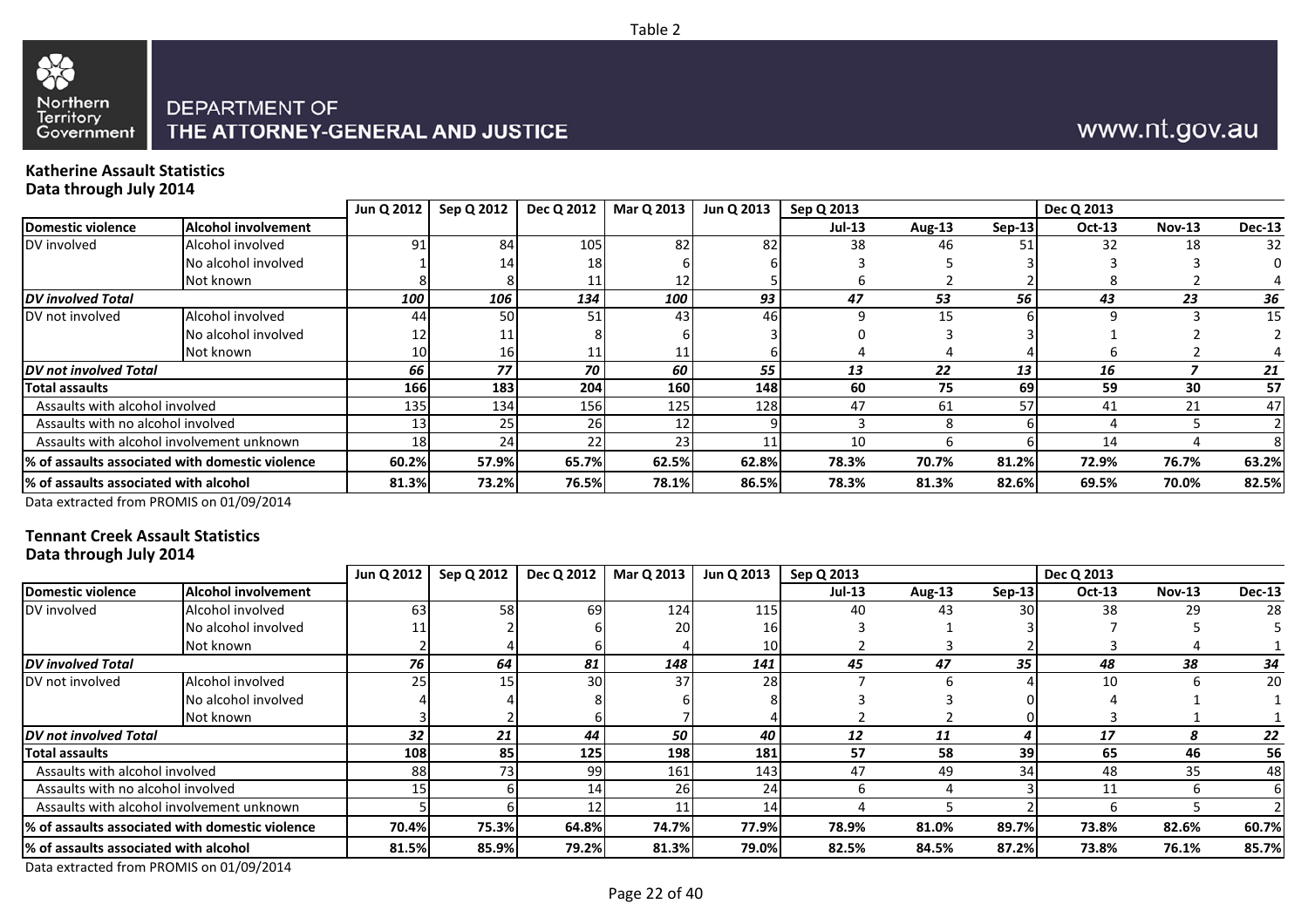

#### Northern<br>Territory **DEPARTMENT OF** THE ATTORNEY-GENERAL AND JUSTICE Government

#### **Katherine Assault StatisticsData through July 2014**

88

|                                        |                                                  | Mar Q 2014 |          |        | Jun Q 2014 |              |               | Sep Q 2014    |
|----------------------------------------|--------------------------------------------------|------------|----------|--------|------------|--------------|---------------|---------------|
| Domestic violence                      | <b>Alcohol involvement</b>                       | $Jan-14$   | $Feb-14$ | Mar-14 | Apr-14     | $May-14$     | <b>Jun-14</b> | <b>Jul-14</b> |
| DV involved                            | Alcohol involved                                 | 25         | 19       | 26     | 36         | 21           | 18            | 37            |
|                                        | No alcohol involved                              |            |          |        |            |              |               |               |
|                                        | Not known                                        |            |          |        |            |              |               |               |
| <b>DV</b> involved Total               |                                                  | 31         | 22       | 29     | 44         | 27           | 23            | 44            |
| DV not involved                        | Alcohol involved                                 | 16         |          | 11     | 14         | 14           |               | 12            |
|                                        | No alcohol involved                              |            |          |        |            |              |               |               |
|                                        | Not known                                        |            |          |        |            |              |               |               |
| DV not involved Total                  |                                                  | 20         | 10       | 22     | 16         | 18           | 14            | 16            |
| <b>Total assaults</b>                  |                                                  | 51         | 32       | 51     | 60         | 45           | 37            | 60            |
| Assaults with alcohol involved         |                                                  | 41         | 26       | 37     | 50         | 35           | 25            | 49            |
| Assaults with no alcohol involved      |                                                  |            | $\Omega$ |        | 3          | $\mathbf{a}$ |               | 6             |
|                                        | Assaults with alcohol involvement unknown        | 6          | 6        |        |            |              |               |               |
|                                        | 1% of assaults associated with domestic violence | 60.8%      | 68.8%    | 56.9%  | 73.3%      | 60.0%        | 62.2%         | 73.3%         |
| 1% of assaults associated with alcohol |                                                  | 80.4%      | 81.3%    | 72.5%  | 83.3%      | 77.8%        | 67.6%         | 81.7%         |
|                                        |                                                  |            |          |        |            |              |               |               |

Data extracted from PROMIS on 01/09/2014

Shaded months should be treated as provisional.

#### **Tennant Creek Assault StatisticsData through July 2014**

|                                        |                                                  | Mar Q 2014 |        |        | Jun Q 2014     |          |               | Sep Q 2014 |
|----------------------------------------|--------------------------------------------------|------------|--------|--------|----------------|----------|---------------|------------|
| Domestic violence                      | <b>Alcohol involvement</b>                       | $Jan-14$   | Feb-14 | Mar-14 | Apr-14         | $May-14$ | <b>Jun-14</b> | $Jul-14$   |
| DV involved                            | Alcohol involved                                 | 32         | 17     | 27     | 11             | 18       | 16            | 19         |
|                                        | No alcohol involved                              |            |        |        |                |          |               |            |
|                                        | Not known                                        |            |        |        |                |          |               |            |
| <b>DV</b> involved Total               |                                                  | 37         | 21     | 33     | 12             | 23       | 19            | 23         |
| DV not involved                        | Alcohol involved                                 | 14         |        |        | 8              |          |               | 3          |
|                                        | No alcohol involved                              |            |        |        |                |          |               | 0          |
|                                        | Not known                                        |            |        |        |                |          |               |            |
| DV not involved Total                  |                                                  | 14         | 6      | 11     | 10             | 10       |               | 6          |
| <b>Total assaults</b>                  |                                                  | 51         | 27     | 44     | 22             | 33       | 22            | 29         |
| Assaults with alcohol involved         |                                                  | 46         | 21     | 33     | 19             | 25       | 16I           | 22         |
| Assaults with no alcohol involved      |                                                  |            | 3      | 81     | $\overline{2}$ | 6        |               |            |
|                                        | Assaults with alcohol involvement unknown        | 0          |        |        |                |          |               |            |
|                                        | 1% of assaults associated with domestic violence | 72.5%      | 77.8%  | 75.0%  | 54.5%          | 69.7%    | 86.4%         | 79.3%      |
| 1% of assaults associated with alcohol |                                                  | 90.2%      | 77.8%  | 75.0%  | 86.4%          | 75.8%    | <b>72.7%</b>  | 75.9%      |
|                                        |                                                  |            |        |        |                |          |               |            |

Data extracted from PROMIS on 01/09/2014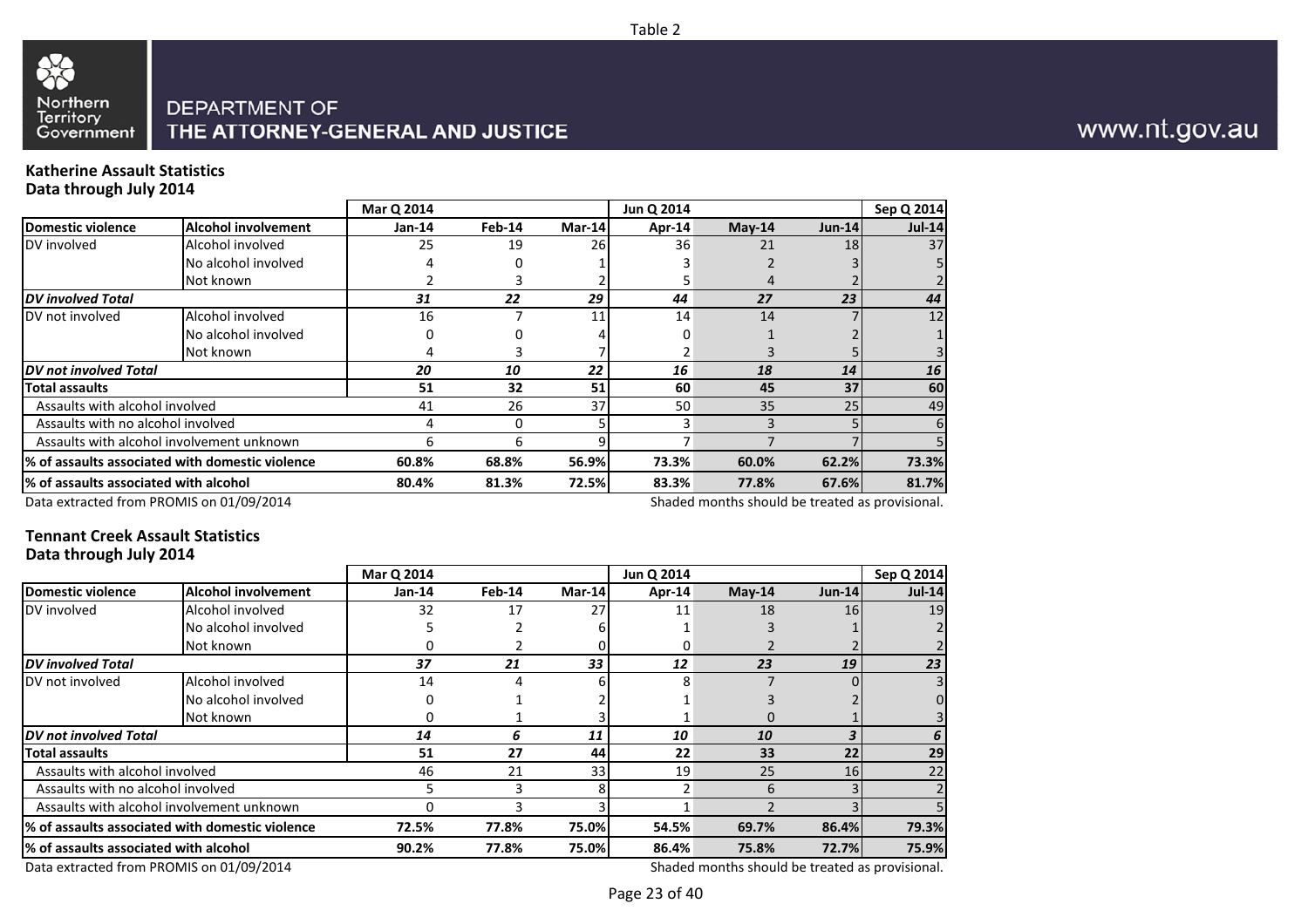



## www.nt.gov.au

#### **Nhulunbuy Assault StatisticsData through July 2014**

|                                        |                                                 | Jun Q 2012 | Sep Q 2012 | Dec Q 2012 | Mar Q 2013 | Jun Q 2013 | Sep Q 2013    |        |           | Dec Q 2013 |               |               |
|----------------------------------------|-------------------------------------------------|------------|------------|------------|------------|------------|---------------|--------|-----------|------------|---------------|---------------|
| Domestic violence                      | <b>Alcohol involvement</b>                      |            |            |            |            |            | <b>Jul-13</b> | Aug-13 | $Sep-13$  | Oct-13     | <b>Nov-13</b> | <b>Dec-13</b> |
| DV involved                            | Alcohol involved                                | <b>10</b>  |            |            |            | 11         |               |        |           |            |               |               |
|                                        | No alcohol involved                             |            |            |            |            |            |               |        |           |            |               |               |
|                                        | Not known                                       |            |            |            |            |            |               |        |           |            |               |               |
| DV involved Total                      |                                                 | 15         |            |            | 14         | 17         |               |        |           |            |               |               |
| DV not involved                        | Alcohol involved                                |            |            |            | <b>10</b>  |            |               |        |           |            |               |               |
|                                        | No alcohol involved                             |            |            |            |            |            |               |        |           |            |               |               |
|                                        | Not known                                       |            |            |            |            |            |               |        |           |            |               |               |
| DV not involved Total                  |                                                 | 13         |            | 12         | 11         |            |               |        |           |            |               |               |
| <b>Total assaults</b>                  |                                                 | 28         | 14         | 21         | <b>25</b>  | 25         |               |        | <b>10</b> |            | 10            | 11            |
| Assaults with alcohol involved         |                                                 | 18I        |            | 13         | <b>16</b>  | 19         |               |        |           |            |               |               |
| Assaults with no alcohol involved      |                                                 |            |            |            |            |            |               |        |           |            |               |               |
|                                        | Assaults with alcohol involvement unknown       |            |            |            |            |            |               |        |           |            |               |               |
|                                        | % of assaults associated with domestic violence | 53.6%      | 57.1%      | 42.9%      | 56.0%      | 68.0%      | 75.0%         | 75.0%  | 90.0%     | 77.8%      | 60.0%         | 54.5%         |
| 1% of assaults associated with alcohol |                                                 | 64.3%      | 78.6%      | 61.9%      | 64.0%      | 76.0%      | 87.5%         | 50.0%  | 60.0%     | 55.6%      | 50.0%         | 81.8%         |

Data extracted from PROMIS on 01/09/2014

#### **NT Balance Assault StatisticsData through July 2014**

|                                           |                                                 | Jun Q 2012 | Sep Q 2012 | Dec Q 2012 | Mar Q 2013      | Jun Q 2013 | Sep Q 2013    |        |          | Dec Q 2013    |               |               |
|-------------------------------------------|-------------------------------------------------|------------|------------|------------|-----------------|------------|---------------|--------|----------|---------------|---------------|---------------|
| <b>Domestic violence</b>                  | <b>Alcohol involvement</b>                      |            |            |            |                 |            | <b>Jul-13</b> | Aug-13 | $Sep-13$ | <b>Oct-13</b> | <b>Nov-13</b> | <b>Dec-13</b> |
| DV involved                               | Alcohol involved                                | 131        | 144        | 147        | 156             | 164        | 54            | 60     | 62       | 62            | 67            | 69            |
|                                           | No alcohol involved                             | 167        | 123        | 161        | 190             | 201        | 53            | 50     | 60       | 63            | 69            | 68            |
|                                           | Not known                                       | 37         | 38         | 39         | 51              | 45         |               | 14     |          | 13            | 17            | 11            |
| <b>DV</b> involved Total                  |                                                 | 335        | 305        | 347        | 397             | 410        | 115           | 124    | 131      | 138           | 153           | 148           |
| DV not involved                           | Alcohol involved                                |            | 51         |            | 43              | 46         | 23            | 20     | 25       | 21            | 13            | 16            |
|                                           | No alcohol involved                             |            | 46         | 80         | 68I             | 60         |               | 24     | 25       | 18            | 29            | 14            |
|                                           | Not known                                       | 16         | 22         | 431        | 32 <sub>l</sub> | 32         |               | 12     |          | 12            | 12            |               |
| DV not involved Total                     |                                                 | 107        | 119        | 194        | 143             | 138        | 39            | 56     | 54       | 51            | 54            | 38            |
| <b>Total assaults</b>                     |                                                 | 442        | 424        | 541        | 540             | 548        | 154           | 180    | 185      | 189           | 207           | 186           |
| Assaults with alcohol involved            |                                                 | 171        | 195        | 218        | 199             | 210        | 77            | -80    | 87       | 83            | 80            | 85            |
| Assaults with no alcohol involved         |                                                 | 218        | 169        | 241        | 258             | 261        | 62            | 74     | 85       | 81            | 98            | 82            |
| Assaults with alcohol involvement unknown |                                                 | 53         | 60         | 82         | 83              | 77         | 15            | 26     | 13       | 25            | 29            | 19            |
|                                           | % of assaults associated with domestic violence | 75.8%      | 71.9%      | 64.1%      | 73.5%           | 74.8%      | 74.7%         | 68.9%  | 70.8%    | 73.0%         | 73.9%         | 79.6%         |
| % of assaults associated with alcohol     |                                                 | 38.7%      | 46.0%      | 40.3%      | 36.9%           | 38.3%      | 50.0%         | 44.4%  | 47.0%    | 43.9%         | 38.6%         | 45.7%         |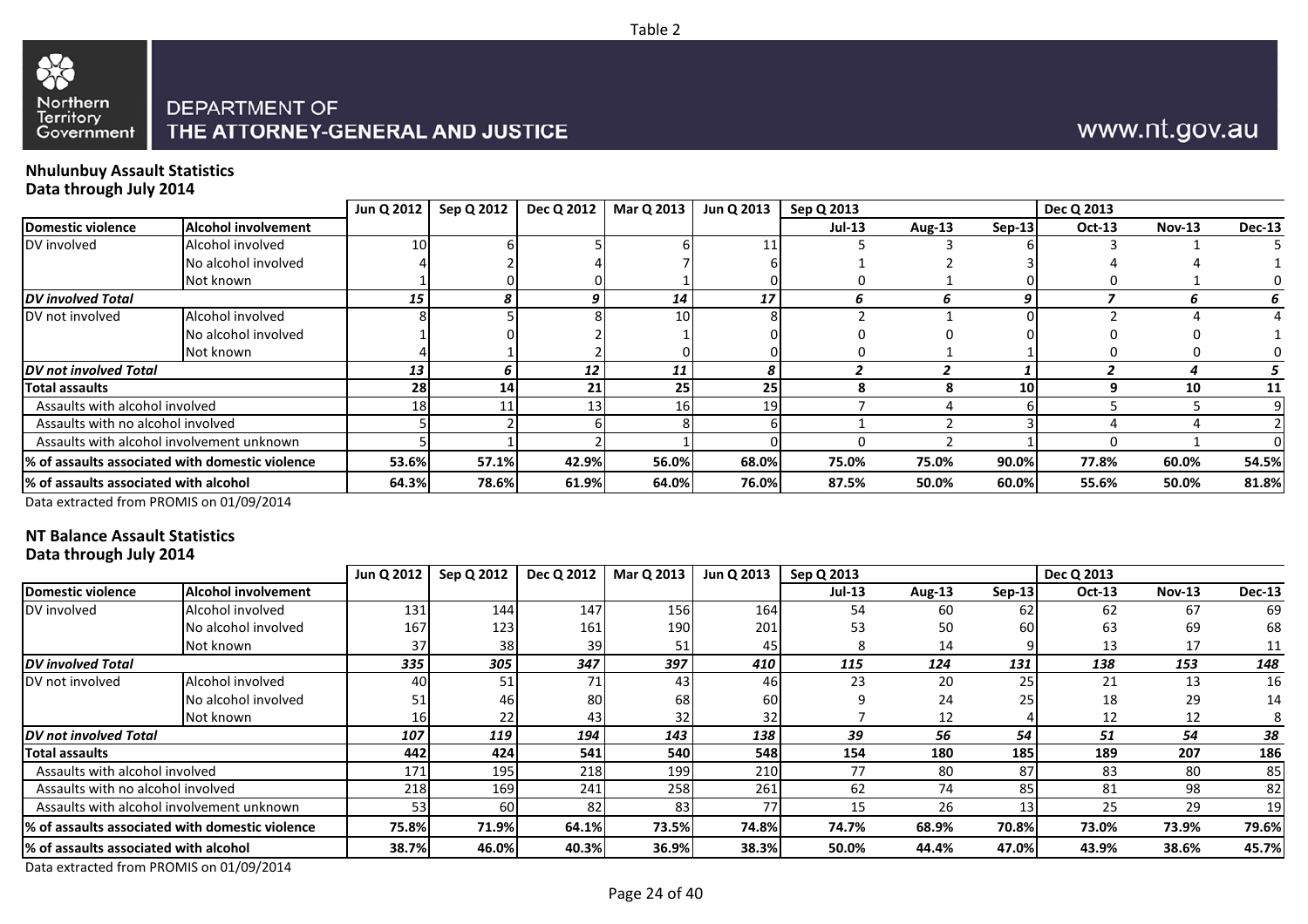



#### **Nhulunbuy Assault StatisticsData through July 2014**

|                                                  | Mar Q 2014 |        |       | Jun Q 2014 |                 |          | Sep Q 2014 |
|--------------------------------------------------|------------|--------|-------|------------|-----------------|----------|------------|
| <b>Alcohol involvement</b>                       | Jan-14     | Feb-14 |       | Apr-14     | $May-14$        | $Jun-14$ | $Jul-14$   |
| Alcohol involved                                 | h          |        |       |            |                 |          |            |
| No alcohol involved                              |            |        |       |            |                 |          |            |
| Not known                                        |            |        |       |            |                 |          |            |
|                                                  |            |        |       | 8          | 10              | 6        |            |
| Alcohol involved                                 |            |        |       |            | $\Omega$        |          |            |
| No alcohol involved                              |            |        |       |            |                 |          |            |
| Not known                                        |            |        |       |            |                 |          |            |
|                                                  |            | 9      |       | 3          |                 |          |            |
|                                                  | 10         | 12     |       | 11         | 12              | 14       | 15         |
| Assaults with alcohol involved                   |            | 10     |       | 8          |                 |          | 12         |
| Assaults with no alcohol involved                |            | 0      |       | R          |                 |          |            |
| Assaults with alcohol involvement unknown        |            | C      |       |            |                 |          |            |
| 1% of assaults associated with domestic violence | 70.0%      | 25.0%  |       | 72.7%      | 83.3%           | 42.9%    | 53.3%      |
| % of assaults associated with alcohol            | 90.0%      | 83.3%  | 40.0% | 72.7%      | 58.3%           | 57.1%    | 80.0%      |
|                                                  |            |        |       |            | Mar-14<br>80.0% |          |            |

Data extracted from PROMIS on 01/09/2014

Shaded months should be treated as provisional.

#### **NT Balance Assault StatisticsData through July 2014**

|                                       |                                                  | Mar Q 2014 |        |        | Jun Q 2014 |          |               | Sep Q 2014 |
|---------------------------------------|--------------------------------------------------|------------|--------|--------|------------|----------|---------------|------------|
| Domestic violence                     | <b>Alcohol involvement</b>                       | Jan-14     | Feb-14 | Mar-14 | Apr-14     | $May-14$ | <b>Jun-14</b> | $Jul-14$   |
| DV involved                           | Alcohol involved                                 | 48         | 53     | 41     | 53         | 53       | 32            | 51         |
|                                       | No alcohol involved                              | 53         | 43     | 66     | 61         | 64       | 71            | 57         |
|                                       | Not known                                        | 16         | 13     | 11     | 11         | 15       | 14            | 14         |
| <b>DV</b> involved Total              |                                                  | 117        | 109    | 118    | 125        | 132      | 117           | 122        |
| DV not involved                       | Alcohol involved                                 | 11         | 8      | 12     | 24         | 8        | 12            | 13         |
|                                       | No alcohol involved                              | 18         | 19     | 24     | 17         | 27       | 21            | 15         |
|                                       | Not known                                        | 12         | 10     |        | 9          | 8        |               |            |
| DV not involved Total                 |                                                  | 41         | 37     | 41     | 50         | 43       | 40            | 32         |
| <b>Total assaults</b>                 |                                                  | 158        | 146    | 159    | 175        | 175      | 157           | 154        |
| Assaults with alcohol involved        |                                                  | 59         | 61     | 53     | 77         | 61       | 44            | 64         |
| Assaults with no alcohol involved     |                                                  | 71         | 62     | 90     | 78         | 91       | 92            | 72         |
|                                       | Assaults with alcohol involvement unknown        | 28         | 23     | 16     | 20         | 23       | 21            | 18         |
|                                       | l% of assaults associated with domestic violence | 74.1%      | 74.7%  | 74.2%  | 71.4%      | 75.4%    | 74.5%         | 79.2%      |
| % of assaults associated with alcohol |                                                  | 37.3%      | 41.8%  | 33.3%  | 44.0%      | 34.9%    | 28.0%         | 41.6%      |

Data extracted from PROMIS on 01/09/2014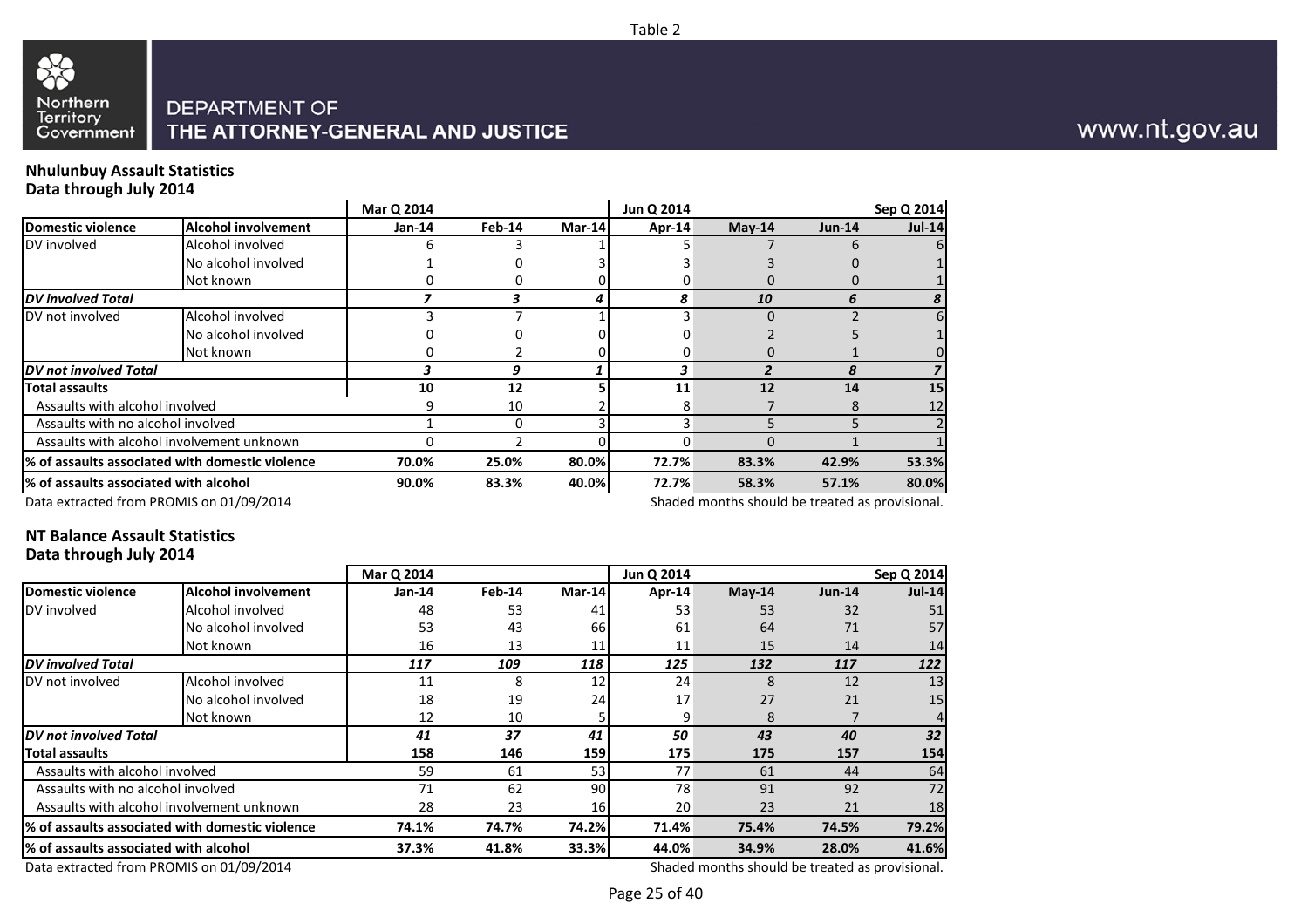

## **Northern Territory Yearly Crime Statistics**

 **Data for the 12 months ending in July, 2009 to 2014 Offence Rates (per 100,000 population) Number of offences <sup>2009</sup>**0111 Murder 13 0121 Attempted Murder 7 0131 Manslaughter 2 0132 Driving causing death 1 and 1 and 1 and 1 and 1 and 1 and 1 and 1 and 1 and 1 and 1 and 1 and 1 and 1 and 1 **01 Homicide and related offences 23**021 Assault 5.875 029 Acts intended to cause injury - other 12 **02 Acts intended to cause injury 5,887**031 Sexual assault 389 032 Non-assaultive sexual offences 27**03 Sexual assault and related offences** and the second assault and related offences **049 Other dangerous or negligent acts endangering persons 70**0511 Abduction and kidnapping 3 0521 Deprivation of liberty/false imprisonment 155 0531 Harassment and private nuisance 590532 Threatening behaviour 296 **05 Abduction, harassment and other offences 413**061 Robbery 114 0621 Blackmail and extortion 1 and 1 and 1 and 1 and 1 and 1 and 1 and 1 and 1 and 1 and 1 and 1 and 1 and 1 and 1 and 1 and 1 and 1 and 1 and 1 and 1 and 1 and 1 and 1 and 1 and 1 and 1 and 1 and 1 and 1 and 1 and 1 and 1 **06 Robbery, extortion and related offences** 115 Total offences against the person **6,924**  House break-ins, actual 1,349 1,617 1,645 1,876 1,640 1,463 606.2 709.9 714.3 806.2 687.5 603.1 House break-ins, attempted <sup>194</sup> <sup>353</sup> <sup>261</sup> <sup>293</sup> <sup>206</sup> <sup>137</sup> 87.2 155.0 113.3 125.9 86.4 56.5 **0711 House break-ins 1,543**  Commercial break-ins, actual 1,803 Commercial break-ins, attempted 283**0711 Commercial break-ins 1996** 12,086 0812 Illegal use of a motor vehicle example that the same of  $\sim$  947 0813 Theft of motor vehicle parts or contents 1,378 **081 Motor vehicle theft and related offences 2,32508\* Theft and related offences (other than MV) 7,23212 Property damage offences** 8,076 **Total property offences 21,26223,159 20,355 21,469 19,522 17,895 9,554.8 10,167.1 8,838.5 9,225.9 8,184.3 7,377.2**

## www.nt.gov.au

| 9              | 2010             | 2011           | 2012           | 2013         | 2014           |
|----------------|------------------|----------------|----------------|--------------|----------------|
| 3              | 8                | 11             | 18             | 12           | 13             |
| 7              | 7                | 3              | $\overline{2}$ | $\mathbf{1}$ | 2              |
| 2              | 5                | $\mathbf{1}$   | $\overline{2}$ | 5            | 1              |
| 1              | $\mathbf{1}$     | $\mathbf{1}$   | 0              | $\mathbf{1}$ | 1              |
| 3              | 21               | 16             | 22             | 19           | 17             |
| 5              | 6,548            | 6,497          | 6,953          | 7,458        | 7,216          |
| $\overline{2}$ | 16               | 28             | 31             | 27           | 34             |
| 7              | 6,564            | 6,525          | 6,984          | 7,485        | 7,250          |
| 9              | 360              | 369            | 304            | 374          | 332            |
| 7              | 21               | 34             | 44             | 50           | 48             |
| 6              | 381              | 403            | 348            | 424          | 380            |
| $\frac{1}{3}$  | 92               | 101            | 105            | 144          | 116            |
|                | $\boldsymbol{0}$ | $\overline{3}$ | $\overline{2}$ | $\mathbf 1$  | $\Omega$       |
| 5              | 40               | 47             | 50             | 57           | 42             |
| 9              | 93               | 67             | 54             | 50           | 48             |
| 6              | 366              | 303            | 323            | 326          | 333            |
| 3              | 499              | 420            | 429            | 434          | 423            |
| 4              | 93               | 102            | 106            | 80           | 84             |
| 1              | $\overline{4}$   | 0              | 1              | 1            | $\overline{2}$ |
| 5              | $\overline{97}$  | 102            | 107            | 81           | 86             |
| 4              | 7,654            | 7,567          | 7,995          | 8,587        | 8,272          |
| 9              | 1,617            | 1,645          | 1,876          | 1,640        | 1,463          |
| 4              | 353              | 261            | 293            | 206          | 137            |
| 3              | 1,970            | 1,906          | 2,169          | 1,846        | 1,600          |
| 3              | 1,764            | 1,647          | 1,661          | 1,682        | 1,434          |
| 3              | 329              | 280            | 260            | 199          | 136            |
| 6              | 2,093            | 1,927          | 1,921          | 1,881        | 1,570          |
| $\overline{7}$ | 987              | 911            | 955            | 937          | 1,023          |
| 8              | 1,727            | 1,333          | 1,493          | 1,070        | 1,032          |
| 5              | 2,714            | 2,244          | 2,448          | 2,007        | 2,055          |
| 2              | 7,637            | 7,001          | 7,334          | 7,021        | 6,449          |
| 6              | 8,745            | 7,277          | 7,597          | 6,767        | 6,221          |
| $\overline{2}$ | 23,159           | 20,355         | 21,469         | 19,522       | 17,895         |

Data extracted from PROMIS on 01/09/2014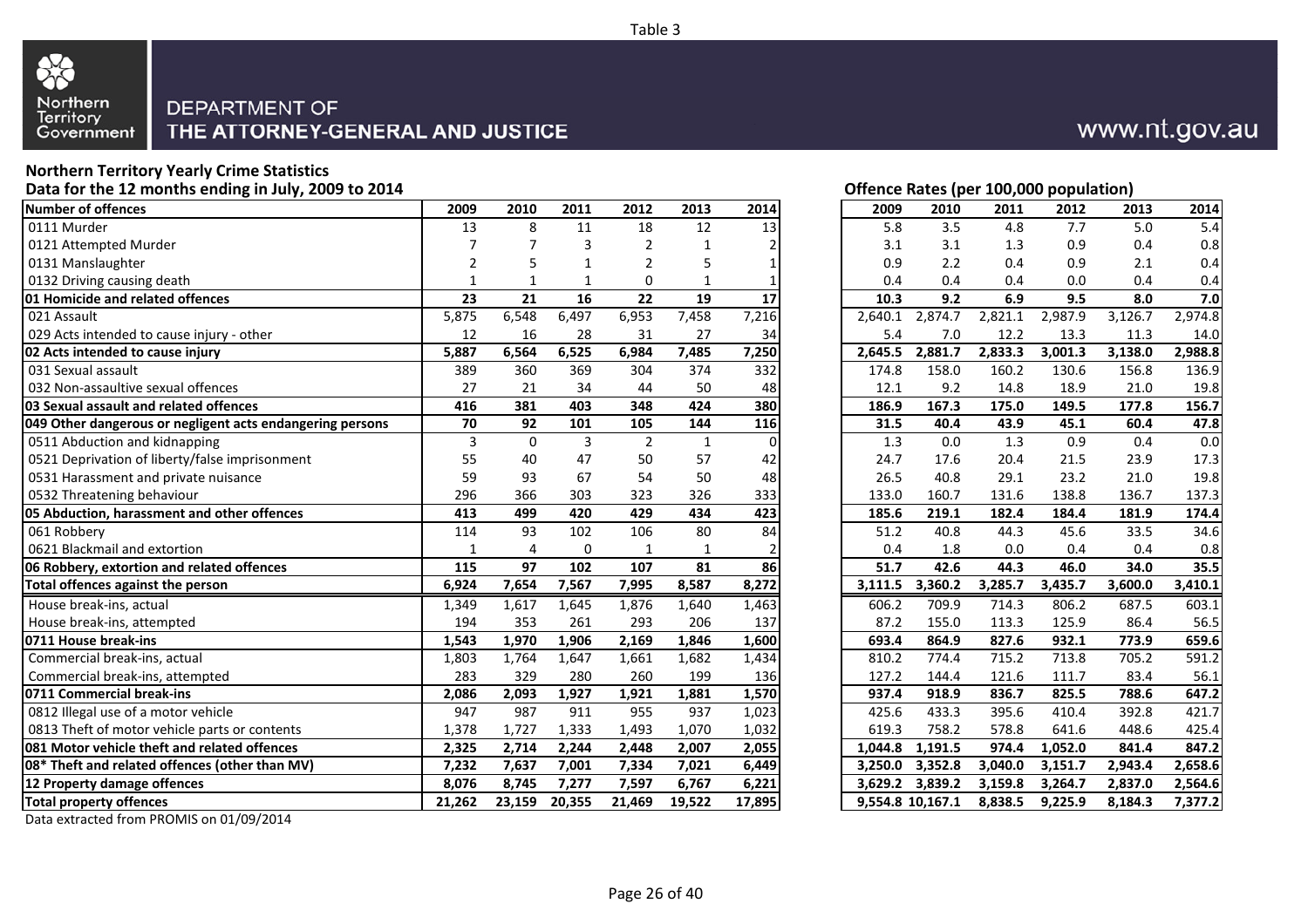

#### **Darwin Yearly Crime Statistics**

**Data for the 12 months ending in July, 2009 to 2014**

| Number of offences                                        | 2009        | 2010     | 2011         | 2012         | 2013           | 2014  | 2009    | 2010    | 2011                                | 2012    | 2013    | 2014    |
|-----------------------------------------------------------|-------------|----------|--------------|--------------|----------------|-------|---------|---------|-------------------------------------|---------|---------|---------|
| 0111 Murder                                               | 5           |          | 1            | 5            | $\overline{2}$ |       | 6.5     | 1.3     | 1.3                                 | 6.2     | 2.4     | 6.0     |
| 0121 Attempted Murder                                     |             | Δ        | 0            | O            | $\Omega$       |       | 1.3     | 5.1     | 0.0                                 | 0.0     | 0.0     | 1.2     |
| 0131 Manslaughter                                         | $\Omega$    | 3        | 0            | 1            | $\Omega$       |       | 0.0     | 3.8     | 0.0                                 | 1.2     | 0.0     | 1.2     |
| 0132 Driving causing death                                | 0           |          | 0            | 0            | 0              |       | 0.0     | 1.3     | 0.0                                 | 0.0     | 0.0     | 0.0     |
| <b>01 Homicide and related offences</b>                   | 6           | 9        | $\mathbf{1}$ | 6            | $\overline{2}$ |       | 7.8     | 11.5    | 1.3                                 | 7.5     | 2.4     | 8.3     |
| 021 Assault                                               | 1,514       | 1,554    | 1,528        | 1,589        | 1,648          | 1,804 | 1,975.3 | 1.977.4 | 1,922.1                             | 1,973.9 | 2,001.4 | 2,149.4 |
| 029 Acts intended to cause injury - other                 | 5           | 4        | 6            | 12           | 7              | 10    | 6.5     | 5.1     | 7.5                                 | 14.9    | 8.5     | 11.9    |
| 02 Acts intended to cause injury                          | 1,519       | 1,558    | 1,534        | 1,601        | 1,655          | 1,814 | 1,981.9 | 1,982.4 | 1,929.6                             | 1,988.8 | 2,009.9 | 2,161.3 |
| 031 Sexual assault                                        | 96          | 105      | 109          | 103          | 131            | 115   | 125.3   | 133.6   | 137.1                               | 127.9   | 159.1   | 137.0   |
| 032 Non-assaultive sexual offences                        | 13          | 5        | 11           | 11           | 22             | 18    | 17.0    | 6.4     | 13.8                                | 13.7    | 26.7    | 21.4    |
| 03 Sexual assault and related offences                    | 109         | 110      | 120          | 114          | 153            | 133   | 142.2   | 140.0   | 150.9                               | 141.6   | 185.8   | 158.5   |
| 049 Other dangerous or negligent acts endangering persons | 18          | 25       | 23           | 14           | 31             | 27    | 23.5    | 31.8    | 28.9                                | 17.4    | 37.6    | 32.2    |
| 0511 Abduction and kidnapping                             | $\mathbf 0$ | $\Omega$ | $\mathbf{0}$ | $\mathbf{1}$ | $\Omega$       |       | 0.0     | 0.0     | 0.0                                 | 1.2     | 0.0     | 0.0     |
| 0521 Deprivation of liberty/false imprisonment            | 10          | 9        | 9            | 15           | 14             |       | 13.0    | 11.5    | 11.3                                | 18.6    | 17.0    | 7.1     |
| 0531 Harassment and private nuisance                      | 10          | 25       | 13           | 12           | 20             |       | 13.0    | 31.8    | 16.4                                | 14.9    | 24.3    | 8.3     |
| 0532 Threatening behaviour                                | 97          | 138      | 104          | 118          | 85             | 106   | 126.6   | 175.6   | 130.8                               | 146.6   | 103.2   | 126.3   |
| 05 Abduction, harassment and other offences               | 117         | 172      | 126          | 146          | 119            | 119   | 152.7   | 218.9   | 158.5                               | 181.4   | 144.5   | 141.8   |
| 061 Robberv                                               | 68          | 53       | 46           | 56           | 48             | 48    | 88.7    | 67.4    | 57.9                                | 69.6    | 58.3    | 57.2    |
| 0621 Blackmail and extortion                              | 1           | 1        | $\Omega$     | 1            | $\Omega$       |       | 1.3     | 1.3     | 0.0                                 | 1.2     | 0.0     | 1.2     |
| 06 Robbery, extortion and related offences                | 69          | 54       | 46           | 57           | 48             | 49    | 90.0    | 68.7    | 57.9                                | 70.8    | 58.3    | 58.4    |
| Total offences against the person                         | 1,838       | 1,928    | 1,850        | 1,938        | 2,008          | 2,149 | 2,398.1 | 2,453.2 | 2,327.1                             | 2,407.4 | 2,438.6 | 2,560.4 |
| House break-ins, actual                                   | 604         | 753      | 571          | 695          | 510            | 554   | 788.0   | 958.1   | 718.3                               | 863.3   | 619.4   | 660.1   |
| House break-ins, attempted                                | 125         | 153      | 91           | 120          | 49             | 23    | 163.1   | 194.7   | 114.5                               | 149.1   | 59.5    | 27.4    |
| 0711 House break-ins                                      | 729         | 906      | 662          | 815          | 559            | 577   | 951.1   | 1,152.8 | 832.7                               | 1,012.4 | 678.9   | 687.5   |
| Commercial break-ins, actual                              | 542         | 545      | 431          | 412          | 538            | 368   | 707.2   | 693.5   | 542.2                               | 511.8   | 653.4   | 438.5   |
| Commercial break-ins, attempted                           | 143         | 87       | 70           | 71           | 52             | 23    | 186.6   | 110.7   | 88.1                                | 88.2    | 63.2    | 27.4    |
| 0711 Commercial break-ins                                 | 685         | 632      | 501          | 483          | 590            | 391   | 893.7   | 804.2   | 630.2                               | 600.0   | 716.5   | 465.9   |
| 0812 Illegal use of a motor vehicle                       | 418         | 433      | 300          | 366          | 329            | 428   | 545.4   | 551.0   | 377.4                               | 454.6   | 399.6   | 509.9   |
| 0813 Theft of motor vehicle parts or contents             | 800         | 928      | 788          | 817          | 563            | 504   | 1,043.8 | 1,180.8 | 991.2                               | 1,014.9 | 683.7   | 600.5   |
| 081 Motor vehicle theft and related offences              | 1,218       | 1,361    | 1,088        | 1,183        | 892            | 932   | 1,589.1 | 1,731.8 | 1,368.6                             | 1,469.5 | 1,083.3 | 1,110.4 |
| 08* Theft and related offences (other than MV)            | 3,476       | 3,668    | 3,158        | 3,269        | 3,139          | 2,866 | 4,535.2 | 4,667.3 | 3,972.4                             | 4,060.8 | 3,812.1 | 3,414.7 |
| 12 Property damage offences                               | 3,508       | 3,684    | 2,954        | 2,727        | 2,357          | 2,231 | 4.576.9 | 4.687.6 | 3,715.8                             | 3,387.5 | 2,862.5 | 2,658.1 |
| <b>Total property offences</b>                            | 9,616       | 10,251   | 8,363        | 8,477        | 7,537          | 6,997 |         |         | 12,546.2 13,043.6 10,519.8 10,530.2 |         | 9,153.3 | 8,336.5 |
|                                                           |             |          |              |              |                |       |         |         |                                     |         |         |         |

### **Offence Rates (per 100,000 population)**

www.nt.gov.au

| 9                       | 2010           | 2011         | 2012         | 2013           | 2014     | 2009    | 2010                 | 2011                                | 2012    | 2013    | 2014    |
|-------------------------|----------------|--------------|--------------|----------------|----------|---------|----------------------|-------------------------------------|---------|---------|---------|
| 5                       | $\mathbf{1}$   | $\mathbf{1}$ | 5            | $\overline{2}$ | 5        | 6.5     | 1.3                  | 1.3                                 | 6.2     | 2.4     | 6.0     |
| 1                       | 4              | $\mathbf 0$  | 0            | $\pmb{0}$      | 1        | 1.3     | 5.1                  | $0.0\,$                             | 0.0     | 0.0     | 1.2     |
| 0                       | 3              | $\mathbf 0$  | 1            | $\mathbf 0$    | 1        | 0.0     | 3.8                  | 0.0                                 | 1.2     | 0.0     | 1.2     |
| 0                       | $\mathbf 1$    | $\mathbf 0$  | 0            | 0              | 0        | 0.0     | 1.3                  | 0.0                                 | 0.0     | 0.0     | 0.0     |
| 6                       | $\overline{9}$ | $\mathbf{1}$ | 6            | $\overline{2}$ |          | 7.8     | 11.5                 | 1.3                                 | 7.5     | 2.4     | 8.3     |
| 4                       | 1,554          | 1,528        | 1,589        | 1,648          | 1,804    | 1,975.3 | $\overline{1,}977.4$ | 1,922.1                             | 1,973.9 | 2,001.4 | 2,149.4 |
| $\overline{5}$          | 4              | 6            | 12           | $\overline{7}$ | $10\,$   | 6.5     | 5.1                  | 7.5                                 | 14.9    | 8.5     | 11.9    |
| 9                       | 1,558          | 1,534        | 1,601        | 1,655          | 1,814    | 1,981.9 | 1,982.4              | 1,929.6                             | 1,988.8 | 2,009.9 | 2,161.3 |
| 6                       | 105            | 109          | 103          | 131            | 115      | 125.3   | 133.6                | 137.1                               | 127.9   | 159.1   | 137.0   |
| 3                       | 5              | 11           | 11           | 22             | 18       | 17.0    | 6.4                  | 13.8                                | 13.7    | 26.7    | 21.4    |
| 9                       | 110            | 120          | 114          | 153            | 133      | 142.2   | 140.0                | 150.9                               | 141.6   | 185.8   | 158.5   |
| 8                       | 25             | 23           | 14           | 31             | 27       | 23.5    | 31.8                 | 28.9                                | 17.4    | 37.6    | 32.2    |
| $\overline{0}$          | $\overline{0}$ | $\mathbf 0$  | $\mathbf 1$  | $\pmb{0}$      | $\Omega$ | $0.0\,$ | $0.0\,$              | $0.0\,$                             | 1.2     | $0.0\,$ | 0.0     |
| 0                       | 9              | 9            | 15           | 14             | 6        | 13.0    | 11.5                 | 11.3                                | 18.6    | 17.0    | 7.1     |
| 0                       | 25             | 13           | 12           | 20             | 7        | 13.0    | 31.8                 | 16.4                                | 14.9    | 24.3    | 8.3     |
| 7                       | 138            | 104          | 118          | 85             | 106      | 126.6   | 175.6                | 130.8                               | 146.6   | 103.2   | 126.3   |
| 7                       | 172            | 126          | 146          | 119            | 119      | 152.7   | 218.9                | 158.5                               | 181.4   | 144.5   | 141.8   |
| 8                       | 53             | 46           | 56           | 48             | 48       | 88.7    | 67.4                 | 57.9                                | 69.6    | 58.3    | 57.2    |
| 1                       | 1              | 0            | $\mathbf{1}$ | $\pmb{0}$      | 1        | 1.3     | 1.3                  | 0.0                                 | $1.2\,$ | $0.0\,$ | 1.2     |
| 9                       | 54             | 46           | 57           | 48             | 49       | 90.0    | 68.7                 | 57.9                                | 70.8    | 58.3    | 58.4    |
| 8                       | 1,928          | 1,850        | 1,938        | 2,008          | 2,149    | 2,398.1 | 2,453.2              | 2,327.1                             | 2,407.4 | 2,438.6 | 2,560.4 |
| 4                       | 753            | 571          | 695          | 510            | 554      | 788.0   | 958.1                | 718.3                               | 863.3   | 619.4   | 660.1   |
| 5                       | 153            | 91           | 120          | 49             | 23       | 163.1   | 194.7                | 114.5                               | 149.1   | 59.5    | 27.4    |
| 9                       | 906            | 662          | 815          | 559            | 577      | 951.1   | 1,152.8              | 832.7                               | 1,012.4 | 678.9   | 687.5   |
| $\overline{2}$          | 545            | 431          | 412          | 538            | 368      | 707.2   | 693.5                | 542.2                               | 511.8   | 653.4   | 438.5   |
| $\overline{\mathbf{3}}$ | 87             | 70           | 71           | 52             | 23       | 186.6   | 110.7                | 88.1                                | 88.2    | 63.2    | 27.4    |
|                         | 632            | 501          | 483          | 590            | 391      | 893.7   | 804.2                | 630.2                               | 600.0   | 716.5   | 465.9   |
| $\frac{5}{8}$           | 433            | 300          | 366          | 329            | 428      | 545.4   | 551.0                | 377.4                               | 454.6   | 399.6   | 509.9   |
| 0                       | 928            | 788          | 817          | 563            | 504      | 1,043.8 | 1,180.8              | 991.2                               | 1,014.9 | 683.7   | 600.5   |
| 8                       | 1,361          | 1,088        | 1,183        | 892            | 932      | 1,589.1 | 1,731.8              | 1,368.6                             | 1,469.5 | 1,083.3 | 1,110.4 |
| 6                       | 3,668          | 3,158        | 3,269        | 3,139          | 2,866    | 4,535.2 | 4,667.3              | 3,972.4                             | 4,060.8 | 3,812.1 | 3,414.7 |
| 8                       | 3,684          | 2,954        | 2,727        | 2,357          | 2,231    | 4,576.9 | 4,687.6              | 3,715.8                             | 3,387.5 | 2,862.5 | 2,658.1 |
| 6                       | 10,251         | 8,363        | 8,477        | 7,537          | 6,997    |         |                      | 12,546.2 13,043.6 10,519.8 10,530.2 |         | 9,153.3 | 8,336.5 |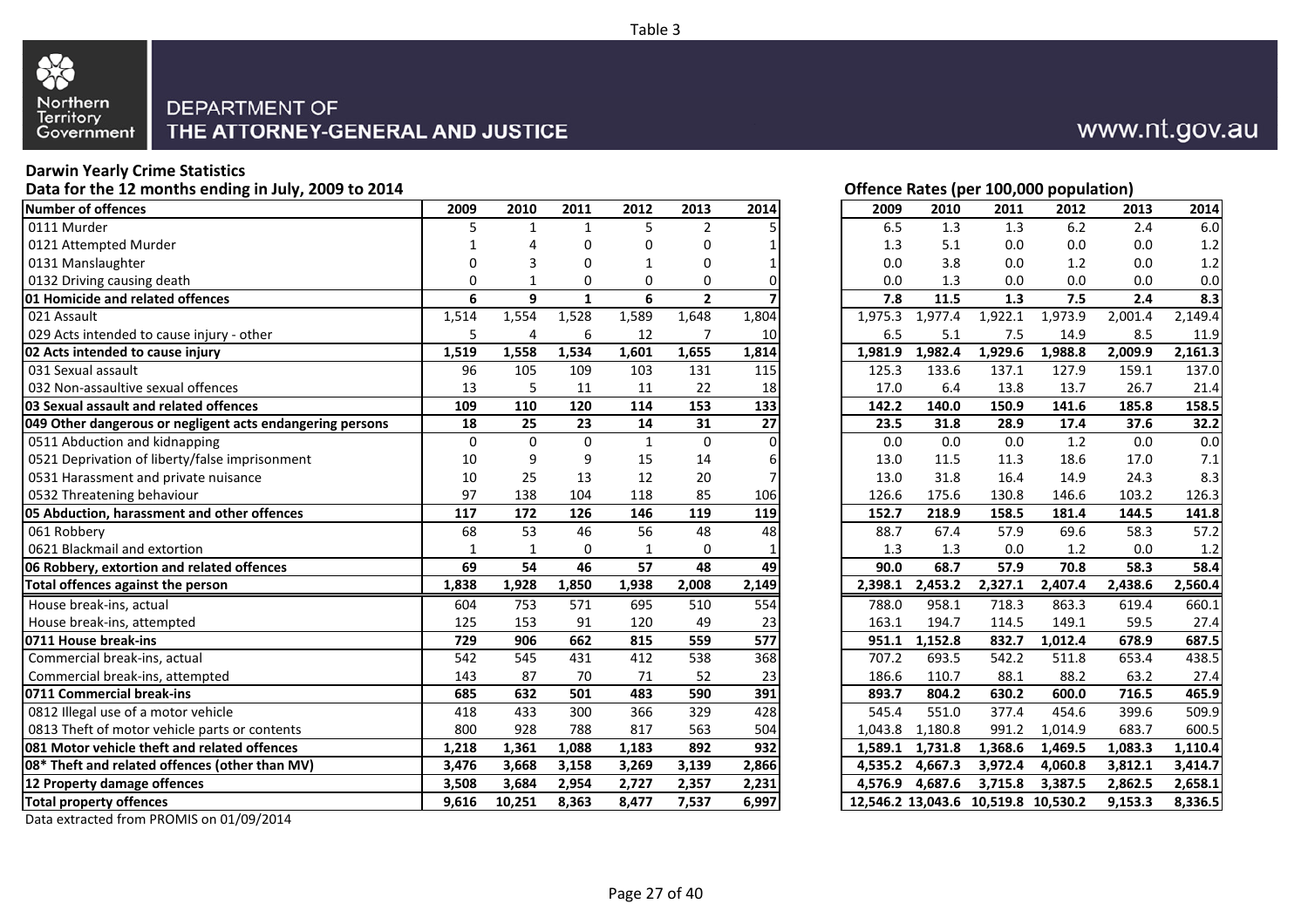

#### **Palmerston Yearly Crime Statistics**

**Data for the 12 months ending in July, 2009 to 2014**

| <b>Number of offences</b>                                 | 2009                    | 2010         | 2011         | 2012                    | 2013            | 2014  | 2009    | 2010             | 2011    | 2012    | 2013    | 2014    |
|-----------------------------------------------------------|-------------------------|--------------|--------------|-------------------------|-----------------|-------|---------|------------------|---------|---------|---------|---------|
| 0111 Murder                                               | 1                       | 0            | $\Omega$     | $\overline{2}$          | $\mathbf{1}$    |       | 3.6     | 0.0              | 0.0     | 6.8     | 3.2     | 0.0     |
| 0121 Attempted Murder                                     | 1                       | 1            | 0            | 0                       | $\Omega$        |       | 3.6     | 3.5              | 0.0     | 0.0     | 0.0     | 0.0     |
| 0131 Manslaughter                                         | 0                       | 0            | 0            | 0                       | 0               |       | 0.0     | 0.0              | 0.0     | 0.0     | 0.0     | 0.0     |
| 0132 Driving causing death                                | 0                       | 0            | 0            | $\Omega$                | 0               |       | 0.0     | 0.0              | 0.0     | 0.0     | 0.0     | 0.0     |
| <b>01 Homicide and related offences</b>                   | $\overline{2}$          | $\mathbf{1}$ | $\mathbf{0}$ | $\overline{2}$          | $\mathbf{1}$    |       | 7.2     | 3.5              | 0.0     | 6.8     | 3.2     | 0.0     |
| 021 Assault                                               | 408                     | 425          | 473          | 461                     | 485             | 448   | 1,466.2 | 1,478.5          | 1,624.3 | 1,564.4 | 1,571.9 | 1,389.7 |
| 029 Acts intended to cause injury - other                 | 0                       | 0            | 4            | 3                       | $\overline{2}$  |       | 0.0     | 0.0              | 13.7    | 10.2    | 6.5     | 21.7    |
| 02 Acts intended to cause injury                          | 408                     | 425          | 477          | 464                     | 487             | 455   | 1,466.2 | 1,478.5          | 1,638.0 | 1,574.5 | 1,578.4 | 1,411.4 |
| 031 Sexual assault                                        | 34                      | 24           | 30           | 19                      | 31              | 41    | 122.2   | 83.5             | 103.0   | 64.5    | 100.5   | 127.2   |
| 032 Non-assaultive sexual offences                        | 6                       | $\mathbf{1}$ | 4            | 9                       | 5               | 10    | 21.6    | 3.5              | 13.7    | 30.5    | 16.2    | 31.0    |
| 03 Sexual assault and related offences                    | 40                      | 25           | 34           | 28                      | 36              | 51    | 143.7   | 87.0             | 116.8   | 95.0    | 116.7   | 158.2   |
| 049 Other dangerous or negligent acts endangering persons | $\overline{\mathbf{3}}$ | 8            | 10           | $\overline{\mathbf{z}}$ | 8               | 9     | 10.8    | 27.8             | 34.3    | 23.8    | 25.9    | 27.9    |
| 0511 Abduction and kidnapping                             | $\mathbf{1}$            | $\Omega$     | $\Omega$     | $\mathbf{1}$            | $\Omega$        |       | 3.6     | 0.0              | 0.0     | 3.4     | 0.0     | 0.0     |
| 0521 Deprivation of liberty/false imprisonment            | $\overline{2}$          | $\Omega$     | 5            | $\mathfrak{p}$          |                 | 6     | 7.2     | 0.0              | 17.2    | 6.8     | 22.7    | 18.6    |
| 0531 Harassment and private nuisance                      | 3                       | 6            | 5            | $\overline{2}$          | $\overline{2}$  |       | 10.8    | 20.9             | 17.2    | 6.8     | 6.5     | 9.3     |
| 0532 Threatening behaviour                                | 33                      | 29           | 30           | 29                      | 31              | 25    | 118.6   | 100.9            | 103.0   | 98.4    | 100.5   | 77.6    |
| 05 Abduction, harassment and other offences               | 39                      | 35           | 40           | 34                      | 40              | 34    | 140.2   | 121.8            | 137.4   | 115.4   | 129.6   | 105.5   |
| 061 Robbery                                               | 16                      | 5            | 14           | 12                      | 9               | 10    | 57.5    | 17.4             | 48.1    | 40.7    | 29.2    | 31.0    |
| 0621 Blackmail and extortion                              | 0                       | 0            | 0            | 0                       | 1               |       | 0.0     | 0.0              | 0.0     | 0.0     | 3.2     | 3.1     |
| 06 Robbery, extortion and related offences                | $\overline{16}$         | 5            | 14           | $\overline{12}$         | $\overline{10}$ | 11    | 57.5    | 17.4             | 48.1    | 40.7    | 32.4    | 34.1    |
| Total offences against the person                         | 508                     | 499          | 575          | 547                     | 582             | 560   | 1,825.6 | 1,736.0          | 1,974.5 | 1,856.2 | 1,886.2 | 1,737.1 |
| House break-ins, actual                                   | 164                     | 183          | 149          | 248                     | 172             | 172   | 589.4   | 636.6            | 511.7   | 841.6   | 557.4   | 533.5   |
| House break-ins, attempted                                | 33                      | 63           | 39           | 55                      | 28              | 16    | 118.6   | 219.2            | 133.9   | 186.6   | 90.7    | 49.6    |
| 0711 House break-ins                                      | 197                     | 246          | 188          | 303                     | 200             | 188   | 707.9   | 855.8            | 645.6   | 1,028.2 | 648.2   | 583.2   |
| Commercial break-ins, actual                              | 108                     | 148          | 129          | 95                      | 94              | 85    | 388.1   | 514.9            | 443.0   | 322.4   | 304.7   | 263.7   |
| Commercial break-ins, attempted                           | 26                      | 31           | 35           | 36                      | 18              | 6     | 93.4    | 107.8            | 120.2   | 122.2   | 58.3    | 18.6    |
| 0711 Commercial break-ins                                 | 134                     | 179          | 164          | 131                     | 112             | 91    | 481.5   | 622.7            | 563.2   | 444.5   | 363.0   | 282.3   |
| 0812 Illegal use of a motor vehicle                       | 159                     | 159          | 138          | 145                     | 134             | 219   | 571.4   | 553.1            | 473.9   | 492.0   | 434.3   | 679.3   |
| 0813 Theft of motor vehicle parts or contents             | 191                     | 316          | 176          | 204                     | 175             | 223   | 686.4   | 1,099.3          | 604.4   | 692.3   | 567.2   | 691.8   |
| 081 Motor vehicle theft and related offences              | 350                     | 475          | 314          | 349                     | 309             | 442   | 1,257.8 | 1,652.5          | 1,078.3 | 1,184.3 | 1,001.5 | 1,371.1 |
| 08* Theft and related offences (other than MV)            | 917                     | 1,069        | 838          | 957                     | 800             | 890   | 3,295.4 | 3,718.9          | 2,877.6 | 3,247.5 | 2,592.8 | 2,760.8 |
| 12 Property damage offences                               | 904                     | 1,244        | 742          | 782                     | 654             | 682   | 3.248.6 | 4.327.7          | 2,548.0 | 2,653.6 | 2,119.6 | 2,115.6 |
| <b>Total property offences</b>                            | 2,502                   | 3,213        | 2,246        | 2,522                   | 2,075           | 2,293 |         | 8,991.3 11,177.6 | 7,712.6 | 8,558.1 | 6,725.0 | 7,112.9 |
|                                                           |                         |              |              |                         |                 |       |         |                  |         |         |         |         |

| www.nt.gov.au |  |
|---------------|--|
|---------------|--|

| 9              | 2010                    | 2011             | 2012            | 2013            | 2014        |
|----------------|-------------------------|------------------|-----------------|-----------------|-------------|
| $\mathbf{1}$   | 0                       | $\Omega$         | $\overline{2}$  | 1               | 0           |
| 1              | 1                       | 0                | 0               | 0               | 0           |
| 0              | 0                       | $\mathbf 0$      | 0               | 0               | $\mathbf 0$ |
|                | 0                       | $\mathbf 0$      | 0               | 0               | $\mathbf 0$ |
| $\frac{0}{2}$  | 1                       | 0                | $\mathbf{2}$    | 1               | $\mathbf 0$ |
|                | 425                     | 473              | 461             | 485             | 448         |
| 0              | 0                       | 4                | 3               | 2               | 7           |
| 8              | 425                     | 477              | 464             | 487             | 455         |
| 4              | 24                      | 30               | 19              | 31              | 41          |
| 6              | $\mathbf 1$             | $\overline{4}$   | 9               | 5               | 10          |
| 0              | 25                      | 34               | $\overline{28}$ | $\overline{36}$ | 51          |
| 3              | $\overline{\mathbf{8}}$ | 10               |                 | 8               | 9           |
| $\mathbf 1$    | $\pmb{0}$               | $\pmb{0}$        | $\mathbf{1}$    | $\pmb{0}$       | $\Omega$    |
| 2              | 0                       | 5                | 2               | 7               | 6           |
| 3              | 6                       | 5                | $\overline{2}$  | $\overline{2}$  | 3           |
| 3              | 29                      | 30               | 29              | 31              | 25          |
| 9              | 35                      | 40               | 34              | 40              | 34          |
| 6              | 5                       | 14               | 12              | 9               | 10          |
| $\overline{0}$ | 0                       | 0                | $\mathbf 0$     | $\mathbf{1}$    | 1           |
| 6              | 5                       | 14               | 12              | 10              | 11          |
| 8              | 499                     | 575              | 547             | 582             | 560         |
| 4              | 183                     | 149              | 248             | 172             | 172         |
| <u>3</u>       | 63                      | 39               | 55              | 28              | 16          |
| 7              | 246                     | 188              | 303             | 200             | 188         |
| 8              | 148                     | 129              | 95              | 94              | 85          |
|                | 31                      | 35               | 36              | 18              | 6           |
| $\frac{6}{4}$  | 179                     | 164              | 131             | 112             | 91          |
| 9              | 159                     | 138              | 145             | 134             | 219         |
| 1              | 316                     | 176              | 204             | 175             | 223         |
| 0              | 475                     | 314              | 349             | 309             | 442         |
| 7              | 1,069                   | 838              | 957             | 800             | 890         |
| 4              | 1,244                   | $\overline{742}$ | 782             | 654             | 682         |
| $\overline{2}$ | 3,213                   | 2,246            | 2,522           | 2,075           | 2,293       |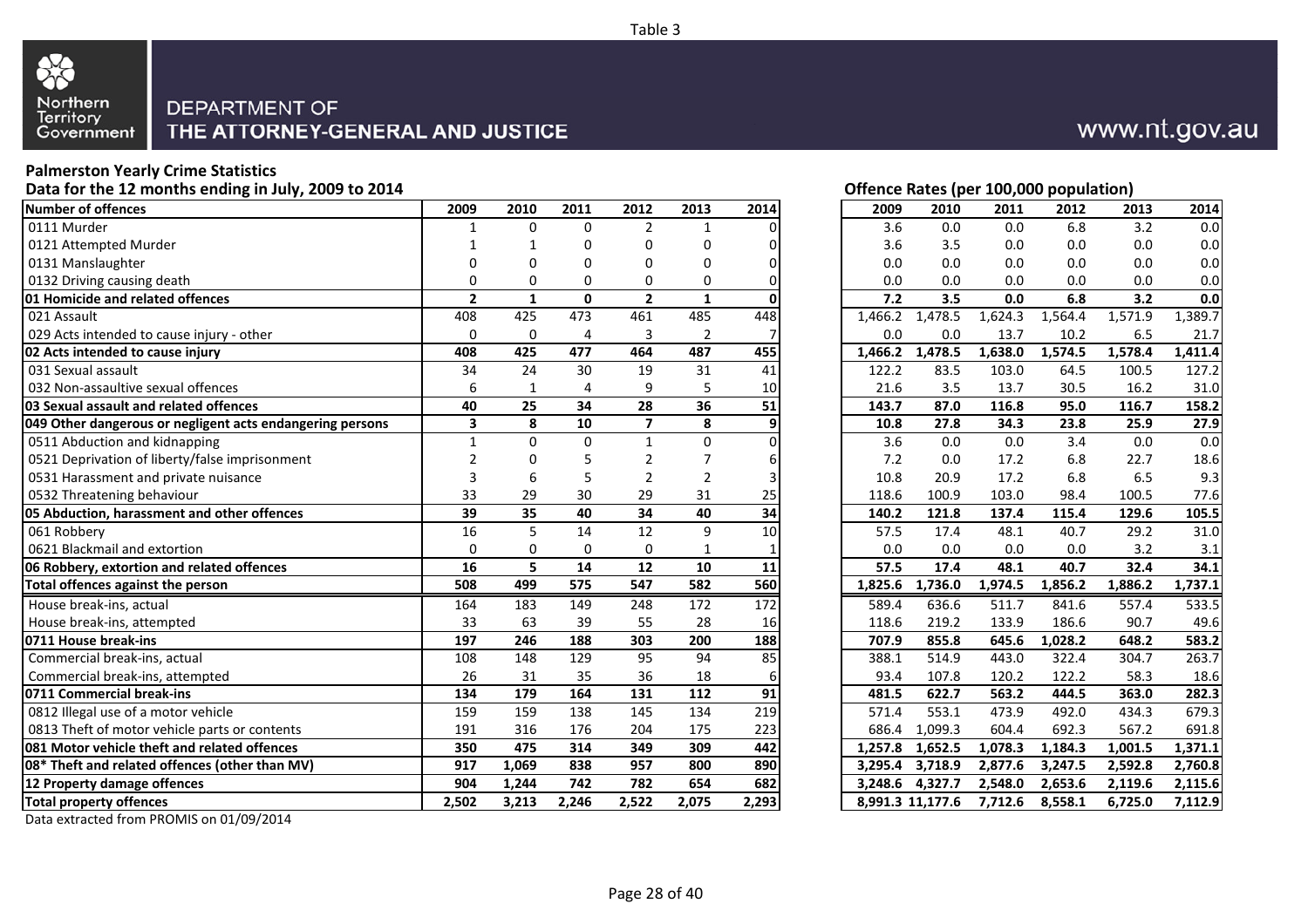

### **Alice Springs Yearly Crime Statistics**

**Data for the 12 months ending in July, 2009 to 2014**

| <b>Number of offences</b>                                 | 2009             | 2010             | 2011                    | 2012            | 2013            | 2014  | 2009    | 2010    | 2011    | 2012                                | 2013     | 2014     |
|-----------------------------------------------------------|------------------|------------------|-------------------------|-----------------|-----------------|-------|---------|---------|---------|-------------------------------------|----------|----------|
| 0111 Murder                                               | 4                | $\Omega$         | 6                       | 6               | 4               |       | 14.4    | 0.0     | 21.1    | 20.9                                | 13.8     | 10.4     |
| 0121 Attempted Murder                                     | $\overline{2}$   | 1                |                         | $\mathbf 1$     | 0               | U     | 7.2     | 3.5     | 3.5     | 3.5                                 | 0.0      | 0.0      |
| 0131 Manslaughter                                         | $\mathbf{1}$     | 0                | 0                       | 1               |                 | 0     | 3.6     | 0.0     | 0.0     | 3.5                                 | 3.5      | 0.0      |
| 0132 Driving causing death                                | 0                | $\Omega$         | 0                       | 0               | 0               |       | 0.0     | 0.0     | 0.0     | 0.0                                 | 0.0      | 0.0      |
| 01 Homicide and related offences                          | $\overline{7}$   | $\mathbf{1}$     | $\overline{\mathbf{z}}$ | 8               | 5               |       | 25.2    | 3.5     | 24.6    | 27.9                                | 17.3     | 10.4     |
| 021 Assault                                               | 1,336            | 1,668            | 1,710                   | 1,726           | 1,848           | 1,648 | 4,806.3 | 5,896.9 | 6,008.2 | 6,021.7                             | 6,393.8  | 5,695.3  |
| 029 Acts intended to cause injury - other                 | 2                | 5                | 7                       | 7               | 5               | 10    | 7.2     | 17.7    | 24.6    | 24.4                                | 17.3     | 34.6     |
| 02 Acts intended to cause injury                          | 1,338            | 1,673            | 1,717                   | 1,733           | 1,853           | 1,658 | 4,813.5 | 5,914.6 | 6,032.8 | 6,046.1                             | 6,411.1  | 5,729.9  |
| 031 Sexual assault                                        | 87               | 62               | 87                      | 79              | 77              | 56    | 313.0   | 219.2   | 305.7   | 275.6                               | 266.4    | 193.5    |
| 032 Non-assaultive sexual offences                        | 3                | 8                | 6                       | 4               | 11              |       | 10.8    | 28.3    | 21.1    | 14.0                                | 38.1     | 17.3     |
| 03 Sexual assault and related offences                    | 90               | 70               | 93                      | 83              | 88              | 61    | 323.8   | 247.5   | 326.8   | 289.6                               | 304.5    | 210.8    |
| 049 Other dangerous or negligent acts endangering persons | $\overline{23}$  | 18               | $\overline{26}$         | 31              | 45              | 28    | 82.7    | 63.6    | 91.4    | 108.2                               | 155.7    | 96.8     |
| 0511 Abduction and kidnapping                             | $\mathbf{1}$     | $\Omega$         | $\mathbf{0}$            | $\Omega$        | $\Omega$        |       | 3.6     | 0.0     | 0.0     | 0.0                                 | 0.0      | 0.0      |
| 0521 Deprivation of liberty/false imprisonment            | 8                | 8                | 14                      | 13              | 13              | 8     | 28.8    | 28.3    | 49.2    | 45.4                                | 45.0     | 27.6     |
| 0531 Harassment and private nuisance                      | 12               | 11               | 5                       | 4               | 5               |       | 43.2    | 38.9    | 17.6    | 14.0                                | 17.3     | 24.2     |
| 0532 Threatening behaviour                                | 70               | 71               | 70                      | 61              | 68              | 64    | 251.8   | 251.0   | 246.0   | 212.8                               | 235.3    | 221.2    |
| 05 Abduction, harassment and other offences               | 91               | 90               | 89                      | 78              | 86              | 79    | 327.4   | 318.2   | 312.7   | 272.1                               | 297.5    | 273.0    |
| 061 Robbery                                               | 18               | 26               | 29                      | 26              | 15              | 12    | 64.8    | 91.9    | 101.9   | 90.7                                | 51.9     | 41.5     |
| 0621 Blackmail and extortion                              | 0                | $\overline{2}$   | $\Omega$                | $\Omega$        | 0               |       | 0.0     | 7.1     | 0.0     | 0.0                                 | 0.0      | 0.0      |
| 06 Robbery, extortion and related offences                | 18               | 28               | $\overline{29}$         | $\overline{26}$ | $\overline{15}$ | 12    | 64.8    | 99.0    | 101.9   | 90.7                                | 51.9     | 41.5     |
| Total offences against the person                         | 1,567            | 1,880            | 1,961                   | 1,959           | 2,092           | 1,841 | 5,637.3 | 6,646.4 | 6,890.1 | 6,834.6                             | 7,238.0  | 6,362.3  |
| House break-ins, actual                                   | 201              | 304              | 539                     | 531             | 538             | 373   | 723.1   | 1,074.7 | 1,893.8 | 1,852.6                             | 1,861.4  | 1,289.1  |
| House break-ins, attempted                                | 13               | 66               | 72                      | 63              | 67              | 47    | 46.8    | 233.3   | 253.0   | 219.8                               | 231.8    | 162.4    |
| 0711 House break-ins                                      | $\overline{214}$ | $\overline{370}$ | 611                     | 594             | 605             | 420   | 769.9   | 1,308.1 | 2,146.8 | 2,072.4                             | 2,093.2  | 1,451.5  |
| Commercial break-ins, actual                              | 485              | 377              | 411                     | 405             | 292             | 248   | 1.744.8 | 1,332.8 | 1,444.1 | 1,413.0                             | 1,010.3  | 857.1    |
| Commercial break-ins, attempted                           | 38               | 67               | 72                      | 61              | 32              | 44    | 136.7   | 236.9   | 253.0   | 212.8                               | 110.7    | 152.1    |
| 0711 Commercial break-ins                                 | 523              | 444              | 483                     | 466             | 324             | 292   | 1,881.5 | 1,569.7 | 1,697.1 | 1,625.8                             | 1,121.0  | 1,009.1  |
| 0812 Illegal use of a motor vehicle                       | 185              | 187              | 264                     | 222             | 214             | 155   | 665.5   | 661.1   | 927.6   | 774.5                               | 740.4    | 535.7    |
| 0813 Theft of motor vehicle parts or contents             | 196              | 269              | 209                     | 272             | 171             | 139   | 705.1   | 951.0   | 734.3   | 949.0                               | 591.6    | 480.4    |
| 081 Motor vehicle theft and related offences              | 381              | 456              | 473                     | 494             | 385             | 294   | 1.370.7 | 1.612.1 | 1,661.9 | 1,723.5                             | 1,332.0  | 1,016.0  |
| 08* Theft and related offences (other than MV)            | 1,154            | 1,211            | 1,356                   | 1,442           | 1,403           | 1,159 | 4,151.5 | 4,281.3 | 4,764.4 | 5,030.9                             | 4,854.2  | 4,005.4  |
| 12 Property damage offences                               | 1,879            | 1,958            | 1,843                   | 2,176           | 1,790           | 1,474 | 6.759.7 | 6,922.2 | 6,475.5 | 7,591.7                             | 6,193.1  | 5,094.0  |
| <b>Total property offences</b>                            | 4.151            | 4.439            | 4,766                   | 5,172           | 4.507           | 3,639 |         |         |         | 14,933.3 15,693.3 16,745.7 18,044.2 | 15,593.5 | 12.576.0 |

|  | Data extracted from PROMIS on 01/09/2014 |
|--|------------------------------------------|
|--|------------------------------------------|

| 4 |                |                |                 |             |                 |       |         |         | Offence Rates (per 100,000 population) |         |          |          |
|---|----------------|----------------|-----------------|-------------|-----------------|-------|---------|---------|----------------------------------------|---------|----------|----------|
|   | 2009           | 2010           | 2011            | 2012        | 2013            | 2014  | 2009    | 2010    | 2011                                   | 2012    | 2013     |          |
|   | 4              | 0              | 6               | 6           | 4               | 3     | 14.4    | $0.0\,$ | 21.1                                   | 20.9    | 13.8     |          |
|   | 2              | 1              | 1               | 1           | 0               | 0     | 7.2     | 3.5     | 3.5                                    | 3.5     | 0.0      |          |
|   | 1              | 0              | 0               | 1           | 1               | 0     | 3.6     | 0.0     | $0.0\,$                                | 3.5     | 3.5      |          |
|   | 0              | 0              | 0               | 0           | 0               | 0     | 0.0     | 0.0     | 0.0                                    | 0.0     | 0.0      |          |
|   | $\overline{7}$ | $\mathbf{1}$   | $\overline{7}$  | 8           | 5               |       | 25.2    | 3.5     | 24.6                                   | 27.9    | 17.3     |          |
|   | 1,336          | 1,668          | 1,710           | 1,726       | 1,848           | 1,648 | 4,806.3 | 5,896.9 | 6,008.2                                | 6,021.7 | 6,393.8  | 5,695.3  |
|   | 2              | 5              | 7               | 7           | 5               | 10    | 7.2     | 17.7    | 24.6                                   | 24.4    | 17.3     |          |
|   | 1,338          | 1,673          | 1,717           | 1,733       | 1,853           | 1,658 | 4,813.5 | 5,914.6 | 6,032.8                                | 6,046.1 | 6,411.1  | 5,729.9  |
|   | 87             | 62             | 87              | 79          | 77              | 56    | 313.0   | 219.2   | 305.7                                  | 275.6   | 266.4    | 193.5    |
|   | 3              | 8              | 6               | 4           | 11              | 5     | 10.8    | 28.3    | 21.1                                   | 14.0    | 38.1     |          |
|   | 90             | 70             | 93              | 83          | 88              | 61    | 323.8   | 247.5   | 326.8                                  | 289.6   | 304.5    | 210.8    |
|   | 23             | 18             | $\overline{26}$ | 31          | 45              | 28    | 82.7    | 63.6    | 91.4                                   | 108.2   | 155.7    | 96.8     |
|   | 1              | 0              | 0               | $\mathbf 0$ | 0               | 0     | 3.6     | 0.0     | $0.0\,$                                | 0.0     | 0.0      |          |
|   | 8              | 8              | 14              | 13          | 13              | 8     | 28.8    | 28.3    | 49.2                                   | 45.4    | 45.0     |          |
|   | 12             | 11             | 5               | 4           | 5               | 7     | 43.2    | 38.9    | 17.6                                   | 14.0    | 17.3     |          |
|   | 70             | 71             | 70              | 61          | 68              | 64    | 251.8   | 251.0   | 246.0                                  | 212.8   | 235.3    | 221.2    |
|   | 91             | 90             | 89              | 78          | 86              | 79    | 327.4   | 318.2   | 312.7                                  | 272.1   | 297.5    | 273.0    |
|   | 18             | 26             | 29              | 26          | 15              | 12    | 64.8    | 91.9    | 101.9                                  | 90.7    | 51.9     | 41.5     |
|   | $\mathbf 0$    | $\overline{2}$ | 0               | 0           | 0               | 0     | 0.0     | 7.1     | 0.0                                    | 0.0     | 0.0      |          |
|   | 18             | 28             | 29              | 26          | $\overline{15}$ | 12    | 64.8    | 99.0    | 101.9                                  | 90.7    | 51.9     | 41.5     |
|   | 1,567          | 1,880          | 1,961           | 1,959       | 2,092           | 1,841 | 5,637.3 | 6,646.4 | 6,890.1                                | 6,834.6 | 7,238.0  | 6,362.3  |
|   | 201            | 304            | 539             | 531         | 538             | 373   | 723.1   | 1,074.7 | 1,893.8                                | 1,852.6 | 1,861.4  | 1,289.1  |
|   | 13             | 66             | 72              | 63          | 67              | 47    | 46.8    | 233.3   | 253.0                                  | 219.8   | 231.8    | 162.4    |
|   | 214            | 370            | 611             | 594         | 605             | 420   | 769.9   | 1,308.1 | 2,146.8                                | 2,072.4 | 2,093.2  | 1,451.5  |
|   | 485            | 377            | 411             | 405         | 292             | 248   | 1,744.8 | 1,332.8 | 1,444.1                                | 1,413.0 | 1,010.3  | 857.1    |
|   | 38             | 67             | 72              | 61          | 32              | 44    | 136.7   | 236.9   | 253.0                                  | 212.8   | 110.7    | 152.1    |
|   | 523            | 444            | 483             | 466         | 324             | 292   | 1,881.5 | 1,569.7 | 1,697.1                                | 1,625.8 | 1,121.0  | 1,009.1  |
|   | 185            | 187            | 264             | 222         | 214             | 155   | 665.5   | 661.1   | 927.6                                  | 774.5   | 740.4    | 535.7    |
|   | 196            | 269            | 209             | 272         | 171             | 139   | 705.1   | 951.0   | 734.3                                  | 949.0   | 591.6    | 480.4    |
|   | 381            | 456            | 473             | 494         | 385             | 294   | 1,370.7 | 1,612.1 | 1,661.9                                | 1,723.5 | 1,332.0  | 1,016.0  |
|   | 1,154          | 1,211          | 1,356           | 1,442       | 1,403           | 1,159 | 4,151.5 | 4,281.3 | 4,764.4                                | 5,030.9 | 4,854.2  | 4,005.4  |
|   | 1,879          | 1,958          | 1,843           | 2,176       | 1,790           | 1,474 | 6,759.7 | 6,922.2 | 6,475.5                                | 7,591.7 | 6,193.1  | 5,094.0  |
|   | 4,151          | 4,439          | 4,766           | 5,172       | 4,507           | 3,639 |         |         | 14,933.3 15,693.3 16,745.7 18,044.2    |         | 15,593.5 | 12,576.0 |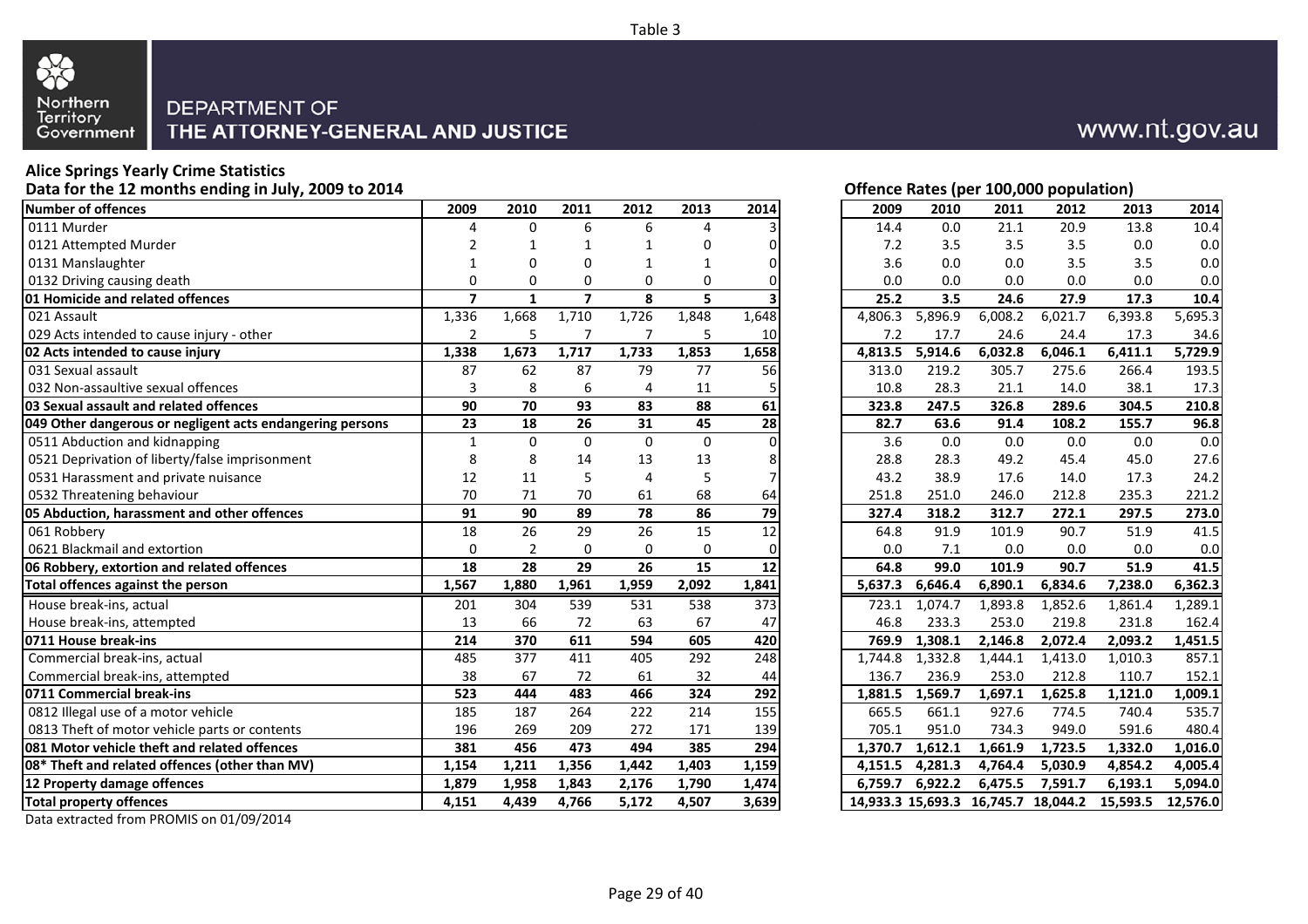

#### **Katherine Yearly Crime Statistics**

**Data for the 12 months ending in July, 2009 to 2014**

| <b>Number of offences</b>                                 | 2009           | 2010            | 2011         | 2012           | 2013           | 2014 | 2009    | 2010    | 2011                       | 2012    | 2013    | 2014    |
|-----------------------------------------------------------|----------------|-----------------|--------------|----------------|----------------|------|---------|---------|----------------------------|---------|---------|---------|
| 0111 Murder                                               | 1              | 3               | 0            | $\overline{2}$ | $\Omega$       |      | 9.7     | 28.5    | 0.0                        | 18.9    | 0.0     | 27.2    |
| 0121 Attempted Murder                                     | 2              | 0               | 0            | 0              | $\Omega$       |      | 19.4    | 0.0     | 0.0                        | 0.0     | 0.0     | 0.0     |
| 0131 Manslaughter                                         | 1              | $\overline{2}$  | 0            | 0              |                |      | 9.7     | 19.0    | 0.0                        | 0.0     | 9.2     | 0.0     |
| 0132 Driving causing death                                | 0              | O               | 0            | $\Omega$       | 0              |      | 0.0     | 0.0     | 0.0                        | 0.0     | 0.0     | 0.0     |
| <b>01 Homicide and related offences</b>                   | 4              | 5               | $\mathbf{0}$ | $\overline{2}$ | $\mathbf{1}$   |      | 38.9    | 47.5    | 0.0                        | 18.9    | 9.2     | 27.2    |
| 021 Assault                                               | 625            | 699             | 633          | 665            | 694            | 626  | 6,075.6 | 6,636.3 | 5,979.0                    | 6,285.4 | 6,355.3 | 5,670.3 |
| 029 Acts intended to cause injury - other                 | 1              | 1               | 3            | $\overline{2}$ | 3              |      | 9.7     | 9.5     | 28.3                       | 18.9    | 27.5    | 9.1     |
| 02 Acts intended to cause injury                          | 626            | 700             | 636          | 667            | 697            | 627  | 6.085.4 | 6,645.8 | 6,007.4                    | 6,304.3 | 6,382.8 | 5,679.3 |
| 031 Sexual assault                                        | 27             | $\overline{22}$ | 26           | 17             | 24             | 24   | 262.5   | 208.9   | 245.6                      | 160.7   | 219.8   | 217.4   |
| 032 Non-assaultive sexual offences                        | $\mathbf{1}$   | $\mathbf{1}$    | 2            | 3              | 0              |      | 9.7     | 9.5     | 18.9                       | 28.4    | 0.0     | 18.1    |
| 03 Sexual assault and related offences                    | 28             | 23              | 28           | 20             | 24             | 26   | 272.2   | 218.4   | 264.5                      | 189.0   | 219.8   | 235.5   |
| 049 Other dangerous or negligent acts endangering persons | 6              | 6               | 6            | 14             | 14             | 10   | 58.3    | 57.0    | 56.7                       | 132.3   | 128.2   | 90.6    |
| 0511 Abduction and kidnapping                             | $\Omega$       | $\Omega$        | $\Omega$     | $\Omega$       | $\Omega$       |      | 0.0     | 0.0     | 0.0                        | 0.0     | 0.0     | 0.0     |
| 0521 Deprivation of liberty/false imprisonment            | 6              | 5               | 5            | $\Omega$       | 3              |      | 58.3    | 47.5    | 47.2                       | 0.0     | 27.5    | 18.1    |
| 0531 Harassment and private nuisance                      | 5              | $\overline{2}$  | 2            | Δ              | 1              |      | 48.6    | 19.0    | 18.9                       | 37.8    | 9.2     | 18.1    |
| 0532 Threatening behaviour                                | 16             | 18              | 20           | 14             | 18             | 20   | 155.5   | 170.9   | 188.9                      | 132.3   | 164.8   | 181.2   |
| 05 Abduction, harassment and other offences               | 27             | 25              | 27           | 18             | 22             | 24   | 262.5   | 237.3   | 255.0                      | 170.1   | 201.5   | 217.4   |
| 061 Robbery                                               | $\overline{7}$ | 6               | 6            | 4              | $\overline{2}$ |      | 68.0    | 57.0    | 56.7                       | 37.8    | 18.3    | 72.5    |
| 0621 Blackmail and extortion                              | 0              | 0               | 0            | 0              | 0              |      | 0.0     | 0.0     | 0.0                        | 0.0     | 0.0     | 0.0     |
| 06 Robbery, extortion and related offences                | $\overline{7}$ | 6               | 6            | 4              | $\mathbf{2}$   | 8    | 68.0    | 57.0    | 56.7                       | 37.8    | 18.3    | 72.5    |
| Total offences against the person                         | 698            | 765             | 703          | 725            | 760            | 698  | 6,785.3 | 7,262.9 | 6,640.2                    | 6,852.6 | 6,959.7 | 6,322.5 |
| House break-ins, actual                                   | 56             | 123             | 106          | 72             | 70             | 52   | 544.4   | 1,167.8 | 1,001.2                    | 680.5   | 641.0   | 471.0   |
| House break-ins, attempted                                | 12             | 19              | 12           | 12             | 13             |      | 116.7   | 180.4   | 113.3                      | 113.4   | 119.0   | 63.4    |
| 0711 House break-ins                                      | 68             | 142             | 118          | 84             | 83             | 59   | 661.0   | 1,348.1 | 1,114.6                    | 794.0   | 760.1   | 534.4   |
| Commercial break-ins, actual                              | 125            | 126             | 124          | 88             | 82             | 102  | 1,215.1 | 1,196.2 | 1,171.2                    | 831.8   | 750.9   | 923.9   |
| Commercial break-ins, attempted                           | 14             | 26              | 17           | 15             | 19             | 13   | 136.1   | 246.8   | 160.6                      | 141.8   | 174.0   | 117.8   |
| 0711 Commercial break-ins                                 | 139            | 152             | 141          | 103            | 101            | 115  | 1.351.2 | 1,443.1 | 1,331.8                    | 973.5   | 924.9   | 1,041.7 |
| 0812 Illegal use of a motor vehicle                       | 35             | 38              | 29           | 33             | 40             | 41   | 340.2   | 360.8   | 273.9                      | 311.9   | 366.3   | 371.4   |
| 0813 Theft of motor vehicle parts or contents             | 35             | 47              | 41           | 37             | 31             | 52   | 340.2   | 446.2   | 387.3                      | 349.7   | 283.9   | 471.0   |
| 081 Motor vehicle theft and related offences              | 70             | 85              | 70           | 70             | 71             | 93   | 680.5   | 807.0   | 661.2                      | 661.6   | 650.2   | 842.4   |
| 08* Theft and related offences (other than MV)            | 396            | 425             | 444          | 370            | 369            | 334  | 3,849.5 | 4,034.9 | 4,193.8                    | 3,497.2 | 3,379.1 | 3,025.4 |
| 12 Property damage offences                               | 473            | 438             | 374          | 329            | 334            | 373  | 4.598.0 | 4.158.4 | 3,532.6                    | 3,109.6 | 3,058.6 | 3,378.6 |
| <b>Total property offences</b>                            | 1,146          | 1,242           | 1,147        | 956            | 958            | 974  |         |         | 11,140.3 11,791.5 10,834.0 | 9,035.9 | 8,772.9 | 8,822.5 |
|                                                           |                |                 |              |                |                |      |         |         |                            |         |         |         |

#### Data extracted from PROMIS on 01/09/2014

|  |  | Offence Rates (per 100,000 population) |  |
|--|--|----------------------------------------|--|
|  |  |                                        |  |

| 9              | 2010           | 2011             | 2012                    | 2013           | 2014 | 2009    | 2010    | 2011                       | 2012    | 2013    | 2014    |
|----------------|----------------|------------------|-------------------------|----------------|------|---------|---------|----------------------------|---------|---------|---------|
|                |                |                  |                         |                |      |         |         |                            |         |         |         |
| $\mathbf 1$    | 3              | 0                | $\overline{2}$          | $\mathbf 0$    | 3    | 9.7     | 28.5    | 0.0                        | 18.9    | 0.0     | 27.2    |
| 2              | 0              | 0                | 0                       | 0              | 0    | 19.4    | 0.0     | 0.0                        | 0.0     | 0.0     | $0.0\,$ |
| 1              | $\overline{2}$ | 0                | 0                       | 1              | 0    | 9.7     | 19.0    | 0.0                        | 0.0     | 9.2     | 0.0     |
| 0              | 0              | 0                | 0                       | 0              | 0    | 0.0     | 0.0     | 0.0                        | 0.0     | 0.0     | 0.0     |
| 4              | 5              | $\mathbf{0}$     | $\overline{2}$          | $\mathbf{1}$   | 3    | 38.9    | 47.5    | 0.0                        | 18.9    | 9.2     | 27.2    |
| 5              | 699            | 633              | 665                     | 694            | 626  | 6,075.6 | 6,636.3 | 5,979.0                    | 6,285.4 | 6,355.3 | 5,670.3 |
| 1              | $\mathbf 1$    | 3                | $\overline{\mathbf{c}}$ | 3              | 1    | 9.7     | 9.5     | 28.3                       | 18.9    | 27.5    | 9.1     |
| 6              | 700            | 636              | 667                     | 697            | 627  | 6,085.4 | 6,645.8 | 6,007.4                    | 6,304.3 | 6,382.8 | 5,679.3 |
| $\overline{7}$ | 22             | 26               | 17                      | 24             | 24   | 262.5   | 208.9   | 245.6                      | 160.7   | 219.8   | 217.4   |
| 1              | $\mathbf{1}$   | $\overline{2}$   | 3                       | $\mathbf 0$    | 2    | 9.7     | 9.5     | 18.9                       | 28.4    | 0.0     | 18.1    |
| 8              | 23             | 28               | 20                      | 24             | 26   | 272.2   | 218.4   | 264.5                      | 189.0   | 219.8   | 235.5   |
| 6              | 6              | 6                | 14                      | 14             | 10   | 58.3    | 57.0    | 56.7                       | 132.3   | 128.2   | 90.6    |
| 0              | 0              | $\boldsymbol{0}$ | $\pmb{0}$               | $\pmb{0}$      | 0    | 0.0     | 0.0     | 0.0                        | 0.0     | 0.0     | 0.0     |
| 6              | 5              | 5                | 0                       | 3              | 2    | 58.3    | 47.5    | 47.2                       | 0.0     | 27.5    | 18.1    |
| 5              | $\overline{2}$ | $\overline{2}$   | 4                       | 1              | 2    | 48.6    | 19.0    | 18.9                       | 37.8    | 9.2     | 18.1    |
| 6              | 18             | 20               | 14                      | 18             | 20   | 155.5   | 170.9   | 188.9                      | 132.3   | 164.8   | 181.2   |
| 7              | 25             | 27               | 18                      | 22             | 24   | 262.5   | 237.3   | 255.0                      | 170.1   | 201.5   | 217.4   |
| 7              | 6              | 6                | 4                       | $\overline{2}$ | 8    | 68.0    | 57.0    | 56.7                       | 37.8    | 18.3    | 72.5    |
|                | 0              | 0                | 0                       | 0              | 0    | 0.0     | 0.0     | 0.0                        | 0.0     | 0.0     | 0.0     |
| $\frac{0}{7}$  | 6              | 6                | 4                       | $\overline{2}$ | 8    | 68.0    | 57.0    | 56.7                       | 37.8    | 18.3    | 72.5    |
| 8              | 765            | 703              | $\overline{725}$        | 760            | 698  | 6,785.3 | 7,262.9 | 6,640.2                    | 6,852.6 | 6,959.7 | 6,322.5 |
| 6              | 123            | 106              | 72                      | 70             | 52   | 544.4   | 1,167.8 | 1,001.2                    | 680.5   | 641.0   | 471.0   |
| $\overline{2}$ | 19             | 12               | 12                      | 13             | 7    | 116.7   | 180.4   | 113.3                      | 113.4   | 119.0   | 63.4    |
| 8              | 142            | 118              | 84                      | 83             | 59   | 661.0   | 1,348.1 | 1,114.6                    | 794.0   | 760.1   | 534.4   |
| $\overline{5}$ | 126            | 124              | 88                      | 82             | 102  | 1,215.1 | 1,196.2 | 1,171.2                    | 831.8   | 750.9   | 923.9   |
| $\frac{4}{1}$  | 26             | 17               | 15                      | 19             | 13   | 136.1   | 246.8   | 160.6                      | 141.8   | 174.0   | 117.8   |
| 9              | 152            | 141              | 103                     | 101            | 115  | 1,351.2 | 1,443.1 | 1,331.8                    | 973.5   | 924.9   | 1,041.7 |
| $\overline{5}$ | 38             | 29               | 33                      | 40             | 41   | 340.2   | 360.8   | 273.9                      | 311.9   | 366.3   | 371.4   |
| 5              | 47             | 41               | 37                      | 31             | 52   | 340.2   | 446.2   | 387.3                      | 349.7   | 283.9   | 471.0   |
| 0              | 85             | 70               | 70                      | 71             | 93   | 680.5   | 807.0   | 661.2                      | 661.6   | 650.2   | 842.4   |
| 6              | 425            | 444              | 370                     | 369            | 334  | 3,849.5 | 4,034.9 | 4,193.8                    | 3,497.2 | 3,379.1 | 3,025.4 |
| 3              | 438            | 374              | 329                     | 334            | 373  | 4,598.0 | 4,158.4 | 3,532.6                    | 3,109.6 | 3,058.6 | 3,378.6 |
| 6              | 1.242          | 1.147            | 956                     | 958            | 974  |         |         | 11.140.3 11.791.5 10.834.0 | 9.035.9 | 8.772.9 | 8.822.5 |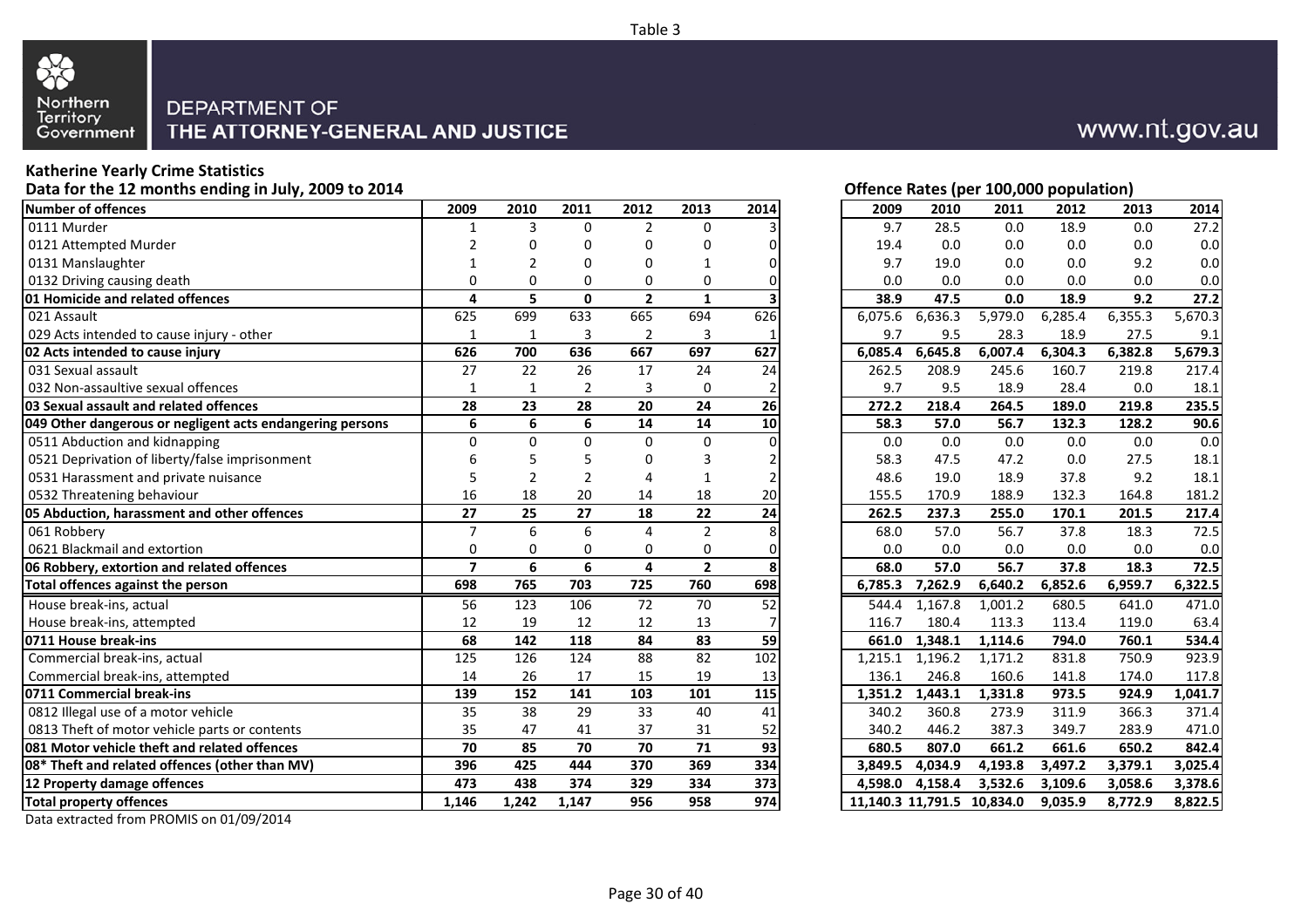

## **Tennant Creek Yearly Crime Statistics**

**Data for the 12 months ending in July, 2009 to 2014**

| Number of offences                                        | 2009           | 2010                    | 2011           | 2012           | 2013            | 2014 | 2009    | 2010              | 2011    | 2012                                    | 2013     | 2014     |
|-----------------------------------------------------------|----------------|-------------------------|----------------|----------------|-----------------|------|---------|-------------------|---------|-----------------------------------------|----------|----------|
| 0111 Murder                                               | O              | 0                       | $\Omega$       | 0              | 0               |      | 0.0     | 0.0               | 0.0     | 0.0                                     | 0.0      | 27.4     |
| 0121 Attempted Murder                                     |                | 0                       | O              | n              |                 |      | 0.0     | 0.0               | 0.0     | 0.0                                     | 0.0      | 0.0      |
| 0131 Manslaughter                                         |                | 0                       | O              | O              |                 |      | 0.0     | 0.0               | 0.0     | 0.0                                     | 0.0      | 0.0      |
| 0132 Driving causing death                                | $\Omega$       | 0                       | $\Omega$       | $\Omega$       | 0               |      | 0.0     | 0.0               | 0.0     | 0.0                                     | 0.0      | 0.0      |
| 01 Homicide and related offences                          | $\Omega$       | $\Omega$                | $\mathbf{0}$   | $\mathbf 0$    | $\mathbf{0}$    |      | 0.0     | 0.0               | 0.0     | 0.0                                     | 0.0      | 27.4     |
| 021 Assault                                               | 425            | 499                     | 455            | 479            | 623             | 492  |         | 12.060.2 14.048.4 |         | 12,835.0 13,554.0                       | 17,176.7 | 13.494.2 |
| 029 Acts intended to cause injury - other                 | 2              | 3                       | 1              | 0              | $\Omega$        |      | 56.8    | 84.5              | 28.2    | 0.0                                     | 0.0      | 0.0      |
| 02 Acts intended to cause injury                          | 427            | 502                     | 456            | 479            | 623             | 492  |         |                   |         | 12,116.9 14,132.9 12,863.2 13,554.0     | 17,176.7 | 13,494.2 |
| 031 Sexual assault                                        | 16             | $\overline{15}$         | 19             | 6              | $\overline{15}$ |      | 454.0   | 422.3             | 536.0   | 169.8                                   | 413.6    | 137.1    |
| 032 Non-assaultive sexual offences                        | 0              | 0                       | 3              | $\overline{2}$ | $\mathbf{1}$    |      | 0.0     | 0.0               | 84.6    | 56.6                                    | 27.6     | 82.3     |
| 03 Sexual assault and related offences                    | 16             | 15                      | 22             | 8              | 16              |      | 454.0   | 422.3             | 620.6   | 226.4                                   | 441.1    | 219.4    |
| 049 Other dangerous or negligent acts endangering persons | $\mathbf{1}$   | 6                       | 8              | $\overline{2}$ | $\overline{7}$  |      | 28.4    | 168.9             | 225.7   | 56.6                                    | 193.0    | 82.3     |
| 0511 Abduction and kidnapping                             | $\mathbf{1}$   | $\Omega$                | $\overline{2}$ | $\Omega$       | $\Omega$        |      | 28.4    | 0.0               | 56.4    | 0.0                                     | 0.0      | 0.0      |
| 0521 Deprivation of liberty/false imprisonment            |                | 5                       |                |                |                 |      | 198.6   | 140.8             | 112.8   | 28.3                                    | 27.6     | 0.0      |
| 0531 Harassment and private nuisance                      | 3              | 5                       |                |                |                 |      | 85.1    | 140.8             | 28.2    | 28.3                                    | 27.6     | 54.9     |
| 0532 Threatening behaviour                                | $\overline{7}$ | 18                      | 11             | 9              | 14              |      | 198.6   | 506.8             | 310.3   | 254.7                                   | 386.0    | 109.7    |
| 05 Abduction, harassment and other offences               | 18             | 28                      | 18             | 11             | 16              |      | 510.8   | 788.3             | 507.8   | 311.3                                   | 441.1    | 164.6    |
| 061 Robbery                                               | 1              | $\overline{2}$          | $\mathbf{1}$   | 1              | $\Omega$        |      | 28.4    | 56.3              | 28.2    | 28.3                                    | 0.0      | 0.0      |
| 0621 Blackmail and extortion                              | 0              | $\mathbf{1}$            | 0              | 0              | 0               |      | 0.0     | 28.2              | 0.0     | 0.0                                     | 0.0      | 0.0      |
| 06 Robbery, extortion and related offences                | $\mathbf{1}$   | $\overline{\mathbf{3}}$ | $\mathbf{1}$   | $\mathbf{1}$   | $\mathbf{0}$    |      | 28.4    | 84.5              | 28.2    | 28.3                                    | 0.0      | 0.0      |
| Total offences against the person                         | 463            | 554                     | 505            | 501            | 662             | 510  |         |                   |         | 13, 138.5 15, 596.8 14, 245.4 14, 176.6 | 18,252.0 | 13,987.9 |
| House break-ins, actual                                   | 62             | 48                      | 49             | 38             | 45              | 11   | 1,759.4 | 1,351.4           | 1,382.2 | 1,075.3                                 | 1,240.7  | 301.7    |
| House break-ins, attempted                                | $\mathbf 0$    | 9                       | 4              | 3              |                 |      | 0.0     | 253.4             | 112.8   | 84.9                                    | 27.6     | 109.7    |
| 0711 House break-ins                                      | 62             | 57                      | 53             | 41             | 46              | 15   | 1.759.4 | 1,604.7           | 1,495.1 | 1,160.2                                 | 1,268.3  | 411.4    |
| Commercial break-ins, actual                              | 67             | 91                      | 78             | 80             | 81              | 51   | 1,901.2 | 2,561.9           | 2,200.3 | 2,263.7                                 | 2,233.3  | 1,398.8  |
| Commercial break-ins, attempted                           | 13             | 27                      | 16             | 6              | 3               |      | 368.9   | 760.1             | 451.3   | 169.8                                   | 82.7     | 109.7    |
| 0711 Commercial break-ins                                 | 80             | 118                     | 94             | 86             | 84              | 55   | 2.270.1 | 3,322.1           | 2,651.6 | 2,433.5                                 | 2,316.0  | 1,508.5  |
| 0812 Illegal use of a motor vehicle                       | 10             | 17                      | 15             | 13             | 14              |      | 283.8   | 478.6             | 423.1   | 367.9                                   | 386.0    | 219.4    |
| 0813 Theft of motor vehicle parts or contents             | 13             | 24                      | 17             | 26             | 18              |      | 368.9   | 675.7             | 479.5   | 735.7                                   | 496.3    | 192.0    |
| 081 Motor vehicle theft and related offences              | 23             | 41                      | 32             | 39             | 32              | 15   | 652.7   | 1,154.3           | 902.7   | 1,103.6                                 | 882.3    | 411.4    |
| [08* Theft and related offences (other than MV)           | 178            | 154                     | 147            | 127            | 164             | 117  | 5,051.1 | 4,335.6           | 4,146.7 | 3,593.7                                 | 4,521.6  | 3,209.0  |
| 12 Property damage offences                               | 246            | 299                     | 254            | 209            | 250             | 142  | 6.980.7 | 8,417.8           | 7,165.0 | 5,914.0                                 | 6,892.7  | 3,894.7  |
| <b>Total property offences</b>                            | 589            | 669                     | 580            | 502            | 576             | 344  |         |                   |         | 16,714.0 18,834.5 16,361.1 14,204.9     | 15,880.9 | 9,435.0  |
|                                                           |                |                         |                |                |                 |      |         |                   |         |                                         |          |          |

Data extracted from PROMIS on 01/09/2014

|              |                         |                 |                |              |                 |         |                   |                                     | Offence Rates (per 100,000 population) |          |          |
|--------------|-------------------------|-----------------|----------------|--------------|-----------------|---------|-------------------|-------------------------------------|----------------------------------------|----------|----------|
| 2009         | 2010                    | 2011            | 2012           | 2013         | 2014            | 2009    | 2010              | 2011                                | 2012                                   | 2013     |          |
| $\Omega$     | 0                       | $\Omega$        | $\Omega$       | $\Omega$     |                 | 0.0     | 0.0               | 0.0                                 | 0.0                                    | 0.0      |          |
| 0            | 0                       | 0               | 0              | 0            | 0               | 0.0     | 0.0               | 0.0                                 | 0.0                                    | 0.0      |          |
| 0            | 0                       | $\Omega$        | 0              | 0            | 0               | 0.0     | 0.0               | 0.0                                 | 0.0                                    | 0.0      |          |
| 0            | 0                       | $\Omega$        | 0              | 0            |                 | 0.0     | 0.0               | 0.0                                 | 0.0                                    | 0.0      |          |
| 0            | 0                       | $\mathbf{0}$    | 0              | 0            |                 | 0.0     | 0.0               | 0.0                                 | 0.0                                    | 0.0      |          |
| 425          | 499                     | 455             | 479            | 623          | 492             |         |                   |                                     | 12,060.2 14,048.4 12,835.0 13,554.0    | 17,176.7 | 13,494.2 |
| 2            | 3                       | 1               | 0              | 0            | 0               | 56.8    | 84.5              | 28.2                                | 0.0                                    | 0.0      |          |
| 427          | 502                     | 456             | 479            | 623          | 492             |         | 12,116.9 14,132.9 |                                     | 12,863.2 13,554.0                      | 17,176.7 | 13,494.2 |
| 16           | 15                      | 19              | 6              | 15           | 5               | 454.0   | 422.3             | 536.0                               | 169.8                                  | 413.6    | 137.1    |
| 0            | 0                       | 3               | $\overline{2}$ | 1            |                 | 0.0     | 0.0               | 84.6                                | 56.6                                   | 27.6     |          |
| 16           | 15                      | 22              | 8              | 16           | 8               | 454.0   | 422.3             | 620.6                               | 226.4                                  | 441.1    | 219.4    |
| $\mathbf{1}$ | 6                       | 8               | $\overline{2}$ | 7            |                 | 28.4    | 168.9             | 225.7                               | 56.6                                   | 193.0    |          |
| $\mathbf{1}$ | 0                       | $\overline{2}$  | $\mathbf 0$    | 0            | 0               | 28.4    | 0.0               | 56.4                                | 0.0                                    | 0.0      |          |
| 7            | 5                       | 4               | 1              | 1            | 0               | 198.6   | 140.8             | 112.8                               | 28.3                                   | 27.6     |          |
| 3            | 5                       | $\mathbf{1}$    | 1              | 1            |                 | 85.1    | 140.8             | 28.2                                | 28.3                                   | 27.6     |          |
| 7            | 18                      | 11              | 9              | 14           |                 | 198.6   | 506.8             | 310.3                               | 254.7                                  | 386.0    | 109.7    |
| 18           | 28                      | 18              | 11             | 16           |                 | 510.8   | 788.3             | 507.8                               | 311.3                                  | 441.1    | 164.6    |
| $\mathbf{1}$ | $\overline{2}$          | $\mathbf{1}$    | $\mathbf{1}$   | 0            | 0               | 28.4    | 56.3              | 28.2                                | 28.3                                   | 0.0      |          |
| 0            | 1                       | 0               | 0              | 0            | 0               | 0.0     | 28.2              | 0.0                                 | 0.0                                    | 0.0      |          |
| $\mathbf{1}$ | $\overline{\mathbf{3}}$ | $\mathbf{1}$    | $\mathbf{1}$   | 0            | 0               | 28.4    | 84.5              | 28.2                                | 28.3                                   | 0.0      |          |
| 463          | 554                     | 505             | 501            | 662          | 510             |         | 13,138.5 15,596.8 |                                     | 14,245.4 14,176.6                      | 18,252.0 | 13,987.9 |
| 62           | 48                      | 49              | 38             | 45           | 11              | 1,759.4 | 1,351.4           | 1,382.2                             | 1,075.3                                | 1,240.7  | 301.7    |
| 0            | 9                       | $\overline{4}$  | 3              | $\mathbf{1}$ | 4               | 0.0     | 253.4             | 112.8                               | 84.9                                   | 27.6     | 109.7    |
| 62           | 57                      | $\overline{53}$ | 41             | 46           | 15              | 1,759.4 | 1,604.7           | 1,495.1                             | 1,160.2                                | 1,268.3  | 411.4    |
| 67           | $\overline{91}$         | $\overline{78}$ | 80             | 81           | $\overline{51}$ | 1,901.2 | 2,561.9           | 2,200.3                             | 2,263.7                                | 2,233.3  | 1,398.8  |
| 13           | 27                      | 16              | 6              | 3            | 4               | 368.9   | 760.1             | 451.3                               | 169.8                                  | 82.7     | 109.7    |
| 80           | 118                     | 94              | 86             | 84           | 55              | 2.270.1 | 3,322.1           | 2,651.6                             | 2,433.5                                | 2,316.0  | 1,508.5  |
| 10           | 17                      | 15              | 13             | 14           | 8               | 283.8   | 478.6             | 423.1                               | 367.9                                  | 386.0    | 219.4    |
| 13           | 24                      | 17              | 26             | 18           |                 | 368.9   | 675.7             | 479.5                               | 735.7                                  | 496.3    | 192.0    |
| 23           | 41                      | 32              | 39             | 32           | 15              | 652.7   | 1,154.3           | 902.7                               | 1,103.6                                | 882.3    | 411.4    |
| 178          | 154                     | 147             | 127            | 164          | 117             | 5,051.1 | 4,335.6           | 4,146.7                             | 3,593.7                                | 4,521.6  | 3,209.0  |
| 246          | 299                     | 254             | 209            | 250          | 142             | 6,980.7 | 8,417.8           | 7,165.0                             | 5,914.0                                | 6,892.7  | 3,894.7  |
| 589          | 669                     | 580             | 502            | 576          | 344             |         |                   | 16.714.0 18.834.5 16.361.1 14.204.9 |                                        | 15.880.9 | 9.435.0  |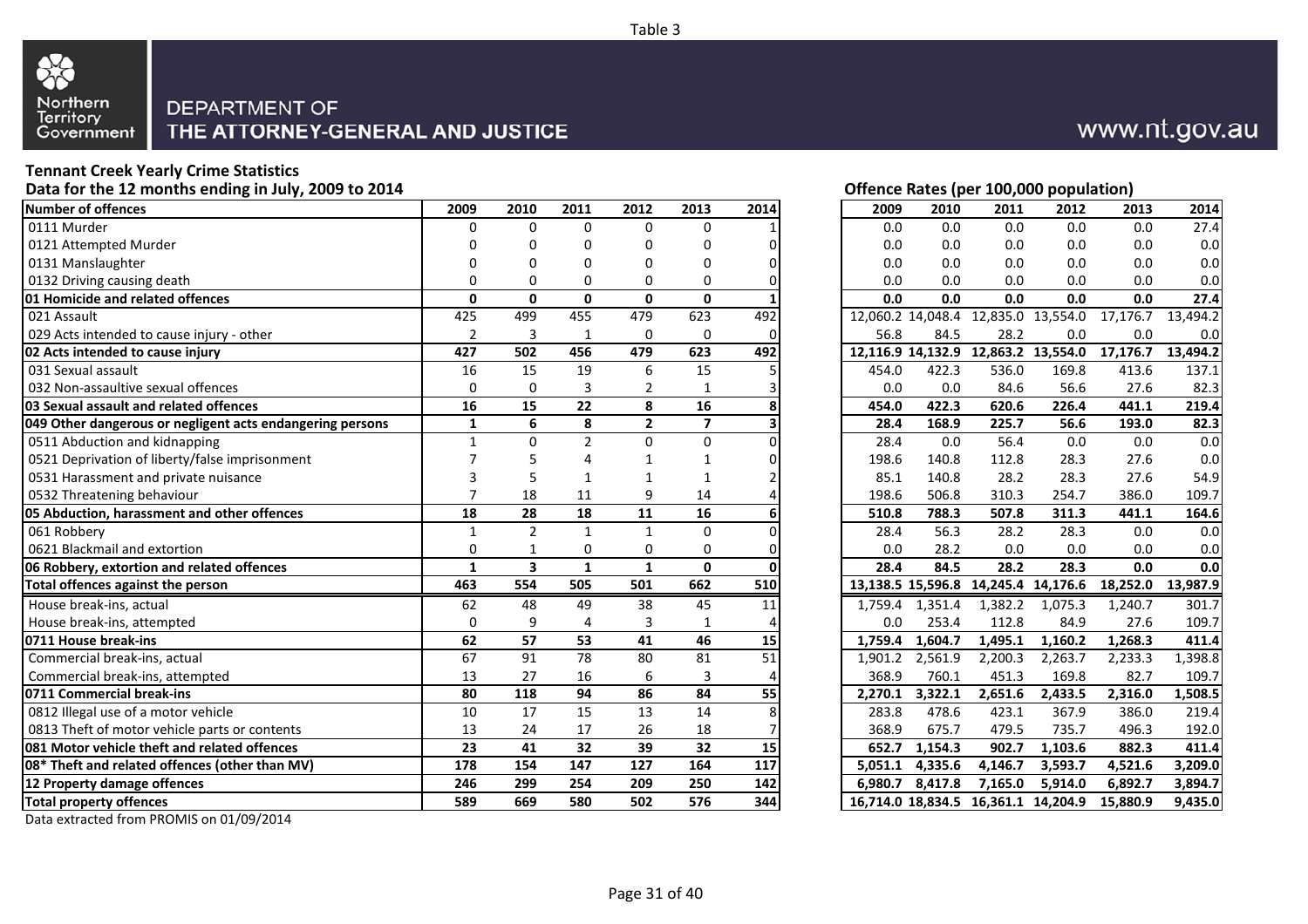

#### **Nhulunbuy Yearly Crime Statistics**

**Data for the 12 months ending in July, 2009 to 2014**

| <b>Number of offences</b>                                 | 2009                    | 2010           | 2011                    | 2012            | 2013                    | 2014 | 2009    | 2010    | 2011    | 2012    | 2013    | 2014    |
|-----------------------------------------------------------|-------------------------|----------------|-------------------------|-----------------|-------------------------|------|---------|---------|---------|---------|---------|---------|
| 0111 Murder                                               | 0                       | 0              | $\overline{2}$          | $\Omega$        | $\Omega$                |      | 0.0     | 0.0     | 42.9    | 0.0     | 0.0     | 0.0     |
| 0121 Attempted Murder                                     | 0                       | 0              | U                       | <sup>0</sup>    | 0                       |      | 0.0     | 0.0     | 0.0     | 0.0     | 0.0     | 22.4    |
| 0131 Manslaughter                                         | 0                       | 0              | 0                       | U               | 0                       |      | 0.0     | 0.0     | 0.0     | 0.0     | 0.0     | 0.0     |
| 0132 Driving causing death                                | 0                       | $\Omega$       | 0                       | $\Omega$        | 0                       |      | 0.0     | 0.0     | 0.0     | 0.0     | 0.0     | 0.0     |
| 01 Homicide and related offences                          | 0                       | 0              | $\overline{2}$          | $\mathbf{0}$    | $\mathbf{0}$            |      | 0.0     | 0.0     | 42.9    | 0.0     | 0.0     | 22.4    |
| 021 Assault                                               | 108                     | 103            | 92                      | 94              | 92                      | 127  | 2,299.3 | 2,185.0 | 1,972.6 | 2,071.9 | 2,015.3 | 2,841.8 |
| 029 Acts intended to cause injury - other                 | 0                       | 0              | 3                       | 1               | 0                       |      | 0.0     | 0.0     | 64.3    | 22.0    | 0.0     | 22.4    |
| 02 Acts intended to cause injury                          | 108                     | 103            | 95                      | 95              | 92                      | 128  | 2.299.3 | 2,185.0 | 2,036.9 | 2,093.9 | 2,015.3 | 2,864.2 |
| 031 Sexual assault                                        | 8                       | 5              | 5                       | $\Omega$        | $\overline{2}$          |      | 170.3   | 106.1   | 107.2   | 0.0     | 43.8    | 89.5    |
| 032 Non-assaultive sexual offences                        | 2                       | 1              |                         | 0               | 0                       |      | 42.6    | 21.2    | 21.4    | 0.0     | 0.0     | 0.0     |
| 03 Sexual assault and related offences                    | 10                      | 6              | 6                       | $\mathbf{0}$    | $\overline{2}$          |      | 212.9   | 127.3   | 128.6   | 0.0     | 43.8    | 89.5    |
| 049 Other dangerous or negligent acts endangering persons | $\overline{\mathbf{2}}$ | $\overline{2}$ | $\mathbf{1}$            | $\mathbf{0}$    | $\overline{\mathbf{3}}$ |      | 42.6    | 42.4    | 21.4    | 0.0     | 65.7    | 0.0     |
| 0511 Abduction and kidnapping                             | $\Omega$                | $\Omega$       | $\Omega$                | $\Omega$        | $\Omega$                |      | 0.0     | 0.0     | 0.0     | 0.0     | 0.0     | 0.0     |
| 0521 Deprivation of liberty/false imprisonment            |                         | 0              | 0                       | 0               |                         |      | 21.3    | 0.0     | 0.0     | 0.0     | 21.9    | 0.0     |
| 0531 Harassment and private nuisance                      | 2                       | 0              | 2                       | 1               |                         |      | 42.6    | 0.0     | 42.9    | 22.0    | 65.7    | 44.8    |
| 0532 Threatening behaviour                                | $\overline{7}$          | 8              |                         | $\mathbf 1$     | 4                       |      | 149.0   | 169.7   | 21.4    | 22.0    | 87.6    | 111.9   |
| 05 Abduction, harassment and other offences               | 10                      | 8              | $\overline{\mathbf{3}}$ | $\overline{2}$  | 8                       |      | 212.9   | 169.7   | 64.3    | 44.1    | 175.2   | 156.6   |
| 061 Robbery                                               | $\mathbf{1}$            | 0              | $\Omega$                | $\mathbf{1}$    | $\Omega$                |      | 21.3    | 0.0     | 0.0     | 22.0    | 0.0     | 22.4    |
| 0621 Blackmail and extortion                              | 0                       | 0              | 0                       | 0               | 0                       |      | 0.0     | 0.0     | 0.0     | 0.0     | 0.0     | 0.0     |
| 06 Robbery, extortion and related offences                | $\mathbf{1}$            | $\Omega$       | $\mathbf{0}$            | $\mathbf{1}$    | $\mathbf{0}$            |      | 21.3    | 0.0     | 0.0     | 22.0    | 0.0     | 22.4    |
| Total offences against the person                         | 131                     | 119            | 107                     | 98              | 105                     | 141  | 2,789.0 | 2,524.4 | 2,294.2 | 2,160.0 | 2,300.1 | 3,155.1 |
| House break-ins, actual                                   | 31                      | 21             | 21                      | 13              | 24                      | 20   | 660.0   | 445.5   | 450.3   | 286.5   | 525.7   | 447.5   |
| House break-ins, attempted                                | 5                       | 3              | 4                       | $\mathbf 0$     | $\overline{2}$          |      | 106.5   | 63.6    | 85.8    | 0.0     | 43.8    | 22.4    |
| 0711 House break-ins                                      | $\overline{36}$         | 24             | 25                      | 13              | $\overline{26}$         | 21   | 766.4   | 509.1   | 536.0   | 286.5   | 569.6   | 469.9   |
| Commercial break-ins, actual                              | 51                      | 38             | 19                      | 34              | 29                      | 22   | 1,085.8 | 806.1   | 407.4   | 749.4   | 635.3   | 492.3   |
| Commercial break-ins, attempted                           | 3                       | 13             | 4                       | 4               | 5                       |      | 63.9    | 275.8   | 85.8    | 88.2    | 109.5   | 44.8    |
| 0711 Commercial break-ins                                 | 54                      | 51             | 23                      | 38              | 34                      | 24   | 1,149.7 | 1,081.9 | 493.1   | 837.6   | 744.8   | 537.0   |
| 0812 Illegal use of a motor vehicle                       | $\overline{21}$         | 16             | 5                       | $\overline{11}$ | 15                      |      | 447.1   | 339.4   | 107.2   | 242.5   | 328.6   | 201.4   |
| 0813 Theft of motor vehicle parts or contents             | $\overline{7}$          | 11             | 5                       | 4               | $\overline{2}$          |      | 149.0   | 233.3   | 107.2   | 88.2    | 43.8    | 89.5    |
| 081 Motor vehicle theft and related offences              | 28                      | 27             | 10                      | 15              | 17                      | 13   | 596.1   | 572.8   | 214.4   | 330.6   | 372.4   | 290.9   |
| 08* Theft and related offences (other than MV)            | 182                     | 154            | 121                     | 94              | 89                      | 86   | 3,874.8 | 3,266.9 | 2,594.3 | 2,071.9 | 1,949.6 | 1,924.4 |
| 12 Property damage offences                               | 77                      | 92             | 74                      | 81              | 72                      | 45   | 1.639.3 | 1,951.6 | 1,586.6 | 1,785.3 | 1,577.2 | 1,006.9 |
| <b>Total property offences</b>                            | 377                     | 348            | 253                     | 241             | 238                     | 189  | 8.026.4 | 7.382.3 | 5.424.5 | 5,311.9 | 5.213.6 | 4.229.1 |

Data extracted from PROMIS on 01/09/2014

|                         |                |                         |              |                         |                 |         |         |         | Offence Rates (per 100,000 population) |         |         |
|-------------------------|----------------|-------------------------|--------------|-------------------------|-----------------|---------|---------|---------|----------------------------------------|---------|---------|
| 2009                    | 2010           | 2011                    | 2012         | 2013                    | 2014            | 2009    | 2010    | 2011    | 2012                                   | 2013    |         |
| 0                       | 0              | $\overline{2}$          | $\mathbf 0$  | $\mathbf 0$             | 0               | 0.0     | 0.0     | 42.9    | 0.0                                    | 0.0     |         |
| 0                       | 0              | 0                       | 0            | 0                       |                 | 0.0     | 0.0     | 0.0     | 0.0                                    | 0.0     |         |
| 0                       | 0              | 0                       | 0            | 0                       | 0               | 0.0     | 0.0     | 0.0     | 0.0                                    | 0.0     |         |
| 0                       | 0              | 0                       | 0            | 0                       | 0               | 0.0     | 0.0     | 0.0     | 0.0                                    | 0.0     |         |
| 0                       | 0              | $\overline{\mathbf{2}}$ | 0            | 0                       |                 | 0.0     | 0.0     | 42.9    | 0.0                                    | 0.0     |         |
| 108                     | 103            | 92                      | 94           | 92                      | 127             | 2,299.3 | 2,185.0 | 1,972.6 | 2,071.9                                | 2,015.3 | 2,841.8 |
| 0                       | 0              | 3                       | 1            | 0                       |                 | 0.0     | 0.0     | 64.3    | 22.0                                   | 0.0     |         |
| 108                     | 103            | 95                      | 95           | 92                      | 128             | 2,299.3 | 2,185.0 | 2,036.9 | 2,093.9                                | 2,015.3 | 2,864.2 |
| 8                       | 5              | $\overline{5}$          | $\pmb{0}$    | $\overline{2}$          | 4               | 170.3   | 106.1   | 107.2   | 0.0                                    | 43.8    |         |
| $\overline{2}$          | 1              | 1                       | 0            | 0                       | 0               | 42.6    | 21.2    | 21.4    | 0.0                                    | 0.0     |         |
| 10                      | 6              | 6                       | 0            | 2                       | 4               | 212.9   | 127.3   | 128.6   | 0.0                                    | 43.8    | 89.5    |
| $\mathbf{2}$            | $\overline{2}$ | $\mathbf{1}$            | $\pmb{0}$    | $\overline{\mathbf{3}}$ | 0               | 42.6    | 42.4    | 21.4    | 0.0                                    | 65.7    |         |
| 0                       | 0              | 0                       | 0            | 0                       | 0               | 0.0     | 0.0     | 0.0     | 0.0                                    | 0.0     |         |
| 1                       | 0              | 0                       | 0            | 1                       | 0               | 21.3    | 0.0     | 0.0     | 0.0                                    | 21.9    |         |
| $\overline{\mathbf{c}}$ | 0              | $\overline{2}$          | 1            | 3                       |                 | 42.6    | 0.0     | 42.9    | 22.0                                   | 65.7    | 44.8    |
| $\overline{7}$          | 8              | $\mathbf{1}$            | 1            | 4                       | 5               | 149.0   | 169.7   | 21.4    | 22.0                                   | 87.6    | 111.9   |
| ${\bf 10}$              | 8              | 3                       | $\mathbf 2$  | 8                       |                 | 212.9   | 169.7   | 64.3    | 44.1                                   | 175.2   | 156.6   |
| $\mathbf{1}$            | 0              | 0                       | $\mathbf{1}$ | 0                       |                 | 21.3    | 0.0     | 0.0     | 22.0                                   | 0.0     | 22.4    |
| 0                       | 0              | 0                       | 0            | 0                       | 0               | 0.0     | 0.0     | 0.0     | 0.0                                    | 0.0     |         |
| $\mathbf{1}$            | 0              | 0                       | $\mathbf{1}$ | 0                       |                 | 21.3    | 0.0     | 0.0     | 22.0                                   | 0.0     | 22.4    |
| 131                     | 119            | 107                     | 98           | 105                     | 141             | 2,789.0 | 2,524.4 | 2,294.2 | 2,160.0                                | 2,300.1 | 3,155.1 |
| 31                      | 21             | 21                      | 13           | 24                      | 20              | 660.0   | 445.5   | 450.3   | 286.5                                  | 525.7   | 447.5   |
| 5                       | 3              | 4                       | 0            | 2                       | 1               | 106.5   | 63.6    | 85.8    | 0.0                                    | 43.8    | 22.4    |
| $\overline{36}$         | 24             | 25                      | 13           | 26                      | 21              | 766.4   | 509.1   | 536.0   | 286.5                                  | 569.6   | 469.9   |
| 51                      | 38             | $\overline{19}$         | 34           | 29                      | $\overline{22}$ | 1,085.8 | 806.1   | 407.4   | 749.4                                  | 635.3   | 492.3   |
| 3                       | 13             | 4                       | 4            | 5                       | $\overline{2}$  | 63.9    | 275.8   | 85.8    | 88.2                                   | 109.5   | 44.8    |
| 54                      | 51             | 23                      | 38           | 34                      | 24              | 1,149.7 | 1,081.9 | 493.1   | 837.6                                  | 744.8   | 537.0   |
| 21                      | 16             | $\overline{5}$          | 11           | 15                      | 9               | 447.1   | 339.4   | 107.2   | 242.5                                  | 328.6   | 201.4   |
| $\overline{7}$          | 11             | 5                       | 4            | $\overline{\mathbf{c}}$ |                 | 149.0   | 233.3   | 107.2   | 88.2                                   | 43.8    | 89.5    |
| 28                      | 27             | 10                      | 15           | 17                      | 13              | 596.1   | 572.8   | 214.4   | 330.6                                  | 372.4   | 290.9   |
| 182                     | 154            | 121                     | 94           | 89                      | 86              | 3,874.8 | 3,266.9 | 2,594.3 | 2,071.9                                | 1,949.6 | 1,924.4 |
| 77                      | 92             | 74                      | 81           | 72                      | 45              | 1,639.3 | 1,951.6 | 1,586.6 | 1,785.3                                | 1,577.2 | 1,006.9 |
| 377                     | 348            | 253                     | 241          | 238                     | 189             | 8,026.4 | 7,382.3 | 5,424.5 | 5,311.9                                | 5,213.6 | 4,229.1 |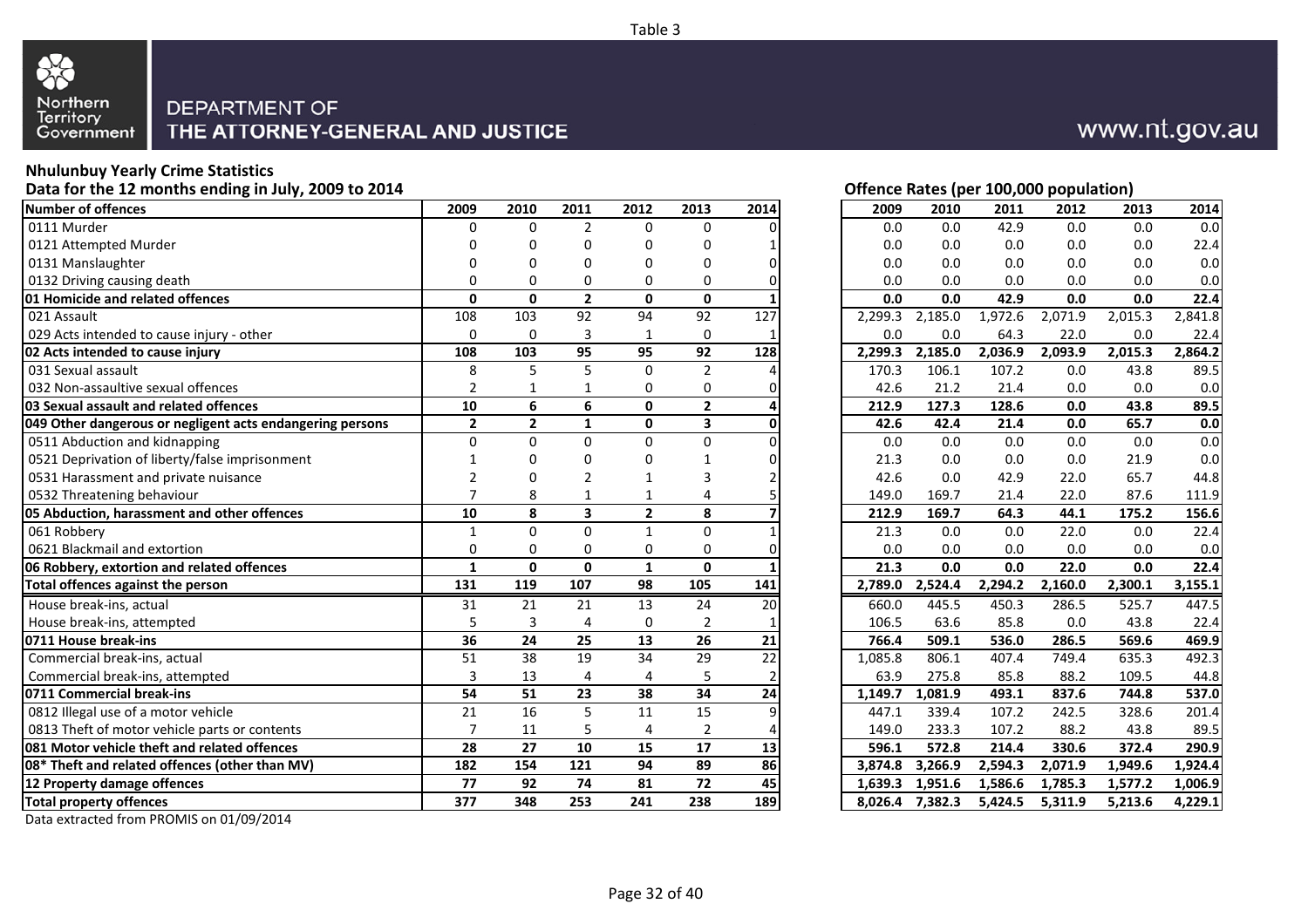

#### **NT Balance Yearly Crime Statistics**

**Data for the 12 months ending in July, 2009 to 2014**

| <b>Number of offences</b>                                 | 2009                    | 2010         | 2011           | 2012     | 2013         | 2014     | 2009    | 2010    | 2011                 | 2012    | 2013    | 2014    |
|-----------------------------------------------------------|-------------------------|--------------|----------------|----------|--------------|----------|---------|---------|----------------------|---------|---------|---------|
| 0111 Murder                                               | $\overline{2}$          | 4            | 2              | 3        | 5            |          | 2.8     | 5.5     | 2.7                  | 4.0     | 6.5     | 1.3     |
| 0121 Attempted Murder                                     | 1                       | 1            | 2              | 1        |              | ი        | 1.4     | 1.4     | 2.7                  | 1.3     | 1.3     | 0.0     |
| 0131 Manslaughter                                         | 0                       | 0            |                | $\Omega$ | 3            |          | 0.0     | 0.0     | 1.3                  | 0.0     | 3.9     | 0.0     |
| 0132 Driving causing death                                | 1                       | $\Omega$     |                | 0        |              |          | 1.4     | 0.0     | 1.3                  | 0.0     | 1.3     | 1.3     |
| 01 Homicide and related offences                          | 4                       | 5            | 6              | 4        | 10           |          | 5.6     | 6.8     | 8.1                  | 5.3     | 12.9    | 2.6     |
| 021 Assault                                               | 1,459                   | 1,600        | 1,606          | 1,939    | 2,068        | 2,071    | 2,033.5 | 2,180.9 | 2,157.9              | 2,571.0 | 2,674.7 | 2,644.5 |
| 029 Acts intended to cause injury - other                 | $\overline{2}$          | 3            | 4              | 6        | 10           | 5        | 2.8     | 4.1     | 5.4                  | 8.0     | 12.9    | 6.4     |
| 02 Acts intended to cause injury                          | 1,461                   | 1,603        | 1,610          | 1,945    | 2,078        | 2,076    | 2,036.3 | 2,185.0 | 2,163.3              | 2,579.0 | 2,687.6 | 2,650.9 |
| 031 Sexual assault                                        | 121                     | 127          | 93             | 80       | 94           | 87       | 168.6   | 173.1   | 125.0                | 106.1   | 121.6   | 111.1   |
| 032 Non-assaultive sexual offences                        | $\overline{2}$          | 5            | $\overline{7}$ | 15       | 11           | 10       | 2.8     | 6.8     | 9.4                  | 19.9    | 14.2    | 12.8    |
| 03 Sexual assault and related offences                    | 123                     | 132          | 100            | 95       | 105          | 97       | 171.4   | 179.9   | 134.4                | 126.0   | 135.8   | 123.9   |
| 049 Other dangerous or negligent acts endangering persons | 17                      | 27           | 27             | 37       | 36           | 39       | 23.7    | 36.8    | 36.3                 | 49.1    | 46.6    | 49.8    |
| 0511 Abduction and kidnapping                             | $\mathbf 0$             | $\Omega$     | $\mathbf{1}$   | $\Omega$ | $\mathbf{1}$ | $\Omega$ | 0.0     | 0.0     | 1.3                  | 0.0     | 1.3     | 0.0     |
| 0521 Deprivation of liberty/false imprisonment            | 21                      | 13           | 10             | 19       | 18           | 20       | 29.3    | 17.7    | 13.4                 | 25.2    | 23.3    | 25.5    |
| 0531 Harassment and private nuisance                      | 24                      | 44           | 39             | 30       | 18           | 25       | 33.4    | 60.0    | 52.4                 | 39.8    | 23.3    | 31.9    |
| 0532 Threatening behaviour                                | 66                      | 84           | 67             | 91       | 106          | 109      | 92.0    | 114.5   | 90.0                 | 120.7   | 137.1   | 139.2   |
| 05 Abduction, harassment and other offences               | 111                     | 141          | 117            | 140      | 143          | 154      | 154.7   | 192.2   | 157.2                | 185.6   | 185.0   | 196.6   |
| 061 Robberv                                               | 3                       | $\mathbf{1}$ | 6              | 6        | 6            |          | 4.2     | 1.4     | 8.1                  | 8.0     | 7.8     | 6.4     |
| 0621 Blackmail and extortion                              | $\mathbf 0$             | 0            | 0              | 0        | 0            |          | 0.0     | 0.0     | 0.0                  | 0.0     | 0.0     | 0.0     |
| 06 Robbery, extortion and related offences                | $\overline{\mathbf{3}}$ | $\mathbf{1}$ | 6              | 6        | 6            |          | 4.2     | 1.4     | 8.1                  | 8.0     | 7.8     | 6.4     |
| Total offences against the person                         | 1,719                   | 1,909        | 1,866          | 2,227    | 2,378        | 2,373    | 2.395.9 | 2,602.1 | $2,507.\overline{3}$ | 2,952.9 | 3,075.6 | 3,030.1 |
| House break-ins, actual                                   | 231                     | 185          | 210            | 279      | 281          | 281      | 322.0   | 252.2   | 282.2                | 369.9   | 363.4   | 358.8   |
| House break-ins, attempted                                | 6                       | 40           | 39             | 40       | 46           | 39       | 8.4     | 54.5    | 52.4                 | 53.0    | 59.5    | 49.8    |
| 0711 House break-ins                                      | 237                     | 225          | 249            | 319      | 327          | 320      | 330.3   | 306.7   | 334.6                | 423.0   | 422.9   | 408.6   |
| Commercial break-ins, actual                              | 425                     | 439          | 455            | 547      | 566          | 558      | 592.3   | 598.4   | 611.4                | 725.3   | 732.0   | 712.5   |
| Commercial break-ins, attempted                           | 46                      | 78           | 66             | 67       | 70           | 44       | 64.1    | 106.3   | 88.7                 | 88.8    | 90.5    | 56.2    |
| 0711 Commercial break-ins                                 | 471                     | 517          | 521            | 614      | 636          | 602      | 656.5   | 704.7   | 700.1                | 814.1   | 822.6   | 768.7   |
| 0812 Illegal use of a motor vehicle                       | 119                     | 137          | 160            | 165      | 191          | 163      | 165.9   | 186.7   | 215.0                | 218.8   | 247.0   | 208.1   |
| 0813 Theft of motor vehicle parts or contents             | 136                     | 132          | 97             | 133      | 110          | 103      | 189.5   | 179.9   | 130.3                | 176.4   | 142.3   | 131.5   |
| 081 Motor vehicle theft and related offences              | 255                     | 269          | 257            | 298      | 301          | 266      | 355.4   | 366.7   | 345.3                | 395.1   | 389.3   | 339.7   |
| 08* Theft and related offences (other than MV)            | 929                     | 956          | 937            | 1,075    | 1,057        | 997      | 1,294.8 | 1,303.1 | 1,259.0              | 1,425.4 | 1,367.1 | 1,273.1 |
| 12 Property damage offences                               | 989                     | 1,030        | 1,036          | 1,293    | 1,310        | 1,274    | 1.378.4 | 1.404.0 | 1,392.0              | 1,714.4 | 1,694.3 | 1,626.8 |
| <b>Total property offences</b>                            | 2,881                   | 2,997        | 3,000          | 3,599    | 3,631        | 3,459    | 4.015.4 | 4,085.2 | 4,031.0              | 4,772.1 | 4,696.2 | 4,416.9 |
|                                                           |                         |              |                |          |              |          |         |         |                      |         |         |         |

#### Data extracted from PROMIS on 01/09/2014

| Offence Rates (per 100,000 population) |               |        |               |        |         |
|----------------------------------------|---------------|--------|---------------|--------|---------|
| 2009                                   | 2010          | 2011   | 2012          | 2013   | 2014    |
| 2.8                                    | 5.5           | 2.7    | 4.0           | 6.5    | 1.3     |
| 1.4                                    | 1.4           | 2.7    | 1.3           | 1.3    | $0.0\,$ |
| 0.0                                    | 0.0           | 1.3    | 0.0           | 3.9    | 0.0     |
| $\overline{a}$                         | $\sim$ $\sim$ | $\sim$ | $\sim$ $\sim$ | $\sim$ | $\sim$  |

#### Table 3

## www.nt.gov.au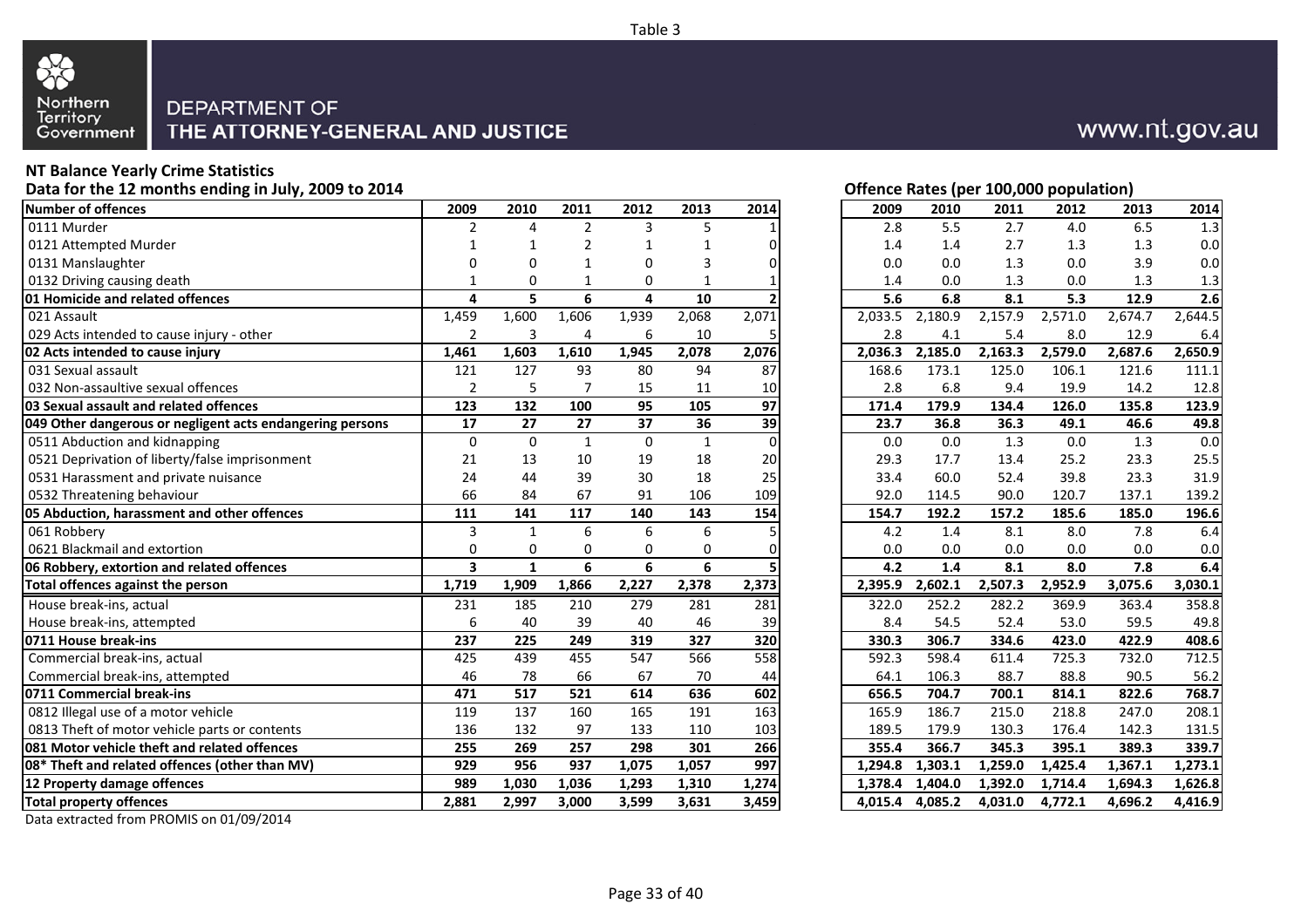



## **Northern Territory Yearly Assault Statistics**

**Data for the 12 months ending July, 2009 to 2014**

| <b>IAlcohol involvement</b>                      | 2009  | 2010  | 2011  | 2012  | 2013  | 2014  | 2009    | 2010    | 2011    | 2012    | 2013    | 2014    |
|--------------------------------------------------|-------|-------|-------|-------|-------|-------|---------|---------|---------|---------|---------|---------|
| Alcohol involved                                 | 2,004 | 2,349 | 2,323 | 2,580 | 2,834 | 2,822 | 900.6   | 1,031.2 | 1,008.7 | 1,108.7 | L,188.1 | 1,163.4 |
| No alcohol involved                              | 542   | 709   | 809   | 987   | 1,088 | 1,163 | 243.6   | 311.3   | 351.3   | 424.1   | 456.1   | 479.4   |
| Not known                                        | 410   | 416   | 377   | 403   | 471   | 431   | 184.2   | 182.6   | 163.7   | 173.2   | 197.5   | 177.7   |
|                                                  | 2,956 | 3,474 | 3,509 | 3,970 | 4,393 | 4,416 | 1,328.4 | 1,525.1 | 1,523.7 | 1,706.0 | 1,841.7 | 1,820.5 |
| Alcohol involved                                 | 1,463 | 1,580 | 1,590 | 1,550 | 1,634 | 1,451 | 657.5   | 693.6   | 690.4   | 666.1   | 685.0   | 598.2   |
| No alcohol involved                              | 529   | 560   | 573   | 660   | 691   | 695   | 237.7   | 245.8   | 248.8   | 283.6   | 289.7   | 286.5   |
| Not known                                        | 927   | 934   | 825   | 773   | 740   | 654   | 416.6   | 410.0   | 358.2   | 332.2   | 310.2   | 269.6   |
| <b>DV</b> not involved Total                     |       | 3,074 | 2,988 | 2,983 | 3,065 | 2,800 | 1,311.8 | 1,349.5 | 1,297.4 | 1,281.9 | 1,285.0 | 1,154.3 |
|                                                  | 5,875 | 6,548 | 6,497 | 6,953 | 7,458 | 7,216 | 2,640.1 | 2,874.7 | 2,821.1 | 2,987.9 | 3,126.7 | 2,974.8 |
| Assaults with alcohol involved                   | 3,467 | 3,929 | 3,913 | 4,130 | 4,468 | 4,273 | 1,558.0 | 1,724.9 | 1,699.1 | 1,774.8 | 1,873.1 | 1,761.5 |
| Assaults with no alcohol involved                | 1,071 | 1,269 | 1,382 | 1,647 | 1,779 | 1,858 | 481.3   | 557.1   | 600.1   | 707.8   | 745.8   | 766.0   |
| Assaults with alcohol involvement unknown        | 1,337 | 1,350 | 1,202 | 1,176 | 1,211 | 1,085 | 600.8   | 592.7   | 521.9   | 505.4   | 507.7   | 447.3   |
| l% of assaults associated with domestic violence | 50.3% | 53.1% | 54.0% | 57.1% | 58.9% | 61.2% |         |         |         |         |         |         |
| % of assaults associated with alcohol            | 59.0% | 60.0% | 60.2% | 59.4% | 59.9% | 59.2% |         |         |         |         |         |         |
|                                                  |       | 2,919 |       |       |       |       |         |         |         |         |         |         |

|       |       |       |       |       |         | Offence Rates (per 100,000 population) |         |         |         |         |
|-------|-------|-------|-------|-------|---------|----------------------------------------|---------|---------|---------|---------|
| 2009  | 2010  | 2011  | 2012  | 2013  | 2014    | 2009                                   | 2010    | 2011    | 2012    | 2013    |
| 2,004 | 2,349 | 2,323 | 2,580 | 2,834 | ا 2,822 | 900.6                                  | 1,031.2 | 1,008.∶ | 1,108.7 | 1,188.1 |

| )4  | 2,349 | 2,323 | 2,580 | 2,834 | 2,822 | 900.6   | 1,031.2 | 1,008.7 | 1,108.7 | 1,188.1 | 1,163.4 |
|-----|-------|-------|-------|-------|-------|---------|---------|---------|---------|---------|---------|
| 12  | 709   | 809   | 987   | 1,088 | 1,163 | 243.6   | 311.3   | 351.3   | 424.1   | 456.1   | 479.4   |
| LO. | 416   | 377   | 403   | 471   | 431   | 184.2   | 182.6   | 163.7   | 173.2   | 197.5   | 177.7   |
| 6   | 3,474 | 3,509 | 3,970 | 4,393 | 4,416 | 1.328.4 | 1,525.1 | 1,523.7 | 1,706.0 | 1,841.7 | 1,820.5 |
| 53  | 1,580 | 1,590 | 1,550 | 1,634 | 1,451 | 657.5   | 693.6   | 690.4   | 666.1   | 685.0   | 598.2   |
| و.  | 560   | 573   | 660   | 691   | 695   | 237.7   | 245.8   | 248.8   | 283.6   | 289.7   | 286.5   |
| 27  | 934   | 825   | 773   | 740   | 654   | 416.6   | 410.0   | 358.2   | 332.2   | 310.2   | 269.6   |
| 9   | 3,074 | 2,988 | 2,983 | 3,065 | 2,800 | 1.311.8 | 1,349.5 | 1.297.4 | 1.281.9 | 1.285.0 | 1,154.3 |
| 75. | 6,548 | 6,497 | 6,953 | 7,458 | 7,216 | 2,640.1 | 2,874.7 | 2,821.1 | 2,987.9 | 3,126.7 | 2,974.8 |
| 57  | 3,929 | 3,913 | 4,130 | 4,468 | 4,273 | 1,558.0 | 1,724.9 | 1,699.1 | 1,774.8 | 1,873.1 | 1,761.5 |
|     | 1,269 | 1,382 | 1,647 | 1,779 | 1,858 | 481.3   | 557.1   | 600.1   | 707.8   | 745.8   | 766.0   |
| 37  | 1,350 | 1,202 | 1,176 | 1,211 | 1,085 | 600.8   | 592.7   | 521.9   | 505.4   | 507.7   | 447.3   |
|     |       |       |       |       |       |         |         |         |         |         |         |

Data extracted from PROMIS on 01/09/2014

#### **Darwin Yearly Assault Statistics**

#### **Data for the 12 months ending July, 2009 to 2014**

|                                                 | . .                 |       |       |       |       |       |       |         |         |         |         |         |         |
|-------------------------------------------------|---------------------|-------|-------|-------|-------|-------|-------|---------|---------|---------|---------|---------|---------|
| Domestic violence                               | Alcohol involvement | 2009  | 2010  | 2011  | 2012  | 2013  | 2014  | 2009    | 2010    | 2011    | 2012    | 2013    | 2014    |
| DV involved                                     | Alcohol involved    | 249   | 331   | 350   | 370   | 398   | 495   | 324.9   | 421.2   | 440.3   | 459.6   | 483.3   | 589.8   |
|                                                 | No alcohol involved | 55    | 79    | 98    | 105   | 118   | 163   | 71.8    | 100.5   | 123.3   | 130.4   | 143.3   | 194.2   |
|                                                 | Not known           | 74    | 67    | 71    | 61    | 73    | 85    | 96.5    | 85.3    | 89.3    | 75.8    | 88.7    | 101.3   |
| <b>IDV</b> involved Total                       |                     | 378   | 477   | 519   | 536   | 589   | 743   | 493.2   | 606.9   | 652.8   | 665.8   | 715.3   | 885.2   |
| DV not involved                                 | Alcohol involved    | 561   | 579   | 538   | 544   | 575   | 585   | 731.9   | 736.7   | 676.7   | 675.8   | 698.3   | 697.0   |
|                                                 | No alcohol involved | 159   | 158   | 153   | 176   | 222   | 193   | 207.4   | 201.0   | 192.5   | 218.6   | 269.6   | 229.9   |
|                                                 | Not known           | 416   | 340   | 318   | 333   | 262   | 283   | 542.8   | 432.6   | 400.0   | 413.7   | 318.2   | 337.2   |
| <b>IDV</b> not involved Total                   |                     | 1,136 | 1,077 | 1,009 | 1,053 | 1,059 | 1,061 | 1,482.2 | 1,370.4 | 1,269.2 | 1,308.0 | 1,286.1 | 1,264.1 |
| Total assaults                                  |                     | 1,514 | 1,554 | 1,528 | 1,589 | 1.648 | 1,804 | 1,975.3 | 1,977.4 | 1,922.1 | 1,973.9 | 2,001.4 | 2,149.4 |
| Assaults with alcohol involved                  |                     | 810   | 910   | 888   | 914   | 973   | 1,080 | 1,056.8 | 1,157.9 | 1,117.0 | 1,135.4 | 1,181.7 | 1,286.8 |
| Assaults with no alcohol involved               |                     | 214   | 237   | 251   | 281   | 340   | 356   | 279.2   | 301.6   | 315.7   | 349.1   | 412.9   | 424.2   |
| Assaults with alcohol involvement unknown       |                     | 490   | 407   | 389   | 394   | 335   | 368   | 639.3   | 517.9   | 489.3   | 489.4   | 406.8   | 438.5   |
| % of assaults associated with domestic violence |                     | 25.0% | 30.7% | 34.0% | 33.7% | 35.7% | 41.2% |         |         |         |         |         |         |
| 1% of assaults associated with alcohol          |                     | 53.5% | 58.6% | 58.1% | 57.5% | 59.0% | 59.9% |         |         |         |         |         |         |
|                                                 |                     |       |       |       |       |       |       |         |         |         |         |         |         |

Data extracted from PROMIS on 01/09/2014

#### **Offence Rates (per 100,000 population)**

| )9  | 2010  | 2011  | 2012  | 2013  | 2014       | 2009    | 2010    | 2011    | 2012    | 2013    | 2014    |
|-----|-------|-------|-------|-------|------------|---------|---------|---------|---------|---------|---------|
| ١9  | 331   | 350   | 370   | 398   | 495        | 324.9   | 421.2   | 440.3   | 459.6   | 483.3   | 589.8   |
| 55  | 79    | 98    | 105   | 118   | 163        | 71.8    | 100.5   | 123.3   | 130.4   | 143.3   | 194.2   |
| 14  | 67    | 71    | 61    | 73    | 85         | 96.5    | 85.3    | 89.3    | 75.8    | 88.7    | 101.3   |
| 8   | 477   | 519   | 536   | 589   | 743        | 493.2   | 606.9   | 652.8   | 665.8   | 715.3   | 885.2   |
| 51  | 579   | 538   | 544   | 575   | <b>585</b> | 731.9   | 736.7   | 676.7   | 675.8   | 698.3   | 697.0   |
| 59  | 158   | 153   | 176   | 222   | 193        | 207.4   | 201.0   | 192.5   | 218.6   | 269.6   | 229.9   |
| 16  | 340   | 318   | 333   | 262   | 283        | 542.8   | 432.6   | 400.0   | 413.7   | 318.2   | 337.2   |
| 6   | 1,077 | 1.009 | 1,053 | 1.059 | 1,061      | 1.482.2 | 1,370.4 | 1.269.2 | 1,308.0 | 1.286.1 | 1,264.1 |
| ι4  | 1,554 | 1,528 | 1,589 | 1,648 | 1,804      | 1.975.3 | 1.977.4 | 1,922.1 | 1,973.9 | 2,001.4 | 2,149.4 |
| LO. | 910   | 888   | 914   | 973   | 1,080      | 1,056.8 | 1,157.9 | 1,117.0 | 1,135.4 | 1,181.7 | 1,286.8 |
| Ι4  | 237   | 251   | 281   | 340   | 356        | 279.2   | 301.6   | 315.7   | 349.1   | 412.9   | 424.2   |
| 90  | 407   | 389   | 394   | 335   | 368        | 639.3   | 517.9   | 489.3   | 489.4   | 406.8   | 438.5   |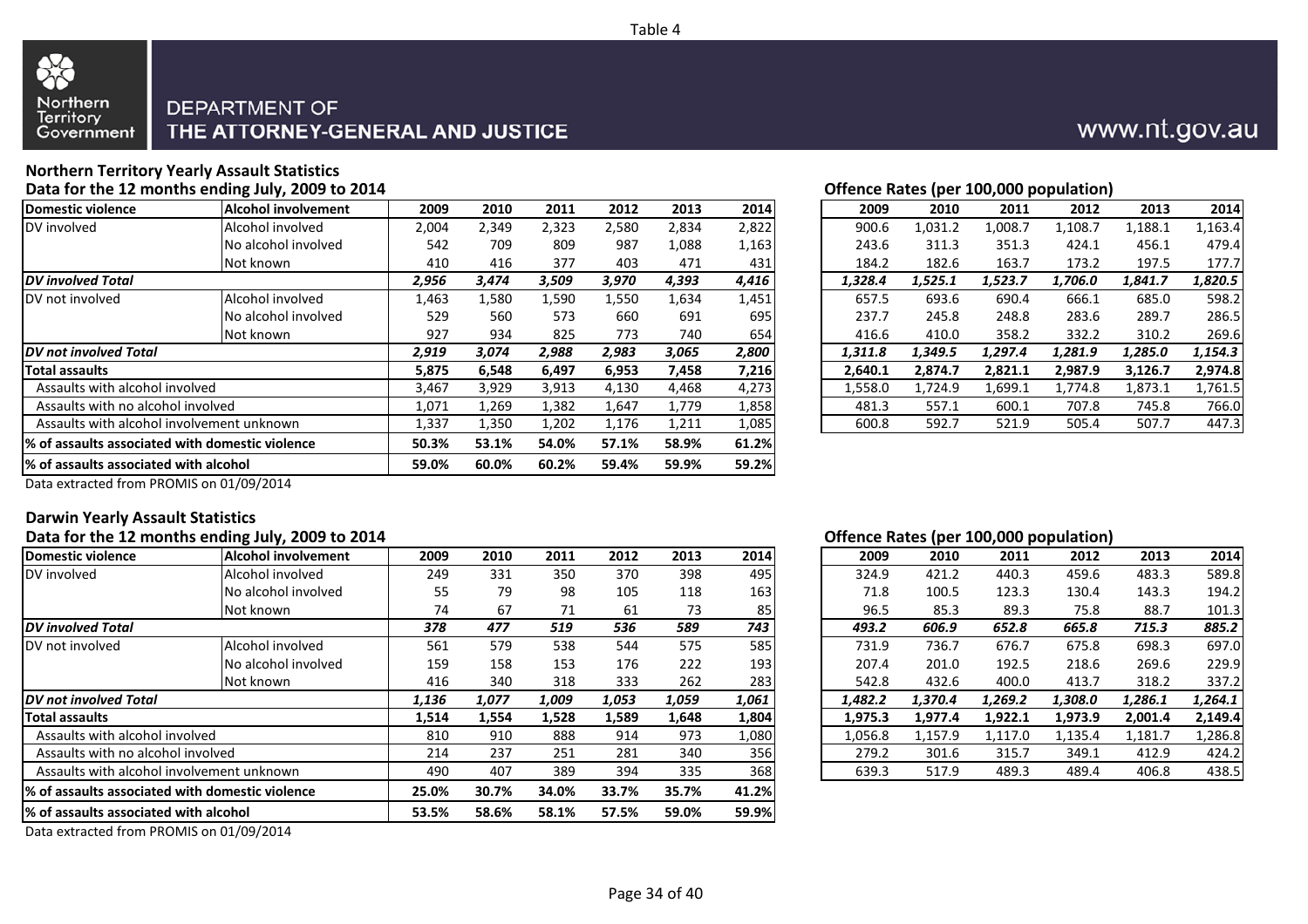



### **Palmerston Yearly Assault Statistics**

**Data for the 12 months ending July, 2009 to 2014**

| <b>Alcohol involvement</b><br>Alcohol involved<br>No alcohol involved | 2009<br>133 | 2010<br>147 | 2011  | 2012  | 2013  | 2014            | 2009    | 2010    | 2011    | 2012    | 2013    | 2014    |
|-----------------------------------------------------------------------|-------------|-------------|-------|-------|-------|-----------------|---------|---------|---------|---------|---------|---------|
|                                                                       |             |             |       |       |       |                 |         |         |         |         |         |         |
|                                                                       |             |             | 137   | 144   | 149   | 155             | 478.0   | 511.4   | 470.5   | 488.6   | 482.9   | 480.8   |
|                                                                       | 29          | 32          | 45    | 65    | 74    | 79              | 104.2   | 111.3   | 154.5   | 220.6   | 239.8   | 245.1   |
| Not known                                                             | 29          | 34          | 34    | 20    | 37    | 39              | 104.2   | 118.3   | 116.8   | 67.9    | 119.9   | 121.0   |
|                                                                       | 191         | 213         | 216   | 229   | 260   | 273             | 686.4   | 741.0   | 741.7   | 777.1   | 842.7   | 846.9   |
| Alcohol involved                                                      | 75          | 74          | 111   | 93    | 86    | 81              | 269.5   | 257.4   | 381.2   | 315.6   | 278.7   | 251.3   |
| No alcohol involved                                                   | 44          | 59          | 52    | 68    | 63    | 36 <sup>I</sup> | 158.1   | 205.3   | 178.6   | 230.8   | 204.2   | 111.7   |
| Not known                                                             | 98          | 79          | 94    | 71    | 76    | 58              | 352.2   | 274.8   | 322.8   | 240.9   | 246.3   | 179.9   |
| <b>IDV</b> not involved Total                                         |             | 212         | 257   | 232   | 225   | 175             | 779.8   | 737.5   | 882.5   | 787.3   | 729.2   | 542.9   |
|                                                                       | 408         | 425         | 473   | 461   | 485   | 448             | 1,466.2 | 1,478.5 | 1,624.3 | 1,564.4 | 1,571.9 | 1,389.7 |
| Assaults with alcohol involved                                        | 208         | 221         | 248   | 237   | 235   | 236             | 747.5   | 768.8   | 851.6   | 804.2   | 761.6   | 732.1   |
| Assaults with no alcohol involved                                     | 73          | 91          | 97    | 133   | 137   | 115             | 262.3   | 316.6   | 333.1   | 451.3   | 444.0   | 356.7   |
| Assaults with alcohol involvement unknown                             | 127         | 113         | 128   | 91    | 113   | 97              | 456.4   | 393.1   | 439.5   | 308.8   | 366.2   | 300.9   |
| 1% of assaults associated with domestic violence                      | 46.8%       | 50.1%       | 45.7% | 49.7% | 53.6% | 60.9%           |         |         |         |         |         |         |
| 1% of assaults associated with alcohol                                | 51.0%       | 52.0%       | 52.4% | 51.4% | 48.5% | 52.7%           |         |         |         |         |         |         |
|                                                                       |             | 217         |       |       |       |                 |         |         |         |         |         |         |

| 4 |      |      |      |      |      |      | Offence Rates (per 100,000 population) |       |       |       |       |       |
|---|------|------|------|------|------|------|----------------------------------------|-------|-------|-------|-------|-------|
|   | 2009 | 2010 | 2011 | 2012 | 2013 | 2014 | 2009                                   | 2010  | 2011  | 2012  | 2013  | 2014  |
|   | 133  | 147  | 137  | 144  | 149  | 155  | 478.0                                  | 511.4 | 470.5 | 488.6 | 482.9 | 480.8 |
|   | 29   | 32   | 45   | 65   | 74   | 79   | 104.2                                  | 111.3 | 154.5 | 220.6 | 239.8 | 245.1 |
|   | 29   | 34   | 34   | 20   | 37   | 39   | 104.2                                  | 118.3 | 116.8 | 67.9  | 119.9 | 121.0 |
|   | 191  | 213  | 216  | 229  | 260  | 273  | 686.4                                  | 741.0 | 741.7 | 777.1 | 842.7 | 846.9 |
|   | 75   | 74   | 111  | 93   | 86   | 81   | 269.5                                  | 257.4 | 381.2 | 315.6 | 278.7 | 251.3 |
|   | 44   | 59   | 52   | 68   | 63   | 36   | 158.1                                  | 205.3 | 178.6 | 230.8 | 204.2 | 111.7 |
|   | 98   | 79   | 94   | 71   | 76   | 58   | 352.2                                  | 274.8 | 322.8 | 240.9 | 246.3 | 179.9 |
|   | 217  | 212  | 257  | 232  | 225  | 175  | 779.8                                  | 737.5 | 882.5 | 787.3 | 729.2 | 542.9 |
|   |      |      |      |      |      |      |                                        |       |       |       |       |       |

Data extracted from PROMIS on 01/09/2014

#### **Alice Springs Yearly Assault Statistics**

#### **Data for the 12 months ending July, 2009 to 2014**

| Domestic violence                               | Alcohol involvement | 2009  | 2010  | 2011  | 2012  | 2013  | 2014  | 2009    | 2010    | 2011    | 2012    | 2013    | 2014    |
|-------------------------------------------------|---------------------|-------|-------|-------|-------|-------|-------|---------|---------|---------|---------|---------|---------|
| DV involved                                     | Alcohol involved    | 572   | 729   | 741   | 759   | 886   | 800   | 2,057.8 | 2,577.2 | 2,603.6 | 2,648.0 | 3,065.4 | 2,764.7 |
|                                                 | No alcohol involved | 52    | 73    | 100   | 86    | 100   | 98    | 187.1   | 258.1   | 351.4   | 300.0   | 346.0   | 338.7   |
|                                                 | Not known           | 119   | 129   | 109   | 130   | 127   | 87    | 428.1   | 456.1   | 383.0   | 453.5   | 439.4   | 300.7   |
| <b>IDV</b> involved Total                       |                     | 743   | 931   | 950   | 975   | 1,113 | 985   | 2,673.0 | 3,291.4 | 3,337.9 | 3,401.6 | 3,850.8 | 3,404.1 |
| DV not involved                                 | Alcohol involved    | 303   | 398   | 406   | 424   | 424   | 352   | 1,090.0 | 1,407.1 | 1,426.5 | 1,479.3 | 1,467.0 | 1,216.5 |
|                                                 | No alcohol involved | 79    | 90    | 123   | 108   | 111   | 169   | 284.2   | 318.2   | 432.2   | 376.8   | 384.0   | 584.0   |
|                                                 | Not known           | 211   | 249   | 231   | 219   | 200   | 142   | 759.1   | 880.3   | 811.6   | 764.1   | 692.0   | 490.7   |
| DV not involved Total                           |                     |       | 737   | 760   | 751   | 735   | 663   | 2,133.3 | 2,605.5 | 2,670.3 | 2,620.1 | 2,543.0 | 2,291.3 |
| <b>Total assaults</b>                           |                     | 1,336 | 1,668 | 1,710 | 1,726 | 1,848 | 1,648 | 4,806.3 | 5.896.9 | 6,008.2 | 6,021.7 | 6,393.8 | 5,695.3 |
| Assaults with alcohol involved                  |                     | 875   | 1,127 | 1,147 | 1,183 | 1,310 | 1,152 | 3,147.8 | 3,984.3 | 4,030.1 | 4,127.3 | 4,532.4 | 3,981.2 |
| Assaults with no alcohol involved               |                     | 131   | 163   | 223   | 194   | 211   | 267   | 471.3   | 576.3   | 783.5   | 676.8   | 730.0   | 922.7   |
| Assaults with alcohol involvement unknown       |                     | 330   | 378   | 340   | 349   | 327   | 229   | 1,187.2 | 1,336.4 | 1,194.6 | 1,217.6 | 1,131.4 | 791.4   |
| % of assaults associated with domestic violence |                     | 55.6% | 55.8% | 55.6% | 56.5% | 60.2% | 59.8% |         |         |         |         |         |         |
| 1% of assaults associated with alcohol          |                     | 65.5% | 67.6% | 67.1% | 68.5% | 70.9% | 69.9% |         |         |         |         |         |         |
|                                                 |                     |       |       |       |       |       |       |         |         |         |         |         |         |

Data extracted from PROMIS on 01/09/2014

#### **Offence Rates (per 100,000 population)**

| )9           | 2010  | 2011  | 2012  | 2013  | 2014  | 2009    | 2010    | 2011    | 2012    | 2013    | 2014    |
|--------------|-------|-------|-------|-------|-------|---------|---------|---------|---------|---------|---------|
| $^{\prime}2$ | 729   | 741   | 759   | 886   | 800   | 2,057.8 | 2,577.2 | 2,603.6 | 2,648.0 | 3,065.4 | 2,764.7 |
| 52           | 73    | 100   | 86    | 100   | 98    | 187.1   | 258.1   | 351.4   | 300.0   | 346.0   | 338.7   |
| و!           | 129   | 109   | 130   | 127   | 87    | 428.1   | 456.1   | 383.0   | 453.5   | 439.4   | 300.7   |
| 3            | 931   | 950   | 975   | 1.113 | 985   | 2.673.0 | 3.291.4 | 3,337.9 | 3.401.6 | 3,850.8 | 3,404.1 |
| )3           | 398   | 406   | 424   | 424   | 352   | 1,090.0 | 1,407.1 | 1,426.5 | 1,479.3 | 1,467.0 | 1,216.5 |
| 79           | 90    | 123   | 108   | 111   | 169   | 284.2   | 318.2   | 432.2   | 376.8   | 384.0   | 584.0   |
| 11           | 249   | 231   | 219   | 200   | 142   | 759.1   | 880.3   | 811.6   | 764.1   | 692.0   | 490.7   |
| 3            | 737   | 760   | 751   | 735   | 663   | 2.133.3 | 2.605.5 | 2.670.3 | 2.620.1 | 2.543.0 | 2,291.3 |
| 16           | 1,668 | 1,710 | 1,726 | 1,848 | 1,648 | 4.806.3 | 5,896.9 | 6,008.2 | 6.021.7 | 6.393.8 | 5,695.3 |
| 75.          | 1,127 | 1,147 | 1,183 | 1,310 | 1,152 | 3,147.8 | 3,984.3 | 4,030.1 | 4.127.3 | 4.532.4 | 3,981.2 |
| 31           | 163   | 223   | 194   | 211   | 267   | 471.3   | 576.3   | 783.5   | 676.8   | 730.0   | 922.7   |
| 80           | 378   | 340   | 349   | 327   | 229   | 1.187.2 | 1.336.4 | 1.194.6 | 1.217.6 | 1.131.4 | 791.4   |

## www.nt.gov.au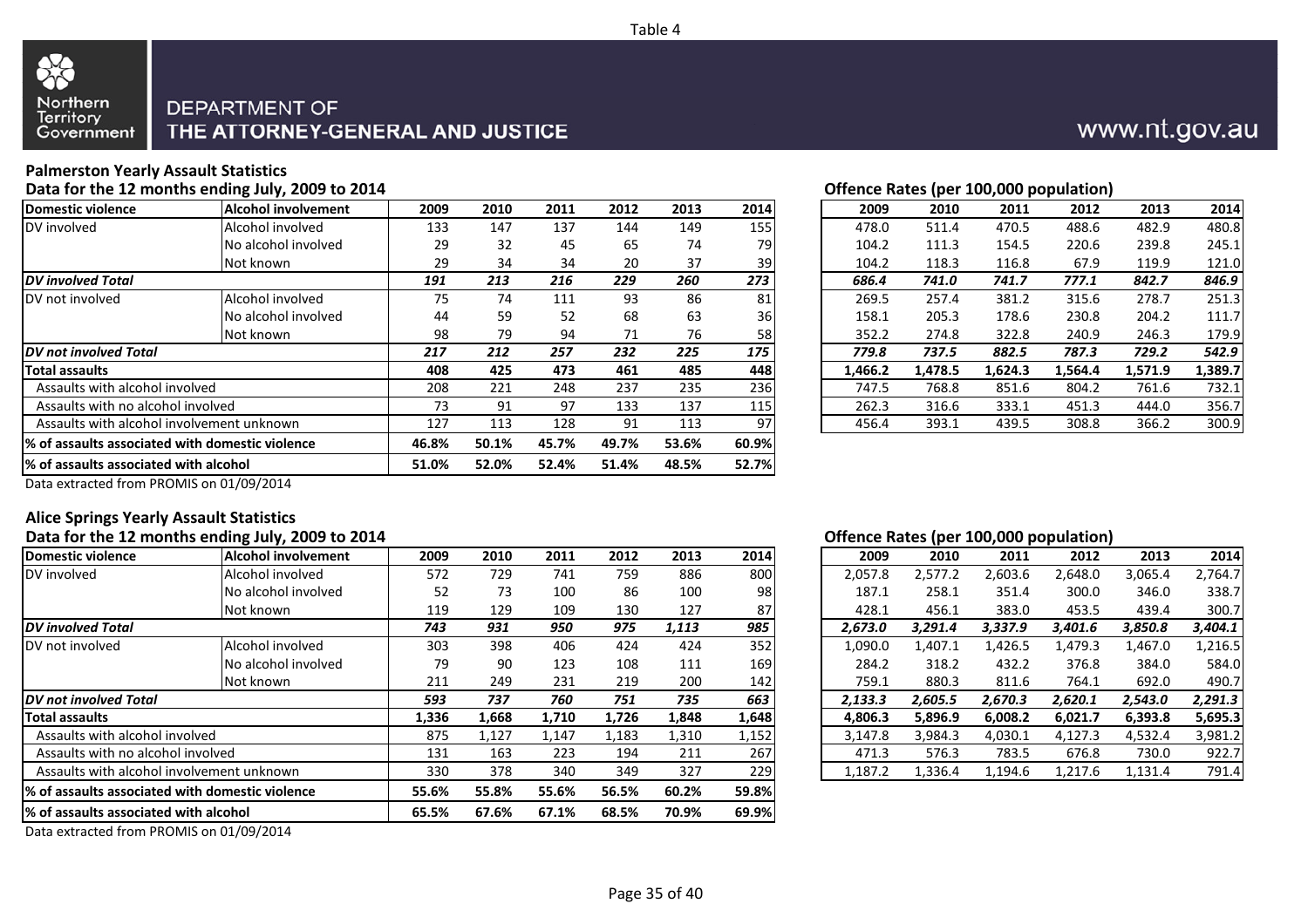



#### **Katherine Yearly Assault Statistics**

**Data for the 12 months ending July, 2009 to 2014**

| Domestic violence                                | <b>Alcohol involvement</b> | 2009  | 2010  | 2011  | 2012  | 2013  | 2014            | 2009    | 2010    | 2011    | 2012    | 2013    | 2014    |
|--------------------------------------------------|----------------------------|-------|-------|-------|-------|-------|-----------------|---------|---------|---------|---------|---------|---------|
| DV involved                                      | Alcohol involved           | 292   | 342   | 292   | 364   | 358   | 361             | 2,838.5 | 3,246.9 | 2,758.1 | 3,440.5 | 3,278.4 | 3,269.9 |
|                                                  | No alcohol involved        | 42    | 35    | 28    | 32    | 42    | 32              | 408.3   | 332.3   | 264.5   | 302.5   | 384.6   | 289.9   |
|                                                  | Not known                  | 30    | 29    | 31    | 23    | 42    | 38 <sub>l</sub> | 291.6   | 275.3   | 292.8   | 217.4   | 384.6   | 344.2   |
| <b>DV</b> involved Total                         |                            | 364   | 406   | 351   | 419   | 442   | 431             | 3,538.4 | 3,854.6 | 3,315.4 | 3,960.3 | 4.047.6 | 3,904.0 |
| DV not involved                                  | Alcohol involved           | 179   | 187   | 188   | 174   | 183   | 129             | 1,740.1 | 1,775.4 | 1,775.8 | 1,644.6 | 1,675.8 | 1,168.5 |
|                                                  | No alcohol involved        | 33    | 26    | 35    | 31    | 25    | 19 I            | 320.8   | 246.8   | 330.6   | 293.0   | 228.9   | 172.1   |
|                                                  | Not known                  | 49    | 80    | 59    | 41    | 44    | 47              | 476.3   | 759.5   | 557.3   | 387.5   | 402.9   | 425.7   |
| <b>IDV</b> not involved Total                    |                            | 261   | 293   | 282   | 246   | 252   | 195             | 2,537.2 | 2,781.7 | 2,663.6 | 2,325.1 | 2,307.7 | 1,766.3 |
| Total assaults                                   |                            | 625   | 699   | 633   | 665   | 694   | 626             | 6,075.6 | 6,636.3 | 5,979.0 | 6,285.4 | 6,355.3 | 5,670.3 |
| Assaults with alcohol involved                   |                            | 471   | 529   | 480   | 538   | 541   | 490             | 4,578.6 | 5,022.3 | 4,533.9 | 5,085.1 | 4,954.2 | 4,438.4 |
| Assaults with no alcohol involved                |                            | 75    | 61    | 63    | 63    | 67    | 51              | 729.1   | 579.1   | 595.1   | 595.5   | 613.6   | 462.0   |
| Assaults with alcohol involvement unknown        |                            | 79    | 109   | 90    | 64    | 86    | 85              | 768.0   | 1,034.8 | 850.1   | 604.9   | 787.5   | 769.9   |
| 1% of assaults associated with domestic violence |                            | 58.2% | 58.1% | 55.5% | 63.0% | 63.7% | 68.8%           |         |         |         |         |         |         |
| 1% of assaults associated with alcohol           |                            | 75.4% | 75.7% | 75.8% | 80.9% | 78.0% | 78.3%           |         |         |         |         |         |         |
|                                                  |                            |       |       |       |       |       |                 |         |         |         |         |         |         |

|  | Offence Rates (per 100,000 population) |
|--|----------------------------------------|

| )9           | 2010 | 2011 | 2012 | 2013 | 2014 | 2009    | 2010    | 2011    | 2012    | 2013    | 2014    |
|--------------|------|------|------|------|------|---------|---------|---------|---------|---------|---------|
| 12           | 342  | 292  | 364  | 358  | 361  | 2,838.5 | 3,246.9 | 2,758.1 | 3,440.5 | 3,278.4 | 3,269.9 |
| 12           | 35   | 28   | 32   | 42   | 32   | 408.3   | 332.3   | 264.5   | 302.5   | 384.6   | 289.9   |
| 80           | 29   | 31   | 23   | 42   | 38   | 291.6   | 275.3   | 292.8   | 217.4   | 384.6   | 344.2   |
| 4            | 406  | 351  | 419  | 442  | 431  | 3,538.4 | 3,854.6 | 3.315.4 | 3.960.3 | 4.047.6 | 3,904.0 |
| 79           | 187  | 188  | 174  | 183  | 129  | 1,740.1 | 1,775.4 | 1,775.8 | 1,644.6 | 1,675.8 | 1,168.5 |
| 33           | 26   | 35   | 31   | 25   | 19   | 320.8   | 246.8   | 330.6   | 293.0   | 228.9   | 172.1   |
| ١9           | 80   | 59   | 41   | 44   | 47   | 476.3   | 759.5   | 557.3   | 387.5   | 402.9   | 425.7   |
| 1            | 293  | 282  | 246  | 252  | 195  | 2.537.2 | 2,781.7 | 2,663.6 | 2.325.1 | 2.307.7 | 1,766.3 |
| !5           | 699  | 633  | 665  | 694  | 626  | 6.075.6 | 6,636.3 | 5,979.0 | 6.285.4 | 6.355.3 | 5,670.3 |
| $^{\prime}1$ | 529  | 480  | 538  | 541  | 490  | 4,578.6 | 5.022.3 | 4,533.9 | 5,085.1 | 4,954.2 | 4,438.4 |
| 75           | 61   | 63   | 63   | 67   | 51   | 729.1   | 579.1   | 595.1   | 595.5   | 613.6   | 462.0   |
| 79           | 109  | 90   | 64   | 86   | 85   | 768.0   | 1,034.8 | 850.1   | 604.9   | 787.5   | 769.9   |
|              |      |      |      |      |      |         |         |         |         |         |         |

Data extracted from PROMIS on 01/09/2014

#### **Tennant Creek Yearly Assault Statistics**

#### **Data for the 12 months ending July, 2009 to 2014**

| Alcohol involvement                             | 2009 | 2010                              | 2011           | 2012  | 2013  | 2014      | 2009     | 2010     | 2011     | 2012     | 2013     | 2014     |
|-------------------------------------------------|------|-----------------------------------|----------------|-------|-------|-----------|----------|----------|----------|----------|----------|----------|
| Alcohol involved                                | 221  | 279                               | 236            | 283   | 390   | 308       | 6,271.3  | 7,854.7  | 6,657.3  | 8,007.9  | 10,752.7 | 8,447.6  |
| No alcohol involved                             | 28   | 25                                | 42             | 53    | 47    | 41        | 794.6    | 703.8    | 1,184.8  | 1,499.7  | 1,295.8  | 1,124.5  |
| Not known                                       | 31   | 31                                | 29             | 16    | 24    | 21        | 879.7    | 872.7    | 818.1    | 452.7    | 661.7    | 576.0    |
| <b>IDV</b> involved Total                       |      | 335                               | 307            | 352   | 461   | 370       | 7,945.5  | 9,431.3  | 8,660.1  | 9,960.4  | 12,710.2 | 10,148.1 |
| Alcohol involved                                | 88   | 105                               | 108            | 90    | 115   | 88        | 2,497.2  | 2,956.1  | 3,046.5  | 2,546.7  | 3,170.7  | 2,413.6  |
| No alcohol involved                             | 23   | 19                                | 18             | 19    | 26    | 18        | 652.7    | 534.9    | 507.8    | 537.6    | 716.8    | 493.7    |
| Not known                                       | 34   | 40                                | 22             | 18    | 21    | <b>16</b> | 964.8    | 1,126.1  | 620.6    | 509.3    | 579.0    | 438.8    |
|                                                 | 145  | 164                               | 148            | 127   | 162   | 122       | 4,114.6  | 4,617.1  | 4,174.9  | 3,593.7  | 4,466.5  | 3,346.1  |
|                                                 | 425  | 499                               | 455            | 479   | 623   | 492       | 12.060.2 | 14.048.4 | 12.835.0 | 13,554.0 | 17,176.7 | 13,494.2 |
| Assaults with alcohol involved                  | 309  | 384                               | 344            | 373   | 505   | 396       | 8,768.4  | 10,810.8 | 9,703.8  | 10,554.6 | 13,923.4 | 10,861.2 |
| Assaults with no alcohol involved               |      | 44                                | 60             | 72    | 73    | 59        | 1,447.2  | 1,238.7  | 1,692.5  | 2,037.4  | 2,012.7  | 1,618.2  |
| Assaults with alcohol involvement unknown       |      | 71                                | 51             | 34    | 45    | 37        | 1,844.5  | 1,998.9  | 1,438.6  | 962.1    | 1,240.7  | 1,014.8  |
| % of assaults associated with domestic violence |      |                                   | 67.5%          | 73.5% | 74.0% | 75.2%     |          |          |          |          |          |          |
| 1% of assaults associated with alcohol          |      |                                   | 75.6%          | 77.9% | 81.1% | 80.5%     |          |          |          |          |          |          |
|                                                 |      | 280<br>51<br>65<br>65.9%<br>72.7% | 67.1%<br>77.0% |       |       |           |          |          |          |          |          |          |

Data extracted from PROMIS on 01/09/2014

#### **Offence Rates (per 100,000 population)**

| )9 | 2010 | 2011 | 2012 | 2013 | 2014 | 2009     | 2010     | 2011     | 2012     | 2013     | 2014     |
|----|------|------|------|------|------|----------|----------|----------|----------|----------|----------|
| !1 | 279  | 236  | 283  | 390  | 308  | 6,271.3  | 7,854.7  | 6,657.3  | 8,007.9  | 10,752.7 | 8,447.6  |
| 28 | 25   | 42   | 53   | 47   | 41   | 794.6    | 703.8    | 1,184.8  | 1,499.7  | 1,295.8  | 1,124.5  |
| 31 | 31   | 29   | 16   | 24   | 21   | 879.7    | 872.7    | 818.1    | 452.7    | 661.7    | 576.0    |
| 0  | 335  | 307  | 352  | 461  | 370  | 7.945.5  | 9,431.3  | 8,660.1  | 9.960.4  | 12,710.2 | 10,148.1 |
| 88 | 105  | 108  | 90   | 115  | 88   | 2.497.2  | 2,956.1  | 3,046.5  | 2,546.7  | 3.170.7  | 2,413.6  |
| !3 | 19   | 18   | 19   | 26   | 18   | 652.7    | 534.9    | 507.8    | 537.6    | 716.8    | 493.7    |
| 34 | 40   | 22   | 18   | 21   | 16   | 964.8    | 1,126.1  | 620.6    | 509.3    | 579.0    | 438.8    |
| 5  | 164  | 148  | 127  | 162  | 122  | 4.114.6  | 4.617.1  | 4.174.9  | 3,593.7  | 4.466.5  | 3,346.1  |
| 25 | 499  | 455  | 479  | 623  | 492  | 12.060.2 | 14.048.4 | 12,835.0 | 13,554.0 | 17.176.7 | 13,494.2 |
| )9 | 384  | 344  | 373  | 505  | 396  | 8.768.4  | 10.810.8 | 9,703.8  | 10,554.6 | 13,923.4 | 10,861.2 |
|    | 44   | 60   | 72   | 73   | 59   | 1.447.2  | 1.238.7  | 1,692.5  | 2.037.4  | 2.012.7  | 1,618.2  |
| 55 | 71   | 51   | 34   | 45   | 37   | 1.844.5  | 1.998.9  | 1,438.6  | 962.1    | 1.240.7  | 1,014.8  |

## www.nt.gov.au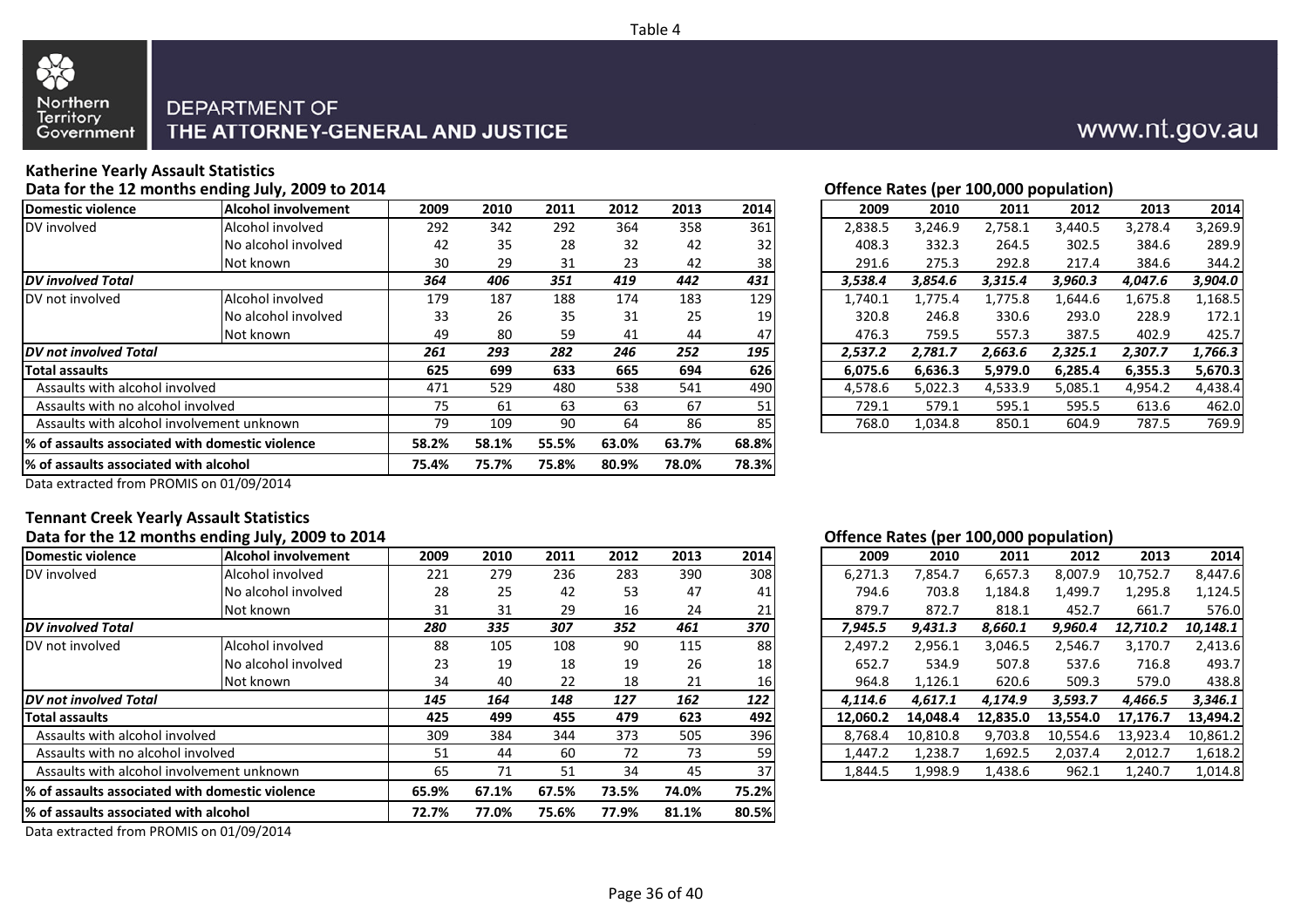



### **Nhulunbuy Yearly Assault Statistics**

**Data for the 12 months ending July, 2009 to 2014**

| <b>Alcohol involvement</b>                       | 2009 | 2010                 | 2011  | 2012  | 2013  | 2014  | 2009    | 2010    | 2011    | 2012    | 2013    | 2014    |
|--------------------------------------------------|------|----------------------|-------|-------|-------|-------|---------|---------|---------|---------|---------|---------|
| Alcohol involved                                 | 35   | 25                   | 32    | 40    | 32    | 52    | 745.2   | 530.3   | 686.1   | 881.6   | 701.0   | 1,163.6 |
| No alcohol involved                              |      | 8                    |       |       | 20    | 25    | 21.3    | 169.7   | 64.3    | 110.2   | 438.1   | 559.4   |
| Not known                                        |      |                      | 4     |       |       |       | 63.9    | 106.1   | 85.8    | 44.1    | 21.9    | 67.1    |
| <b>DV</b> involved Total                         |      | 38                   | 39    | 47    | 53    | 80    | 830.3   | 806.1   | 836.2   | 1,035.9 | 1,161.0 | 1,790.1 |
| Alcohol involved                                 | 45   | 45                   | 34    | 29    | 33    | 33    | 958.1   | 954.6   | 729.0   | 639.2   | 722.9   | 738.4   |
| No alcohol involved                              |      |                      | b     | 4     |       |       | 149.0   | 84.9    | 128.6   | 88.2    | 65.7    | 201.4   |
| Not known                                        | 17   | 16                   | 13    | 14    |       |       | 361.9   | 339.4   | 278.7   | 308.6   | 65.7    | 111.9   |
|                                                  | 69   | 65                   | 53    | 47    | 39    | 47    | 1,469.0 | 1,378.9 | 1,136.4 | 1,035.9 | 854.3   | 1,051.7 |
|                                                  | 108  | 103                  | 92    | 94    | 92    | 127   | 2,299.3 | 2,185.0 | 1,972.6 | 2,071.9 | 2,015.3 | 2,841.8 |
| Assaults with alcohol involved                   | 80   | 70                   | 66    | 69    | 65    | 85    | 1,703.2 | 1,484.9 | 1,415.1 | 1,520.8 | 1,423.9 | 1,902.0 |
| Assaults with no alcohol involved                | 8    | 12                   | q     | 9     | 23    | 34    | 170.3   | 254.6   | 193.0   | 198.4   | 503.8   | 760.8   |
| Assaults with alcohol involvement unknown        | 20   | 21                   | 17    | 16    | 4     |       | 425.8   | 445.5   | 364.5   | 352.7   | 87.6    | 179.0   |
| l% of assaults associated with domestic violence |      | 36.9%                | 42.4% | 50.0% | 57.6% | 63.0% |         |         |         |         |         |         |
| 1% of assaults associated with alcohol           |      |                      | 71.7% | 73.4% | 70.7% | 66.9% |         |         |         |         |         |         |
|                                                  |      | 39<br>36.1%<br>74.1% | 68.0% |       |       |       |         |         |         |         |         |         |

|  | Offence Rates (per 100,000 population) |
|--|----------------------------------------|
|  |                                        |

| )9  | 2010 | 2011 | 2012 | 2013 | 2014 | 2009    | 2010    | 2011    | 2012    | 2013    | 2014    |
|-----|------|------|------|------|------|---------|---------|---------|---------|---------|---------|
| 85  | 25   | 32   | 40   | 32   | 52   | 745.2   | 530.3   | 686.1   | 881.6   | 701.0   | 1,163.6 |
| 1   | 8    | 3    | 5    | 20   | 25   | 21.3    | 169.7   | 64.3    | 110.2   | 438.1   | 559.4   |
| 3   | 5.   | 4    |      |      |      | 63.9    | 106.1   | 85.8    | 44.1    | 21.9    | 67.1    |
| 9   | 38   | 39   | 47   | 53   | 80   | 830.3   | 806.1   | 836.2   | 1,035.9 | 1,161.0 | 1,790.1 |
| 15. | 45   | 34   | 29   | 33   | 33   | 958.1   | 954.6   | 729.0   | 639.2   | 722.9   | 738.4   |
| 7   | 4    | 6    | 4    | 3    | 9    | 149.0   | 84.9    | 128.6   | 88.2    | 65.7    | 201.4   |
|     | 16   | 13   | 14   | 3    |      | 361.9   | 339.4   | 278.7   | 308.6   | 65.7    | 111.9   |
| 9   | 65   | 53   | 47   | 39   | 47   | 1,469.0 | 1,378.9 | 1,136.4 | 1,035.9 | 854.3   | 1,051.7 |
| 18  | 103  | 92   | 94   | 92   | 127  | 2.299.3 | 2,185.0 | 1,972.6 | 2.071.9 | 2.015.3 | 2,841.8 |
| 30  | 70   | 66   | 69   | 65   | 85   | 1,703.2 | 1,484.9 | 1,415.1 | 1,520.8 | 1,423.9 | 1,902.0 |
| 8   | 12   | 9    | 9    | 23   | 34   | 170.3   | 254.6   | 193.0   | 198.4   | 503.8   | 760.8   |
| 0.  | 21   | 17   | 16   | 4    | 8    | 425.8   | 445.5   | 364.5   | 352.7   | 87.6    | 179.0   |
|     |      |      |      |      |      |         |         |         |         |         |         |

www.nt.gov.au

Data extracted from PROMIS on 01/09/2014

#### **NT Balance Yearly Assault Statistics**

#### **Data for the 12 months ending July, 2009 to 2014**

| Alcohol involvement<br>Alcohol involved<br>No alcohol involved | 2009<br>502 | 2010<br>496                         | 2011           | 2012  | 2013  | 2014  | 2009    | 2010    | 2011    | 2012    | 2013    | 2014    |
|----------------------------------------------------------------|-------------|-------------------------------------|----------------|-------|-------|-------|---------|---------|---------|---------|---------|---------|
|                                                                |             |                                     |                |       |       |       |         |         |         |         |         |         |
|                                                                |             |                                     | 535            | 620   | 621   | 651   | 699.7   | 676.1   | 718.9   | 822.1   | 803.2   | 831.3   |
|                                                                | 335         | 457                                 | 493            | 641   | 687   | 725   | 466.9   | 622.9   | 662.4   | 849.9   | 888.5   | 925.8   |
| Not known                                                      | 124         | 121                                 | 99             | 151   | 167   | 158   | 172.8   | 164.9   | 133.0   | 200.2   | 216.0   | 201.8   |
| <b>IDV</b> involved Total                                      |             | 1,074                               | 1,127          | 1,412 | 1,475 | 1,534 | 1,339.4 | 1,464.0 | 1,514.3 | 1,872.2 | 1,907.7 | 1,958.8 |
| Alcohol involved                                               | 212         | 192                                 | 205            | 196   | 218   | 183   | 295.5   | 261.7   | 275.5   | 259.9   | 282.0   | 233.7   |
| No alcohol involved                                            | 184         | 204                                 | 186            | 254   | 241   | 251   | 256.4   | 278.1   | 249.9   | 336.8   | 311.7   | 320.5   |
| Not known                                                      | 102         | 130                                 | 88             | 77    | 134   | 103   | 142.2   | 177.2   | 118.2   | 102.1   | 173.3   | 131.5   |
|                                                                | 498         | 526                                 | 479            | 527   | 593   | 537   | 694.1   | 717.0   | 643.6   | 698.8   | 767.0   | 685.7   |
|                                                                | 1,459       | 1,600                               | 1,606          | 1,939 | 2,068 | 2,071 | 2,033.5 | 2,180.9 | 2,157.9 | 2,571.0 | 2.674.7 | 2,644.5 |
| Assaults with alcohol involved                                 | 714         | 688                                 | 740            | 816   | 839   | 834   | 995.1   | 937.8   | 994.3   | 1,082.0 | 1,085.1 | 1,065.0 |
| Assaults with no alcohol involved                              |             | 661                                 | 679            | 895   | 928   | 976   | 723.4   | 901.0   | 912.4   | 1,186.7 | 1,200.2 | 1,246.3 |
| Assaults with alcohol involvement unknown                      |             | 251                                 | 187            | 228   | 301   | 261   | 315.0   | 342.1   | 251.3   | 302.3   | 389.3   | 333.3   |
| % of assaults associated with domestic violence                |             |                                     | 70.2%          | 72.8% | 71.3% | 74.1% |         |         |         |         |         |         |
| 1% of assaults associated with alcohol                         |             |                                     | 46.1%          | 42.1% | 40.6% | 40.3% |         |         |         |         |         |         |
|                                                                |             | 961<br>519<br>226<br>65.9%<br>48.9% | 67.1%<br>43.0% |       |       |       |         |         |         |         |         |         |

Data extracted from PROMIS on 01/09/2014

#### **Offence Rates (per 100,000 population)**

| )9             | 2010  | 2011  | 2012  | 2013  | 2014  | 2009    | 2010    | 2011    | 2012    | 2013    | 2014    |
|----------------|-------|-------|-------|-------|-------|---------|---------|---------|---------|---------|---------|
| $2^{1}$        | 496   | 535   | 620   | 621   | 651   | 699.7   | 676.1   | 718.9   | 822.1   | 803.2   | 831.3   |
| 35             | 457   | 493   | 641   | 687   | 725   | 466.9   | 622.9   | 662.4   | 849.9   | 888.5   | 925.8   |
| ؛4             | 121   | 99    | 151   | 167   | 158   | 172.8   | 164.9   | 133.0   | 200.2   | 216.0   | 201.8   |
| 1              | 1,074 | 1,127 | 1,412 | 1.475 | 1,534 | 1.339.4 | 1.464.0 | 1,514.3 | 1.872.2 | 1.907.7 | 1,958.8 |
| $\overline{2}$ | 192   | 205   | 196   | 218   | 183   | 295.5   | 261.7   | 275.5   | 259.9   | 282.0   | 233.7   |
| 34             | 204   | 186   | 254   | 241   | 251   | 256.4   | 278.1   | 249.9   | 336.8   | 311.7   | 320.5   |
| )2             | 130   | 88    | 77    | 134   | 103   | 142.2   | 177.2   | 118.2   | 102.1   | 173.3   | 131.5   |
| 8              | 526   | 479   | 527   | 593   | 537   | 694.1   | 717.0   | 643.6   | 698.8   | 767.0   | 685.7   |
| 59             | 1.600 | 1,606 | 1,939 | 2.068 | 2,071 | 2.033.5 | 2.180.9 | 2.157.9 | 2.571.0 | 2.674.7 | 2,644.5 |
| ι4             | 688   | 740   | 816   | 839   | 834   | 995.1   | 937.8   | 994.3   | 1,082.0 | 1,085.1 | 1,065.0 |
| و!             | 661   | 679   | 895   | 928   | 976   | 723.4   | 901.0   | 912.4   | 1,186.7 | 1,200.2 | 1,246.3 |
| 26             | 251   | 187   | 228   | 301   | 261   | 315.0   | 342.1   | 251.3   | 302.3   | 389.3   | 333.3   |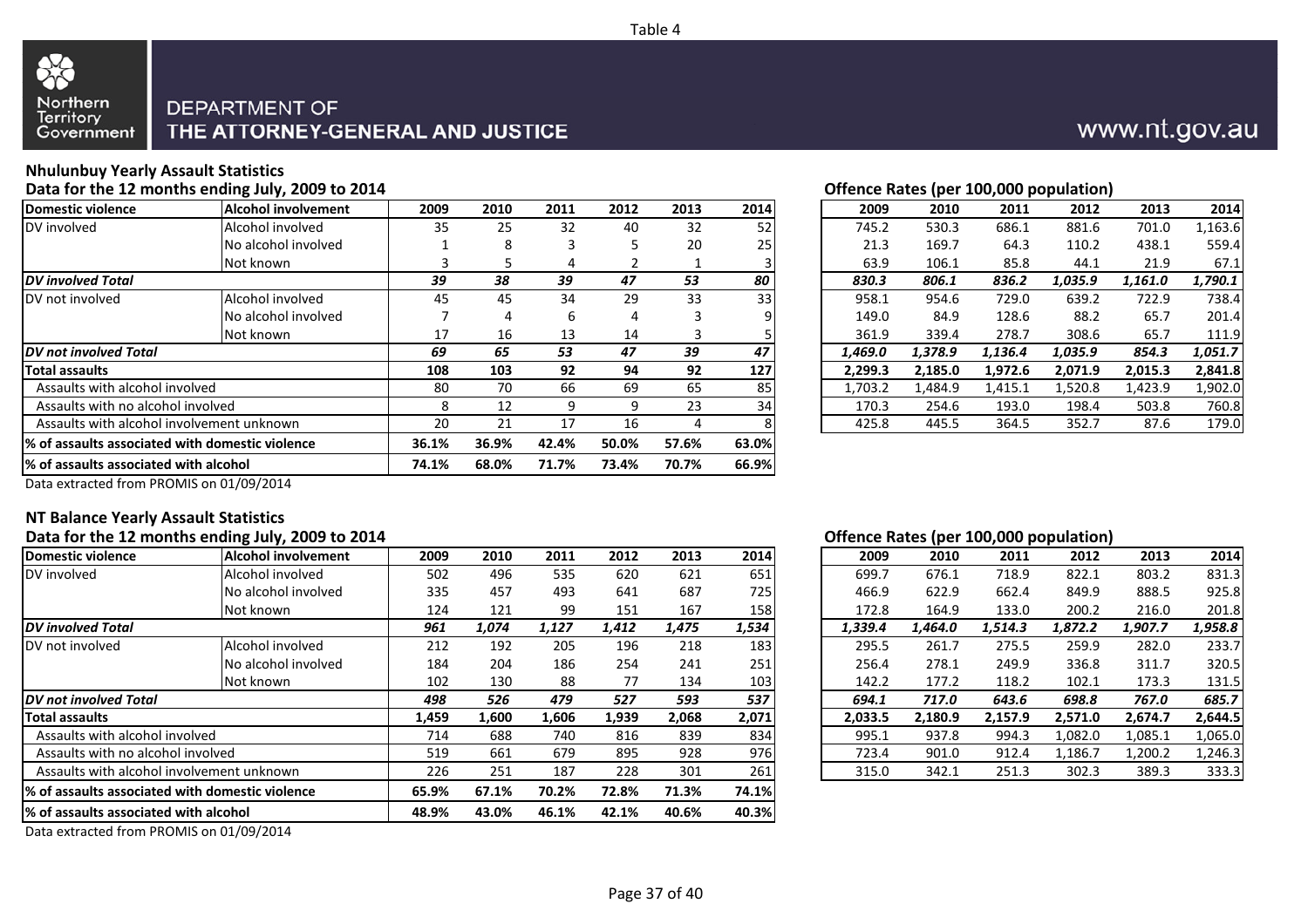

**Northern Territory Crime Statistics Data through July 2014**

| Assault                                            | The direct (and immediate/confrontational) infliction of force, injury or violence upon a person or the threat of such force,<br>injury or violence where there is an apprehension that the threat could be enacted, excluding offences of a sexual nature.                                                                                |
|----------------------------------------------------|--------------------------------------------------------------------------------------------------------------------------------------------------------------------------------------------------------------------------------------------------------------------------------------------------------------------------------------------|
| <b>Actual Break-in</b>                             | Gaining unlawful entry, either forced or unforced, to a dwelling or other premises.                                                                                                                                                                                                                                                        |
| Attempted Break-in                                 | Attempting but failing to gain unlawful entry to a dwelling or other premises.                                                                                                                                                                                                                                                             |
| <b>Attempted Murder</b>                            | Attempted, unlawful intentional killing of another person, where death did not actually result.                                                                                                                                                                                                                                            |
| Break-in                                           | Unlawful entry with intent of dwellings and other premises (excludes trespassing). Includes actual and attempted break-<br>lins.                                                                                                                                                                                                           |
| Domestic Violence                                  | Domestic violence includes any of the following conduct committed by a person against someone with whom the person<br>is in a domestic relationship: conduct causing harm (such as sexual or other assault), damaging property, intimidation or<br>stalking, economic abuse or attempting or threatening to commit these types of actions. |
| <b>Driving Causing Death</b>                       | In the Northern Territory, this offence group is used for hit and run offences resulting in death. Other traffic-related<br>deaths are categorised as dangerous or negligent acts endangering persons.                                                                                                                                     |
| <b>Homicide and Related</b><br><b>Offences</b>     | The actual or attempted unlawful killing of a person, including murder, manslaughter, attempted murder and driving<br>causing death.                                                                                                                                                                                                       |
| Illegal Use of Motor Vehicle                       | The taking of a vehicle illegally and without permission, with the intent of temporarily depriving the owner or possessor of<br>its use.                                                                                                                                                                                                   |
| Manslaughter                                       | Unlawful killing of another person without the intent to kill or with impaired capacity of one's mind.                                                                                                                                                                                                                                     |
| Motor Vehicle Theft and<br><b>Related Offences</b> | Includes illegal use of motor vehicle, theft of a motor vehicle and theft of motor vehicle parts or contents.                                                                                                                                                                                                                              |
| Murder                                             | Unlawful intentional killing of another person.                                                                                                                                                                                                                                                                                            |
| Non-Assaultive Sexual<br><b>Offences</b>           | Offences of a sexual nature that do not involve physical contact or intended contact, and where the victim does not give<br>consent, gives consent as a result of intimidation or deception, or consent is proscribed. Includes child pornography,<br>voyeurism and wilful exposure.                                                       |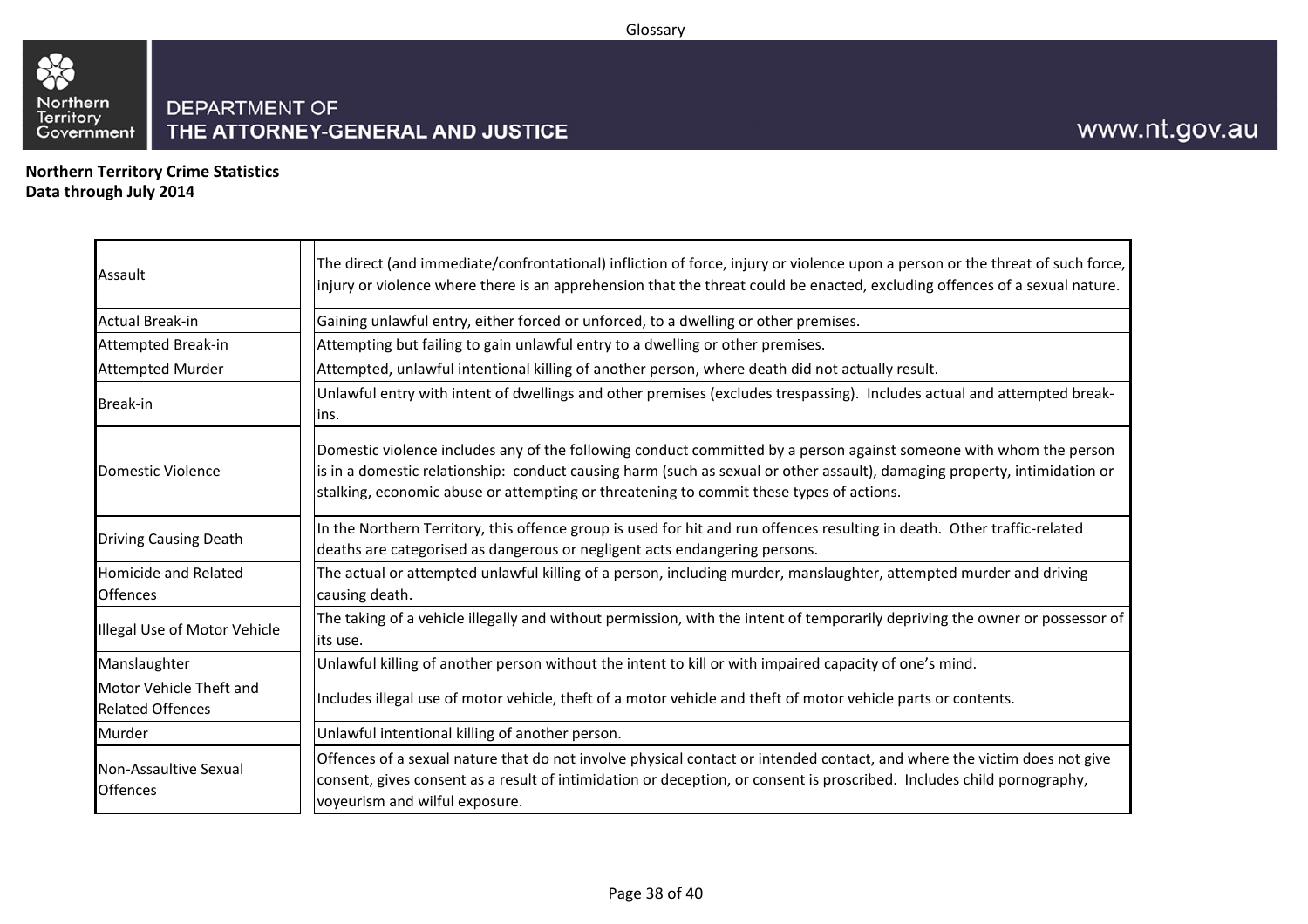#### Glossary



**Northern Territory Crime StatisticsData through July 2014**

88

| Northern Territory Balance                  | The Northern Territory Balance is the area of the Northern Territory that lies outside of the six urban centres of Darwin,<br>Palmerston, Alice Springs, Katherine, Tennant Creek and Nhulunbuy.                                                |
|---------------------------------------------|-------------------------------------------------------------------------------------------------------------------------------------------------------------------------------------------------------------------------------------------------|
| Offence                                     | An action that contravenes an act of law in force in the Northern Territory or the Commonwealth.                                                                                                                                                |
| Theft and Related Offences                  | A broad category involving the unlawful taking or obtaining of money, goods or services without the use of force, or the<br>receipt or handling of stolen money or goods. Includes offences such as stealing and shoplifting.                   |
| <b>Property Damage</b>                      | The unlawful destruction, damage, or defacement of property, including vandalism, graffiti and interfering with a motor<br>vehicle causing damage.                                                                                              |
| Robbery                                     | A broad category involving theft of property with the use or threat of immediate force.                                                                                                                                                         |
| Sexual Assault                              | Physical contact or intended contact of a sexual nature where the victim does not give consent, gives consent as a result of<br>intimidation or deception, or consent is proscribed. Includes rape (actual, intended and attempted) and incest. |
| Theft of Motor Vehicle Parts<br>or Contents | The taking of parts or contents from a motor vehicle illegally and without permission.                                                                                                                                                          |

Definitions are based on the Australian and New Zealand Standard Offence Classification system of 2011, published by the Australian Bureau of Statistics.